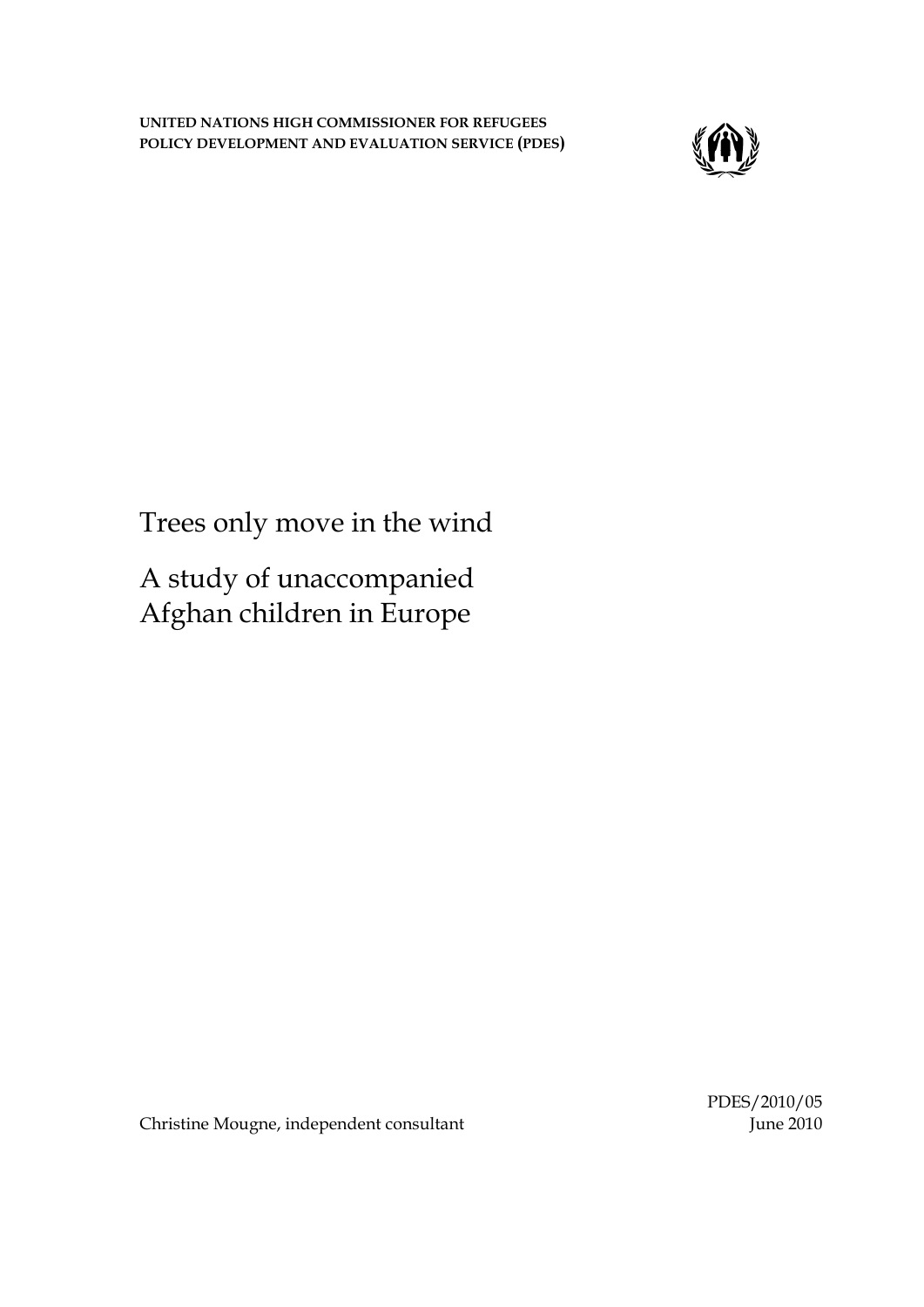#### **Policy Development and Evaluation Service**

UNHCR's Policy Development and Evaluation Service (PDES) is committed to the systematic examination and assessment of UNHCR policies, programmes, projects and practices. PDES also promotes rigorous research on issues related to the work of UNHCR and encourages an active exchange of ideas and information between humanitarian practitioners, policymakers and the research community. All of these activities are undertaken with the purpose of strengthening UNHCR's operational effectiveness, thereby enhancing the organization's capacity to fulfill its mandate on behalf of refugees and other persons of concern to the Office. The work of the unit is guided by the principles of transparency, independence, consultation, relevance and integrity.

> Policy Development and Evaluation Service United Nations High Commissioner for Refugees Case Postale 2500 1211 Geneva 2 Switzerland

> > Tel: (41 22) 739 8433 Fax: (41 22) 739 7344

e-mail: hqpd00@unhcr.org

internet: www.unhcr.org

All PDES evaluation reports are placed in the public domain. Electronic versions are posted on the UNHCR website and hard copies can be obtained by contacting PDES. They may be quoted, cited and copied, provided that the source is acknowledged. The views expressed in PDES publications are not necessarily those of UNHCR. The designations and maps used do not imply the expression of any opinion or recognition on the part of UNHCR concerning the legal status of a territory or of its authorities.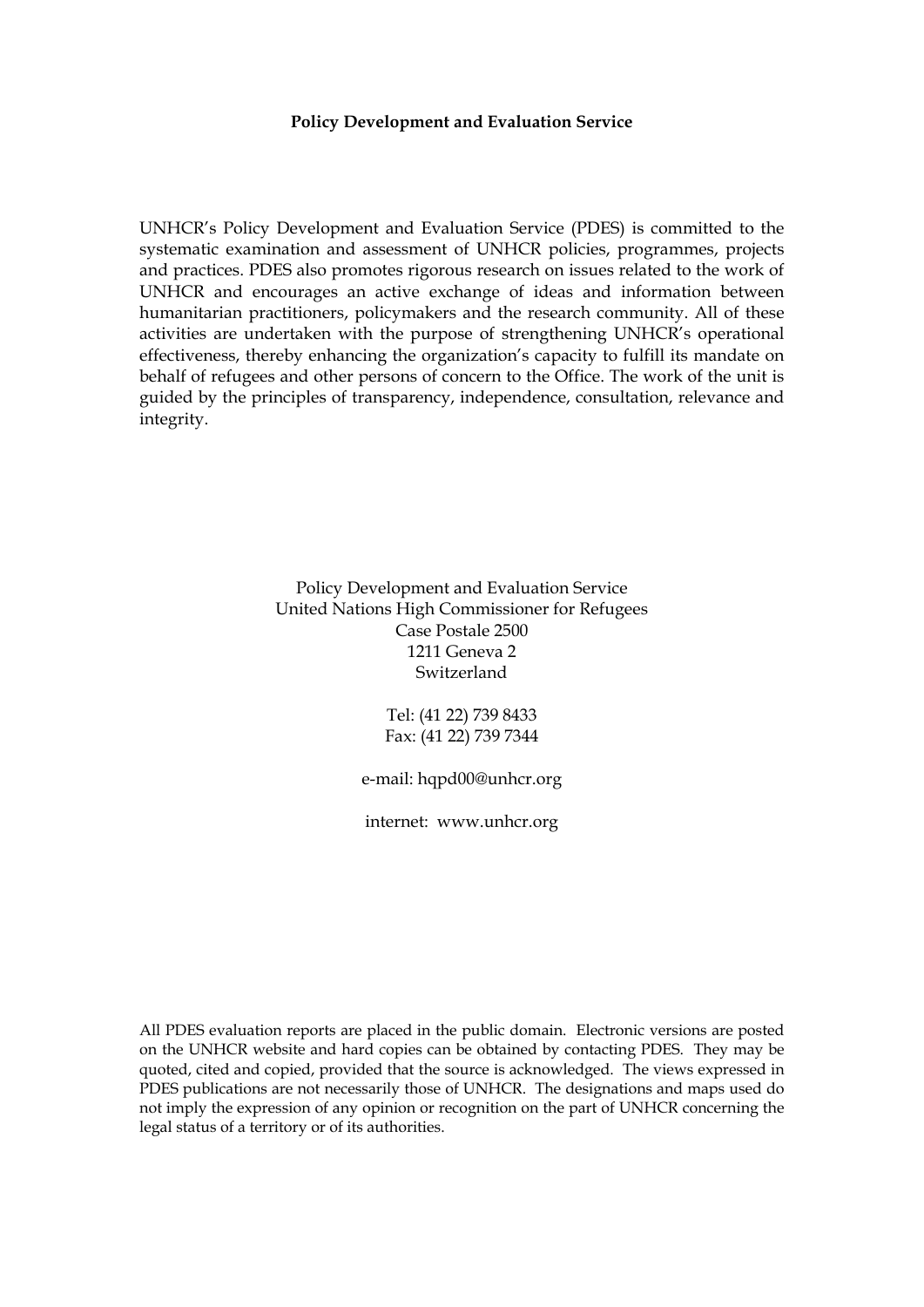# Table of Contents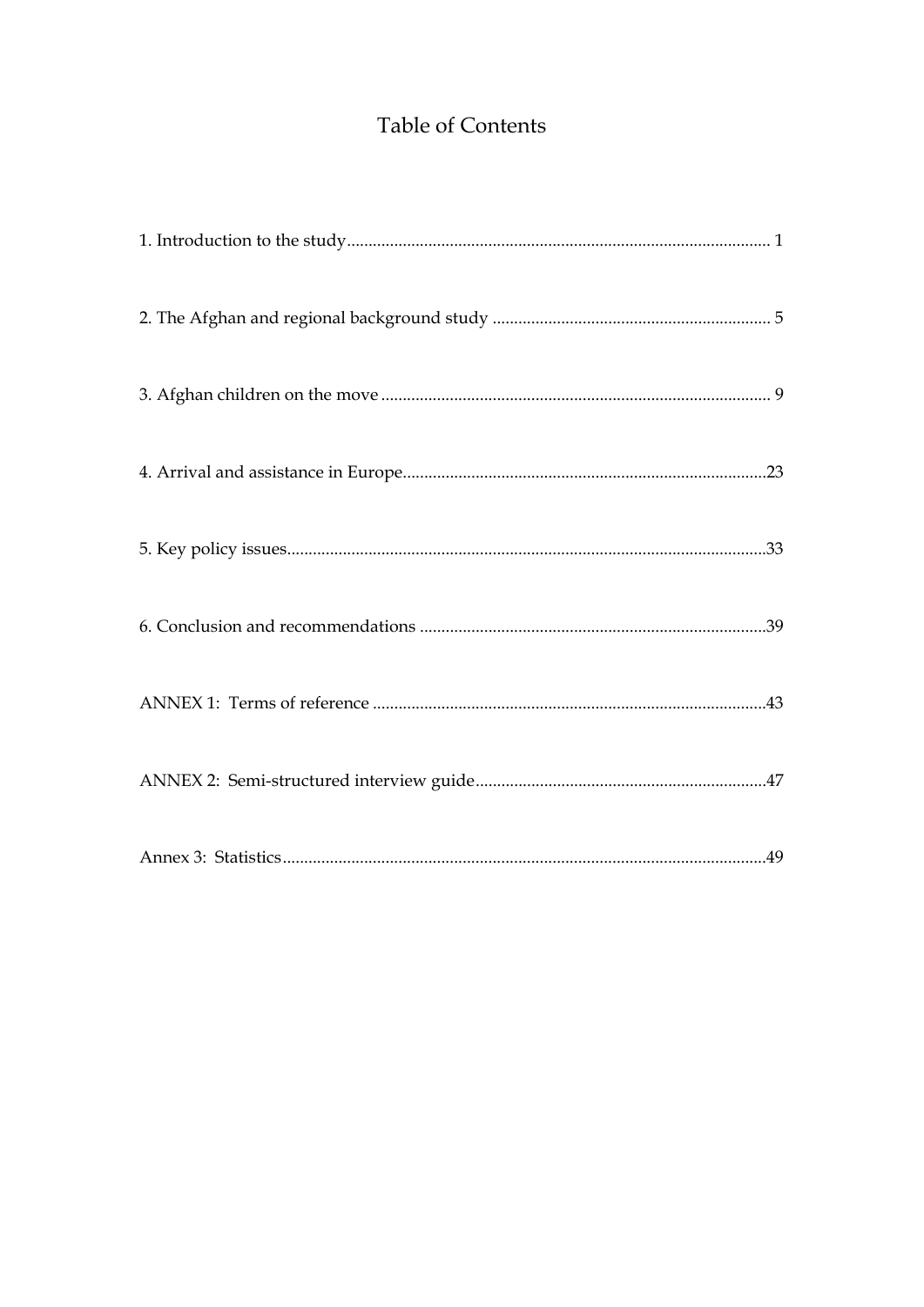#### **Preface**

'A tree does not move unless there is wind' is an Afghan proverb which, roughly translated, means 'there is no smoke without fire', or 'nothing happens without a reason'. The proverb provides an appropriate title for a report that tries to explain why significant numbers of Afghan children are making the difficult and dangerous journey to Europe, unaccompanied by their parents.

The author would like to thank all those in UNHCR offices, NGOs and government departments who assisted with the study. A special thanks goes to the many young Afghans who were willing to share their stories, often under difficult conditions, and too often painful in the telling. Without their cooperation there would be no story to tell.

Finally, the author would like to thank PDES team members Emmi Antinoja, Angela Li Rosi, Maria Riiskjaer and Yvonne Ruijters for their valuable contribution to the study, and to Jeff Crisp for his careful and enlightened editing of the report. The author takes full responsibility for any errors or omissions made in the information and analysis provided.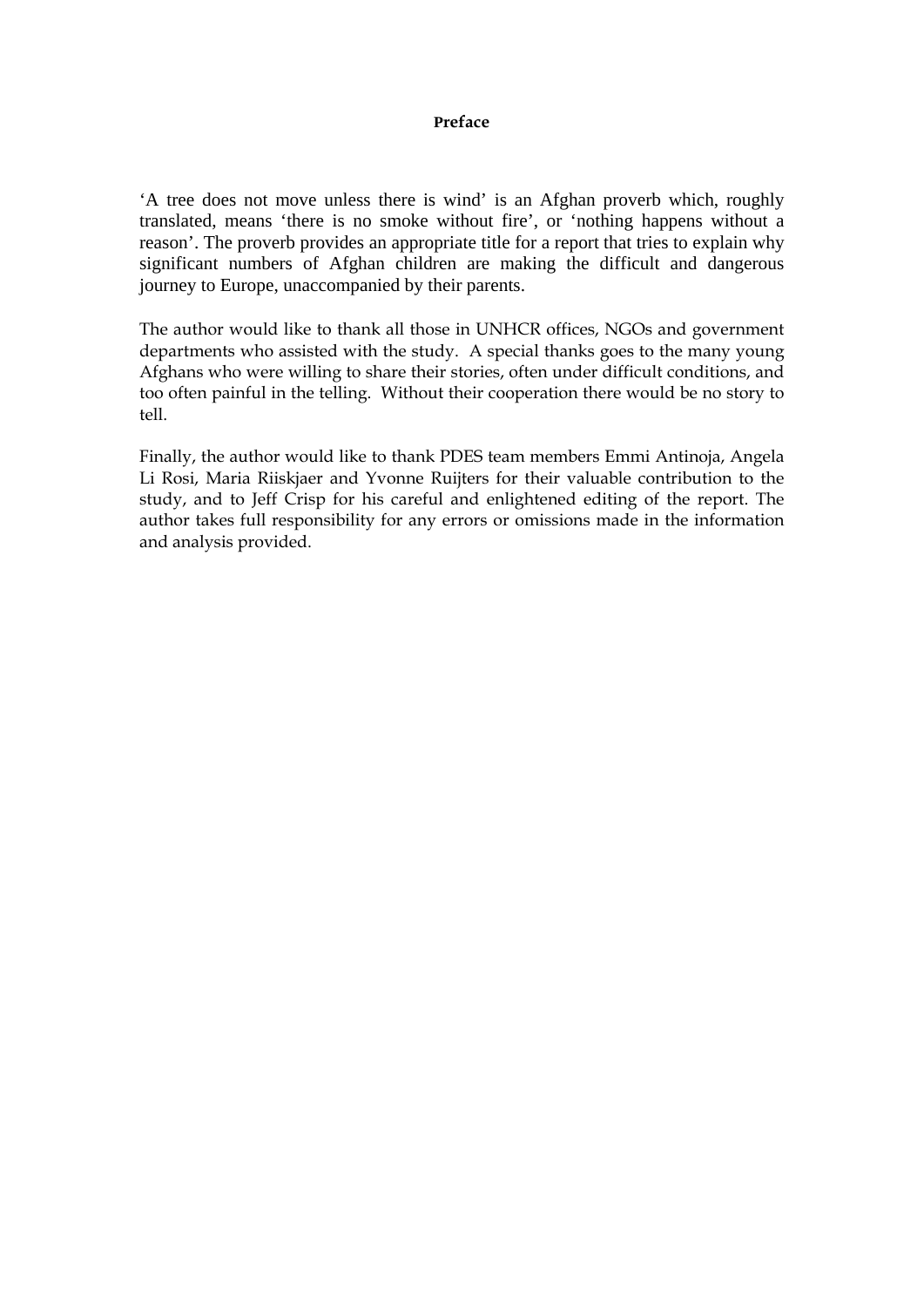# 1. Introduction to the study

<span id="page-4-0"></span>1. The arrival of unaccompanied and separated children from other parts of the world, some of whom submit applications for refugee status, has been an issue of mounting concern to many European countries and to UNHCR.

- 2. That concern derives from a number of different factors, including:
	- the growing number of children involved in this movement;
	- the grave risks encountered by these children as they make their way to Europe;
	- the involvement of human smuggling networks in their movement;
	- the perceived misuse of asylum systems by some of those who submit claims for refugee status;
	- the lack of protection and assistance for children who do not submit asylum claims, though they might qualify for protection, as well as those whose protection needs are not correctly assessed;
	- the cost of providing the new arrivals with appropriate forms of care and support; and,
	- the difficulties involved in determining the age and best interest of these young people and finding a solution to their situation.

3. Afghans constitute one of the largest groups of unaccompanied children who are currently making their way to Europe and who are in some but not all instances submitting applications for refugee status there.[1](#page-4-1) A major problem for UNHCR in its efforts to formulate a coherent and consistent approach to this movement has been a lack of information with regard to their profile. While some relevant studies have recently been conducted on this issue, the number of cases and countries covered has been limited.[2](#page-4-2)

4. The current study was requested by UNHCR's Regional Bureau for Europe and commissioned by the organization's Policy Development and Evaluation Service in an attempt to address this gap. Further information with regard to the

 $\overline{a}$ 

<span id="page-4-1"></span> $1$  While the current study focuses on movement to Europe, young Afghans are also travelling eastwards, notably to India, Malaysia, Indonesia and Australia. It is not possible to determine with any precision what proportion of the Afghan children entering Europe seek (or do not seek) asylum there.

<span id="page-4-2"></span><sup>2</sup> *In the migration trap: unaccompanied migrant children in Europe*, Simone Troller, Human Rights Watch, January 2010; *Children on the move: a report on children of Afghan origin moving to western countries,* Kerry Boland, UNICEF Kabul, February 2010; *Underveis. En studie av enslige mindreårige asylsøkere* (On the way: a study on unaccompanied minor asylum seekers) Cecilie Oien, FAFO, June 2010; *Separated, asylumseeking children in European Union member states: summary report*, European Union Agency for Fundamental Rights, April 2010.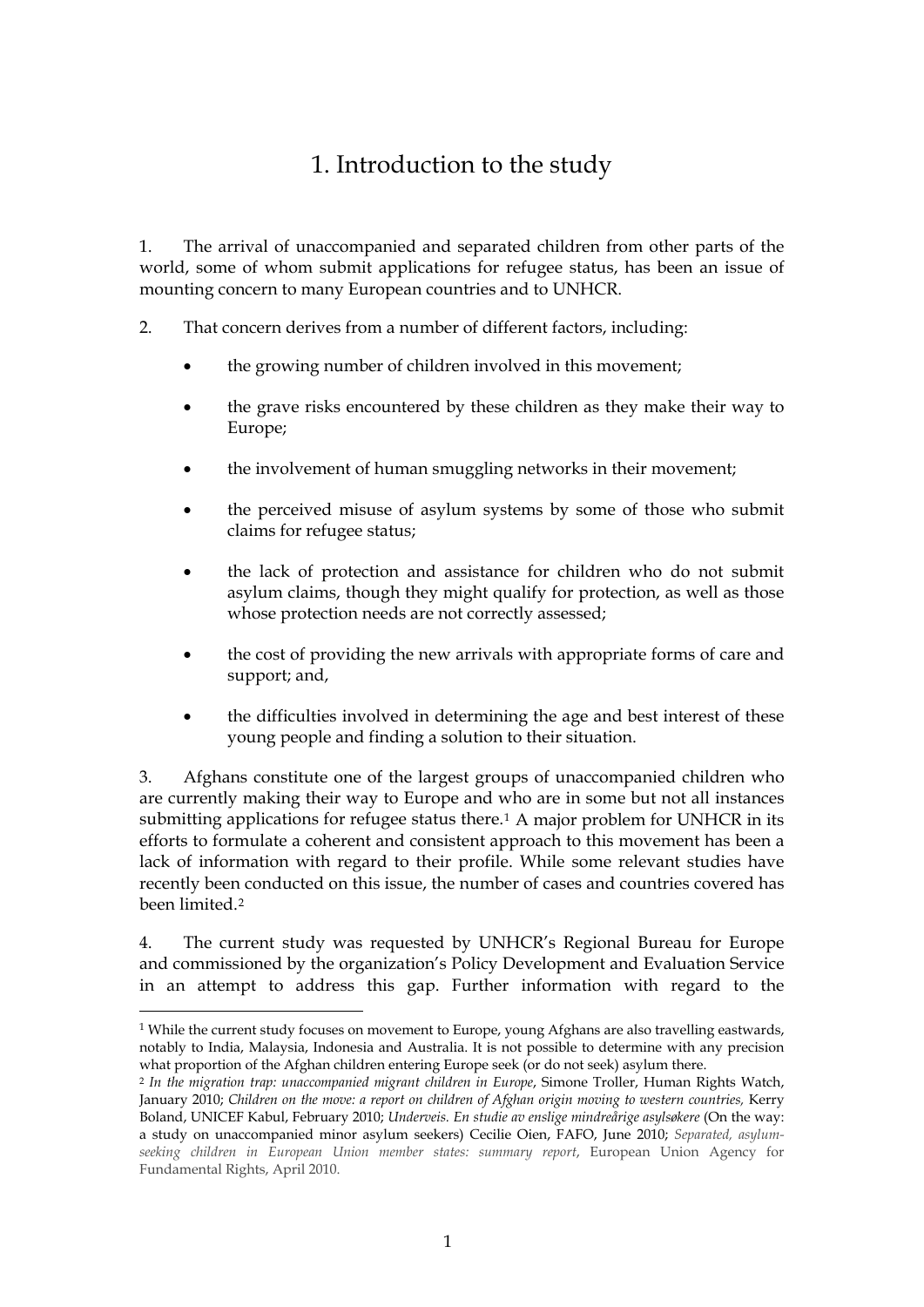background, scope, purpose and methodology of the study can be found in Annexes 1 and 2.

5. Interviews with approximately 150 young Afghans, all of them boys, were conducted in France, Greece, Italy, the Netherlands, Norway and the UK by members of the PDES team and an internal consultant, between November 2009 and March 2010. Additional information on 38 young Afghans in Turkey and 10 in the UK was also included in the analysis. Focal points were identified in the UNHCR offices in Ankara, Kabul, Islamabad and Teheran, who also provided inputs to the study.

6. While a considerable number of young Afghans were interviewed in the course of this study, the findings cannot be considered as statistically significant. Interviews took place where and when the researchers were able to find children who were willing to talk. Furthermore, only those children who were willing to be interviewed were included in the study.

7. In each case, young Afghans were given an explanation with respect to the purpose of the study, the confidentiality of interviews and their voluntary nature. Ultimately, therefore, the study is based on a self-selected group.

8. It is also important to note that children may not necessarily provide accurate information when interviewed in this way. Their responses may well be influenced by the coaching of parents, relatives, other migrants or smugglers, as well as legal and other advisors in the country of asylum in responding to similar questions posed by the authorities and other stakeholders. Stress, anxiety and language difficulties might also influence the quality of the children's responses.

9. An important limitation of the study has been the research team's inability to travel to the region of origin and to examine first-hand the motivations and expectations of families who have encouraged or allowed their children to set out on such a dangerous journey. It should be noted, however, that there is considerable consistency between the findings of this study and that carried out recently by UNICEF Kabul, which included interviews with families in Afghanistan.

10. Conscious of these methodological shortcomings, and so as to validate the preliminary findings of the study, a workshop was held in Geneva in February 2010, bringing together other researchers and experts in this field. A limited review of relevant literature on Afghanistan and Afghan migration was also undertaken in order to verify some of the social and cultural practices reflected in the interviews.

11. The rest of this study is divided into four main parts. Chapter 2 provides a brief introduction to the current situation in Afghanistan and neighbouring refugeehosting countries, and explains some of the factors that have shaped the movement of young Afghans to Western Europe and other distant locations.

12. The following chapters, 3 and 4, analyze the profile of the recent arrivals and examine the way they are treated, both during their journey and once they are in Europe.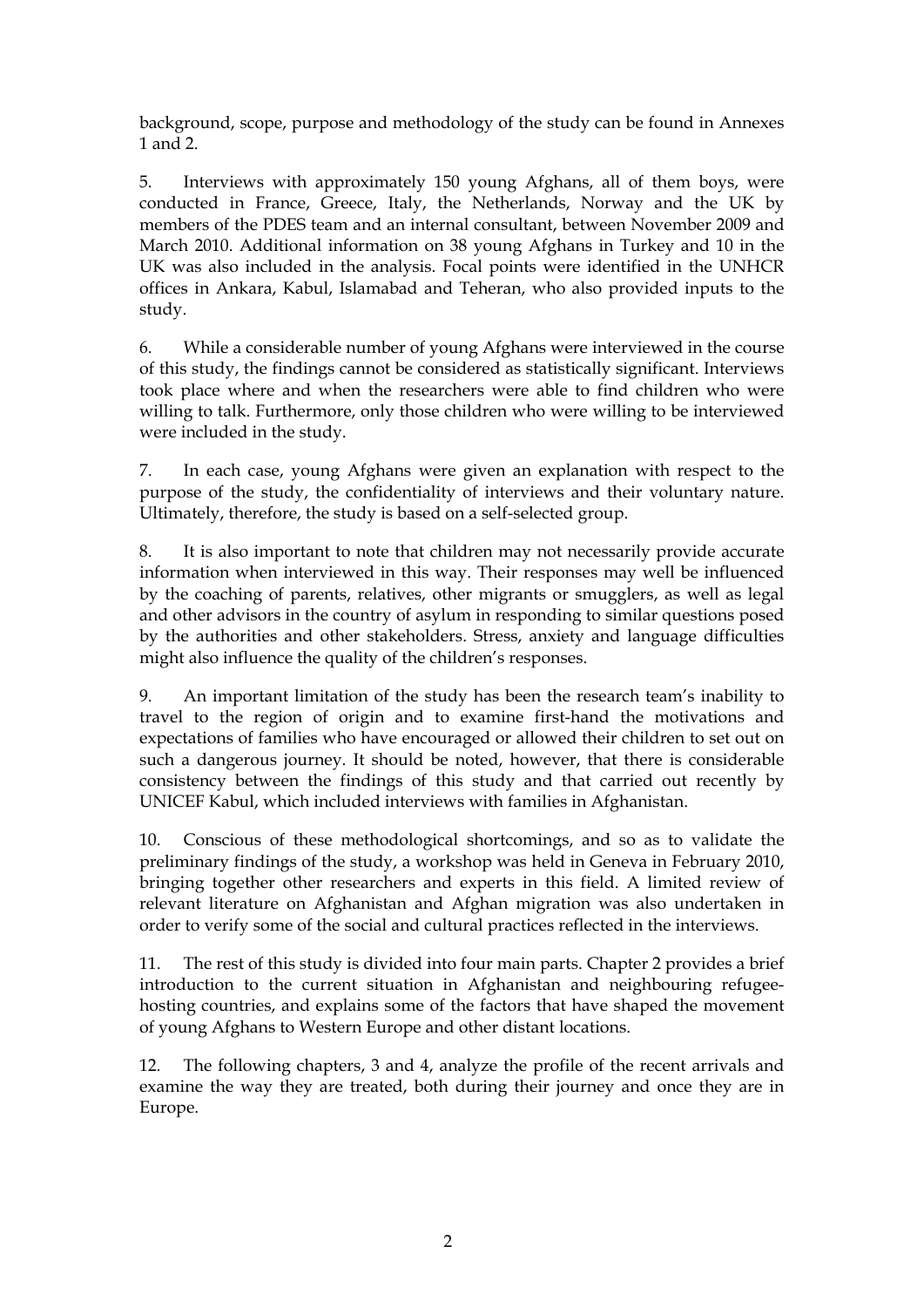13. Chapter 5 identifies some of the key policy issues arising from the arrival of unaccompanied Afghan children in Europe, while Chapter 6 presents a conclusion and a set of recommendations in relation to this issue.

14. While this report focuses exclusively on Europe, its findings and recommendations are of equal relevance to other situations where unaccompanied Afghan children are to be found.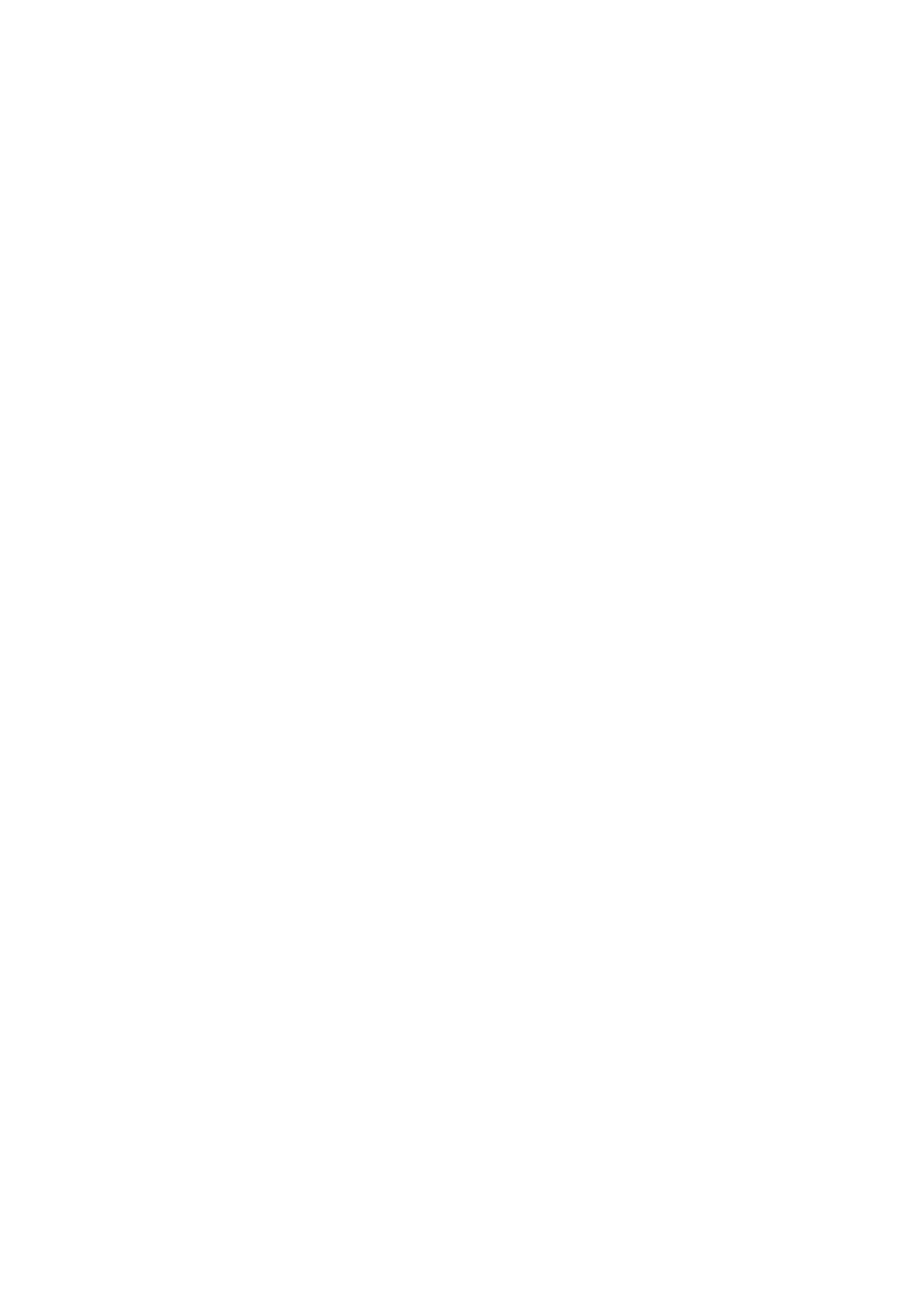# 2. The Afghan and regional background

<span id="page-8-0"></span>15. At the beginning of the 1990s, Afghans formed the largest refugee group in the world, reaching a peak of 6.6 million. Well over a million refugees returned to Afghanistan following the fall of the Najibullah regime in April 1992, but many left again during four years of internal armed conflict, followed by the Taliban takeover in 1996. It was only after the US-led intervention in late 2001 and the apparent demise of the Taliban that massive returns were resumed, with some 3.5 million Afghans repatriating between 2001 and 2005.

16. The number of Afghans currently living outside their country is a matter of some debate. There are 1.7 million registered Afghans in Pakistan, one million registered Afghans in Iran, as well as very large numbers of unregistered Afghans in both countries. There are also known to be hundreds of thousands of Afghans with various legal statuses throughout the Gulf States, Europe, North America, South East Asia and Australia.

17. This situation seems unlikely to change in the near future. As noted in a recent report by the UN Secretary-General:

The deterioration of Afghanistan's security situation has continued, with 2009 being the most volatile year since the fall of the Taliban in 2001, averaging 960 security incidents per month, as compared with 741 in 2008. The situation worsened in January 2010, with the number of security incidents 40 per cent higher than in January 2009. That increase was the result of a combination of factors, including an increased number of international military troops and mild weather conditions in several parts of the country.[3](#page-8-1)

18. In neighbouring host states, the situation for undocumented Afghans is also fraught with difficulties and dangers. In Iran, the disputed elections and resulting insecurity, coupled with a rapidly worsening economic situation, have impacted negatively on the Afghans. Since 2007, over a million undocumented Afghans have been deported from Iran to their country of origin, a development that has evident implications for the way that refugees in Iran, both registered and unregistered, perceive their future.

19. Pakistan, meanwhile, has been affected by a major insurgency and counterinsurgency campaign, both of which have had negative repercussions for the humanitarian and protection space available to Afghans and local people alike.

20. In this context of instability, 'normal' cross border movements, for the purpose of trade, family visits and other reasons, nevertheless continue unabated. As noted by anthropologist Alessandro Monsutti, "migration is part of the Afghan social and cultural landscape."

 $\overline{a}$ 

<span id="page-8-1"></span><sup>3</sup> *The situation in Afghanistan and its implications for international peace and security*, Report of the Secretary-General, March 2010.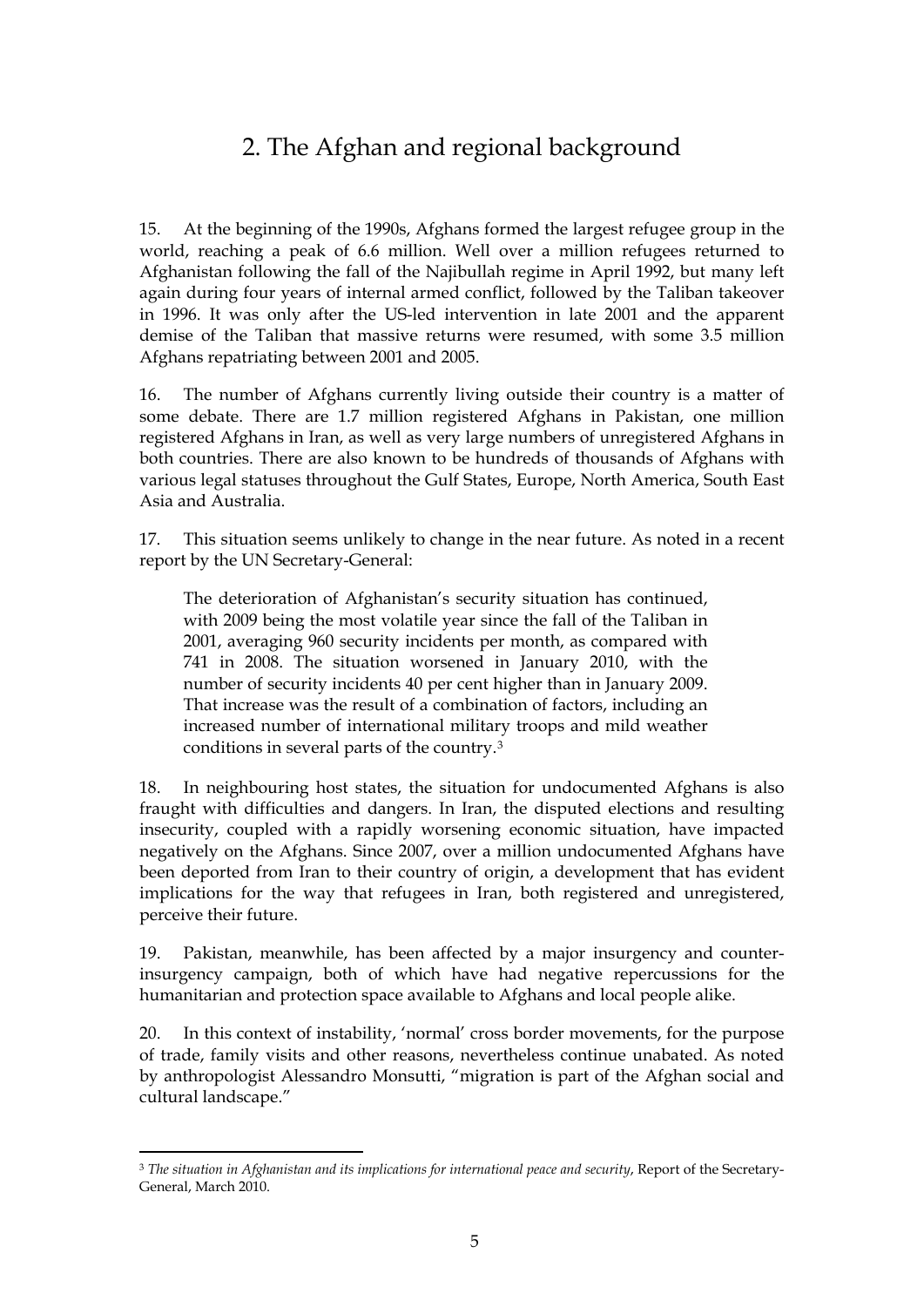Migration to Afghanistan's neighbouring countries, and the very significant sum of remittances sent home, can be seen not only as a response to war and insecurity, but also as an efficient economic strategy for households and a crucial contribution to the economy of the country as a whole. There is a clear pattern of multidirectional cross-border movements that indicates the ongoing, cyclical nature of migration - blurring the boundaries between refugees and voluntary migrants.[4](#page-9-0)

21. While the focus of Monsutti's research is primarily on the Hazara, he argues persuasively that the same principles apply to other ethnic groups in Afghanistan. Furthermore, he observes that a growing number of Afghan refugees and migrants, responding to the mounting difficulties of life in Iran and Pakistan, have extended the scope of their movement by using people-smuggling networks that can take them to distant locations such as Europe and the Asia-Pacific region.[5](#page-9-1)

22. Some commentators argue that there is a direct link between the introduction of restrictive immigration and asylum policies by states and the growth of an organized 'migration industry', dedicated to the irregular movement of people from one country or continent to another. Another important factor contributing to the increase in movement of Afghans from the region is the significant growth in the Afghan diaspora in Europe and Asia, which presents increased opportunities and support for young Afghans who seek to join family members overseas.

23. Another relevant issue is that of *hawala,* meaning 'payment' or 'letter of credit'. It is a system that allows Afghans to move millions of dollars in remittances around the world, through extensive interlinking networks of personal contacts, without recourse to a formal banking system. It also plays an important role in enabling Afghans to fund, organize and pay for the irregular movement of family members from one country and continent to another.

24. In the words of a recent UN report on people smuggling in South Asia:

… migrants' choices regarding which route to take and which criminal organizations to engage. Perceptions of economic opportunities, security fears, educational ambitions and family reunions encourage would-be migrants to seek different service providers. In choosing a destination, the major influence is diaspora connections, followed by geographical accessibility and cost although these factors are also somewhat interdependent. [6](#page-9-2)

25. The report also makes specific mention of the ease with which Afghans are able to leave their country, undetected and undeterred by border regulations. Indeed, the Afghan government has assumed a passive role in relation to movement of people across its borders, and does not have policies or institutions to address the issue of migration management. The role of the Afghan government in this context is further

 $\overline{a}$ 

<span id="page-9-0"></span><sup>4 &#</sup>x27;Migration as a rite of passage: young Afghans building masculinity and adulthood in Iran'*,* by Alessandro Monsutti, *Iranian Studies*, Vol. 40, No. 2, April 2007, pp. 167-185.

<span id="page-9-1"></span><sup>5</sup> Itinérances transnationales: un éclairage sur les réseaux migratoires afghans', Alessandro Monsutti, *Critique Internationale,* No. 44, July-September 2009.

<span id="page-9-2"></span><sup>6</sup> *Crime facilitating migration from Pakistan and Afghanistan*, UNODC, January 2010.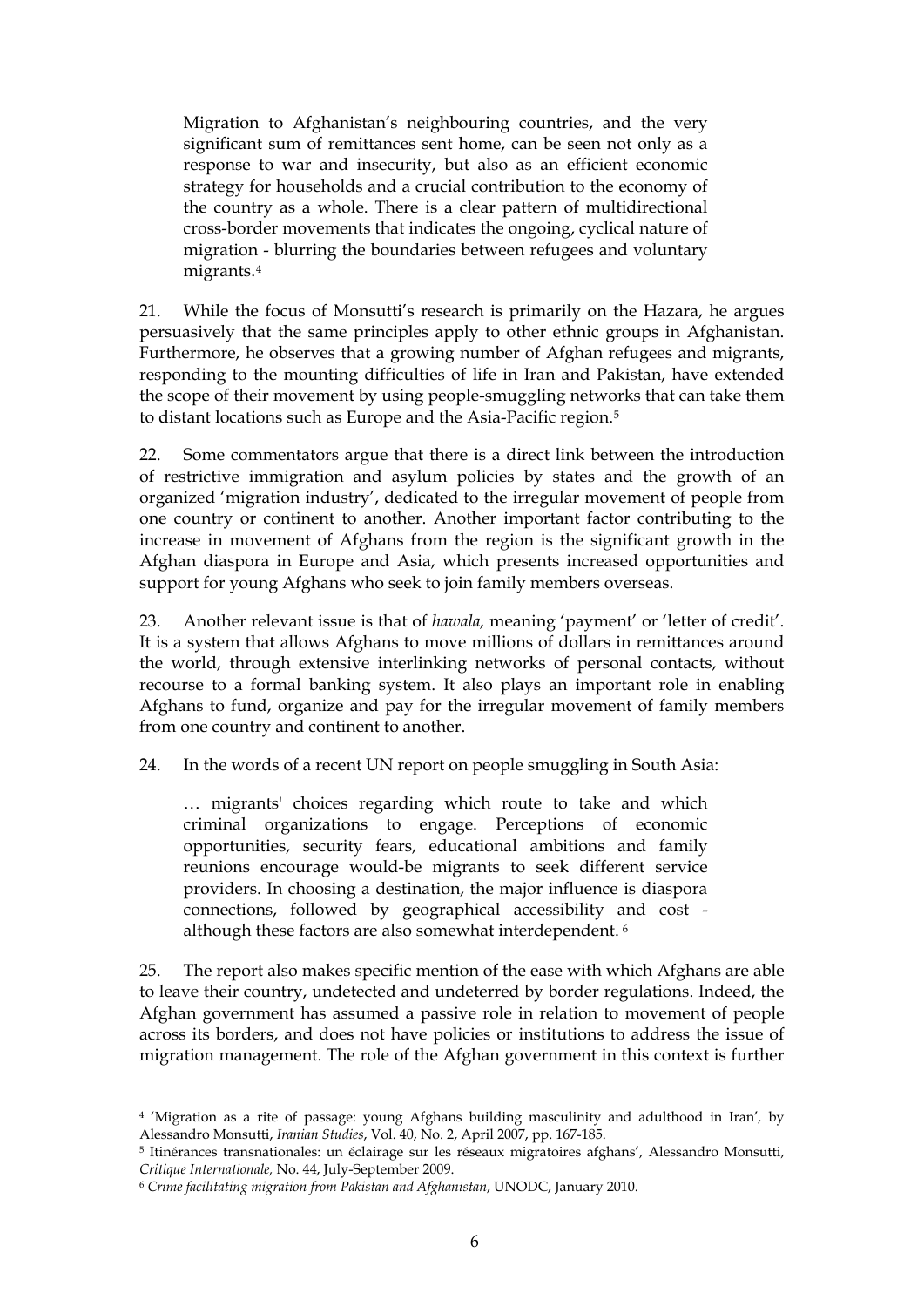underpinned by an official insistence that all Afghans leaving the country are refugees.

26. The movement of Afghan youngsters from their region of origin to Europe might in some senses be regarded as extraordinary, not least because of the long distances, the evident dangers and the family fragmentation that the journey involves.[7](#page-10-0) At the same time, the story told in the following pages of this report must be viewed in a broader context.

27. First, even if it appears to have increased in scale in recent years, the number of young people involved in this movement remains very small in relation to the size of the Afghan population as a whole and in relation to the number of Afghan refugees and displaced people in the sub-region[.8](#page-10-1)

28. Second, young Afghans are not unique in making this type of journey, as demonstrated by the growing number of unaccompanied and asylum-seeking children arriving in Europe from other war-torn and instable countries, such as Somalia, Iraq and Eritrea.<sup>[9](#page-10-2)</sup> More research is required on the factors that are driving and facilitating these movements.

29. Third, and as this report seeks to explain, the transcontinental movement of young Afghan males is underpinned by a number of important historical and cultural factors, is reinforced by the difficult conditions that exist in their region of origin, and is further stimulated by the safety, security, education, livelihoods, social welfare arrangements and community support that are available in Europe.

30. In this complex context, the traditional notions of 'refugee movement' and 'economic migration' would appear to have very limited value, especially when employed in a binary manner. As stated in the background paper presented to the 2007 High Commissioner's Dialogue on Protection Challenges:

UNHCR recognizes that some of the people involved in mixed movements may also have mixed motivations. When a person decides to leave her or his own country and seek admission to another state, she or he may be prompted by a combination of fears, uncertainties, hopes and aspirations which can be difficult to unravel. This is particularly so when people are leaving countries that are simultaneously affected by human rights violations, armed conflict, ethnic discrimination, unemployment and deteriorating public services.

31. In such circumstances, the identification of individuals in need of international protection, particularly children who might have difficulty in fully articulating their

<span id="page-10-0"></span> $\overline{a}$ 7 A small number of young Afghan minors enter Europe by air, but they represent only a small minority of the total of new arrivals.

<span id="page-10-1"></span><sup>8</sup> Eurostat figures for 2008 and 2009 indicate an increase in Afghan unaccompanied asylum seeking children from 3,380 to 5,900.

<span id="page-10-2"></span><sup>9</sup> Eurostat figures for 2009 indicate that of a total of 13,885 unaccompanied asylum-seeking children, 5,900 were Afghans (42 per cent), 2,115 Somali (15.2 per cent), 885 Iraqi (6.4 per cent) and 565 Eritrean (four per cent. These four nationalities represent 69% of the total. The largest numbers (all nationalities) were registered in the UK (2990), Norway (2500), Sweden (2250), Germany (1305), Netherlands (1040) and Austria (1040).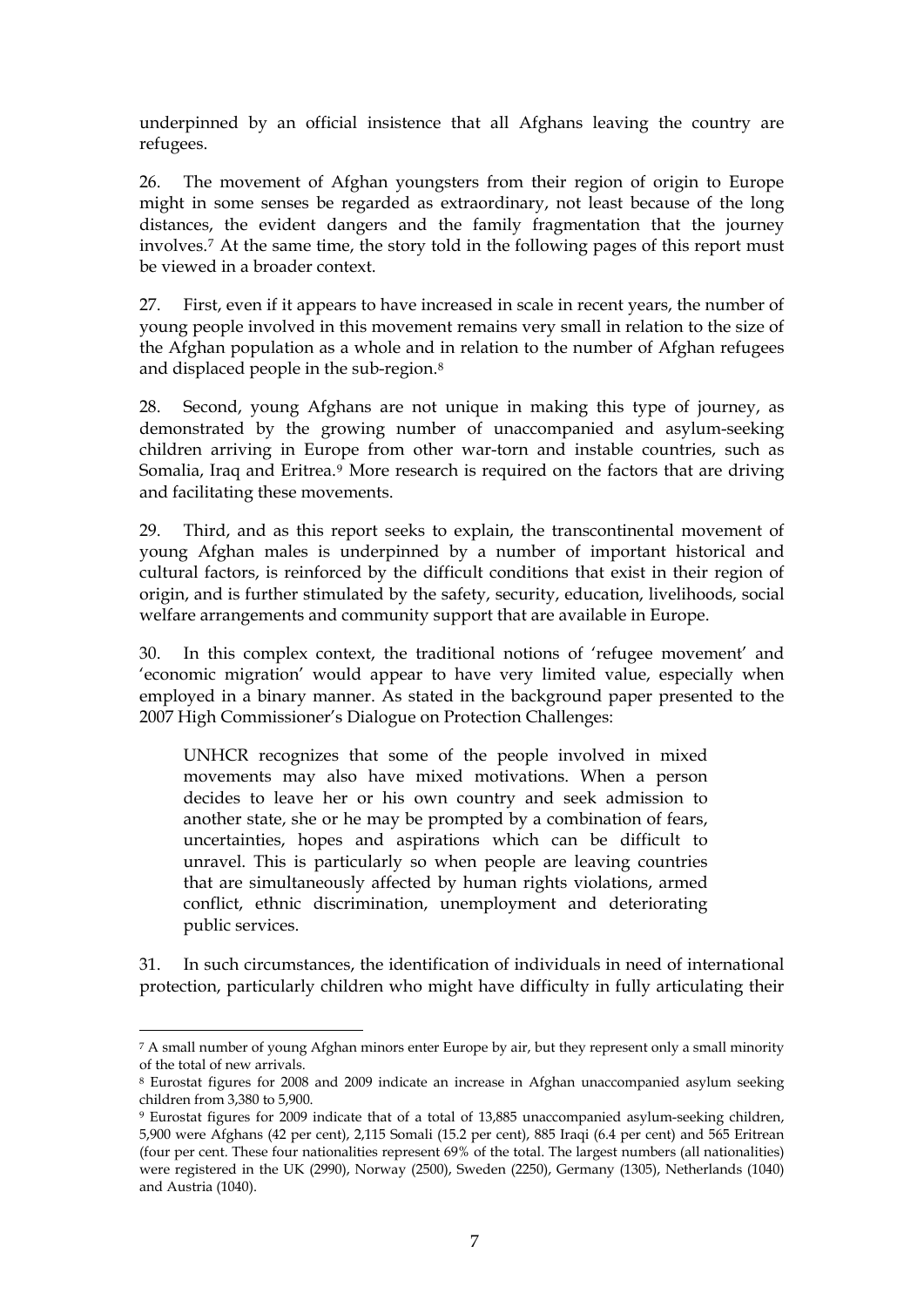claim, requires high quality and age-appropriate refugee status determination procedures.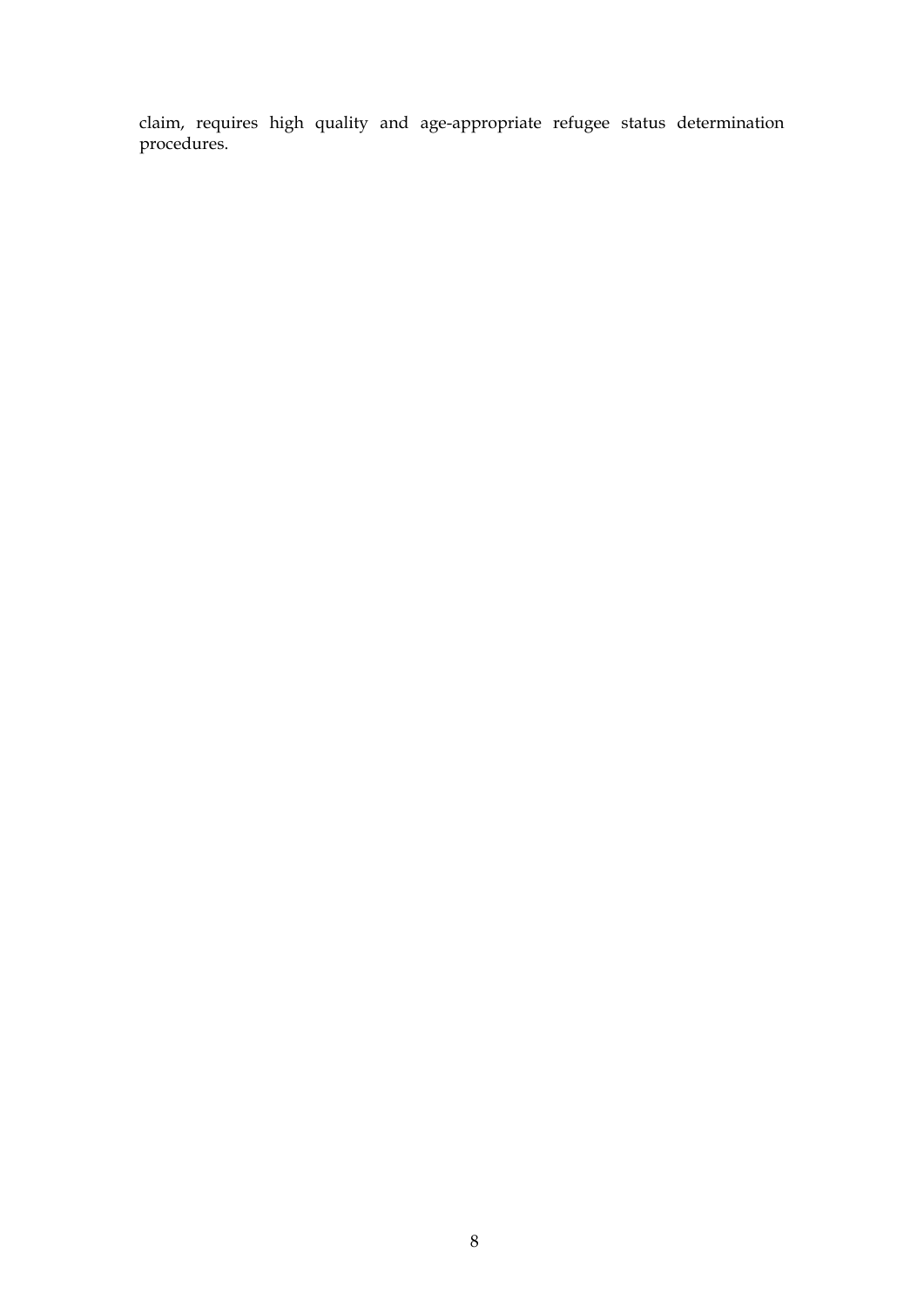# 3. Afghan children on the move

<span id="page-12-0"></span>32. Of the 150 young Afghans interviewed in the course of this study in France, Greece, Italy, Netherlands, Norway and the UK, detailed demographic information was available for 62. Such information was also collected in relation to 10 additional young Afghans in the UK and 38 in Turkey.

33. The following analysis is therefore based on a review of 110 cases. While this is a relatively small number in relation to the total number of young Afghans who have made their way to Europe in recent years, and while much of the information they provided could ultimately not be verified, the analysis has nevertheless yielded some interesting results, as summarized below.

# **Key characteristics**

## *Gender*

34. All of the Afghans interviewed were male. Efforts were made from the outset of the study to identify separated Afghan girls in Europe. While very rare cases have been reported, mainly of young girls travelling with an older brother, none were available to interview at the time this study was undertaken.

# *Age*

35. The reported ages of the 110 boys for whom detailed information was tabulated, ranged from nine to 18+, with the majority (66) claiming to be between 16 and 17. Overall, 70 per cent of those interviewed gave their age as 16 and over.

36. The distribution of ages was more or less the same across the countries covered, with the exception of Greece, where they tended to be older (nine of the 24 interviewed reported being 18 or more) and Norway, where they tended to be younger (eight of the 11 interviewed reported being 15 or under).

37. These variations seem to reflect a number of variables. For example, many of the young Afghans interviewed in Greece were self-financing and had run out of money, had spent weeks or months in detention, and/or had made a number of unsuccessful attempts to reach Italy and were unable or unwilling to go any further. Those who had reached Norway, on the other hand, had normally had their journey fully financed by family members from the outset, and had thus reached their destination more quickly.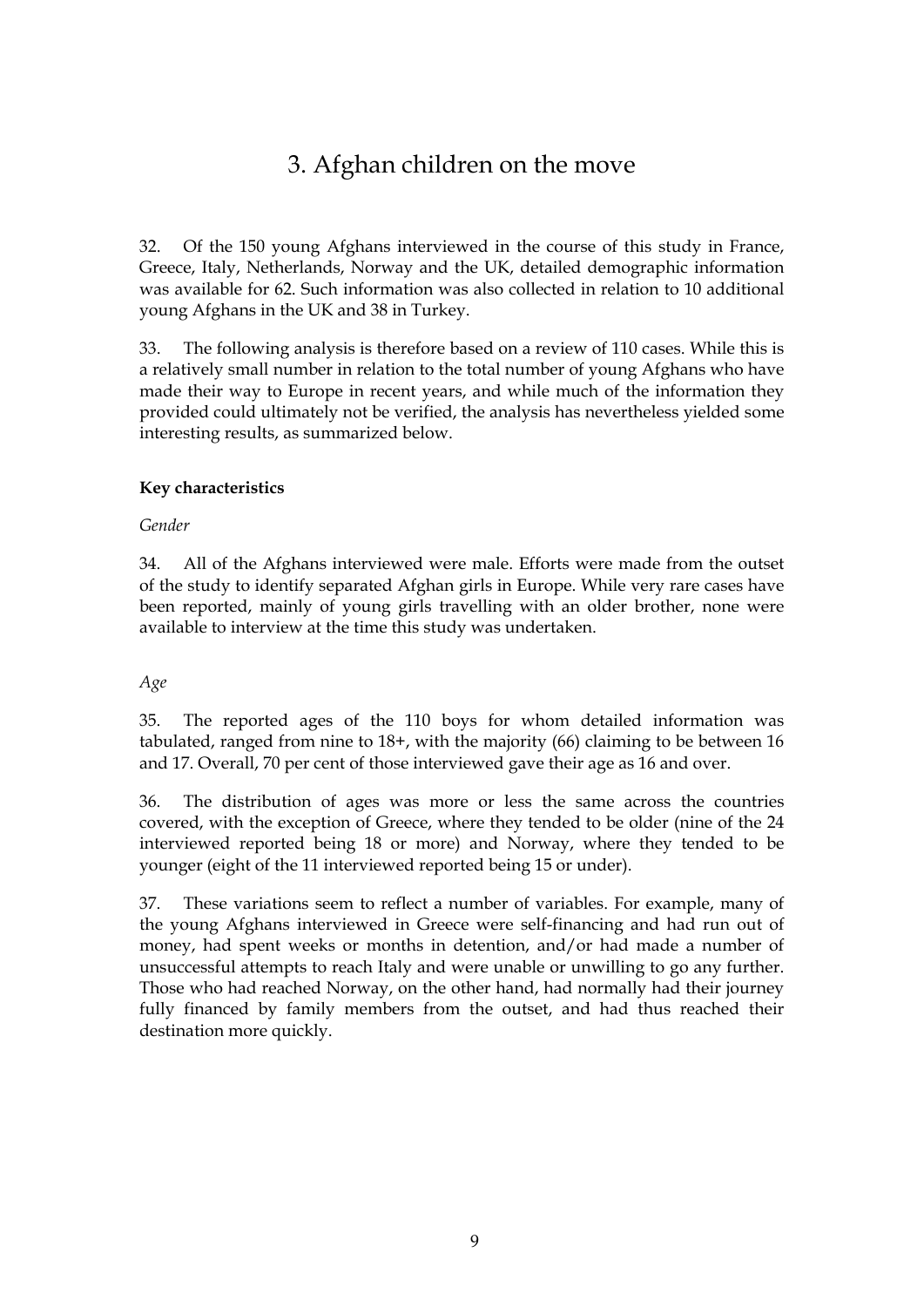## *Birth order and family size*

38. A number of questions were asked in an effort to form a picture of the family background of the young people interviewed, including their birth order, number of siblings, father's occupation and the child's level of education. Unfortunately the information available on many of these questions is incomplete, making it difficult to cross tabulate or to draw any precise conclusions from the findings.

39. With regard to birth order, information was available for just 59 of the 110 boys included in the analysis. The findings appear to support the notion that it is generally the oldest son who makes the journey (i.e. 43 of the 59 recorded). The others for whom information was available were either the second son (eight cases), often following the death or disappearance of the older brother. Family size was generally quite small (two or three children), with larger family sizes (six to eight children) in the minority.

# *Place of birth*

40. The large majority (100) of the 110 boys were born in Afghanistan, with just seven born in Iran and three in Pakistan. The ten boys born outside Afghanistan were in Turkey and Greece at the time of interview.

41. Information on the province of birth was available for 80 of the 100 boys born in Afghanistan. They originated from 19 of the country's 34 provinces. Almost a third of the boys for whom information was available (24) were born in Ghazni, with seven each from Nangarhar and Kabul, five from Laghman, and four each from Baghlan, Logar and Day Kundi.[10](#page-13-0)

42. Smaller numbers were born in Bamyan, Balkh, Uruzgan and Hirat (three each), Parwan, Kapisa, Ghor, Hilmand and Kandahar (two each) and Kunduz, Wardak and Sari Pul (one each). Well over half of the country's provinces were thus accounted for by at least one of the 80, with the largest numbers coming from the central, southeast and eastern regions.

43. When the information was available for sufficient numbers of people, the study examined the correspondence between place of birth and ethnicity. All but one of the 24 boys born in Ghazni were Hazara, while all those from Nangarhar and Laghman were Pushtun.

### *Ethnicity*

 $\overline{a}$ 

44. Reported information on ethnicity was available for 92 of the 110 children included in the analysis. A little over half of the boys were Hazara (53), a third Pushtun (28) and small numbers of Tajik (seven) and Uzbek (two).

45. These proportions are in sharp contrast to the overall distribution of ethnic groups in Afghanistan. According to the Central Statistical Office of Afghanistan,

<span id="page-13-0"></span><sup>10</sup> When compared to the total population by province, no significant pattern could be determined since they include relatively heavily populated provinces such as Kabul, Ghazni and Nangarhar, as well as sparsely populated provinces like Laghman, Logar and Day Kundi.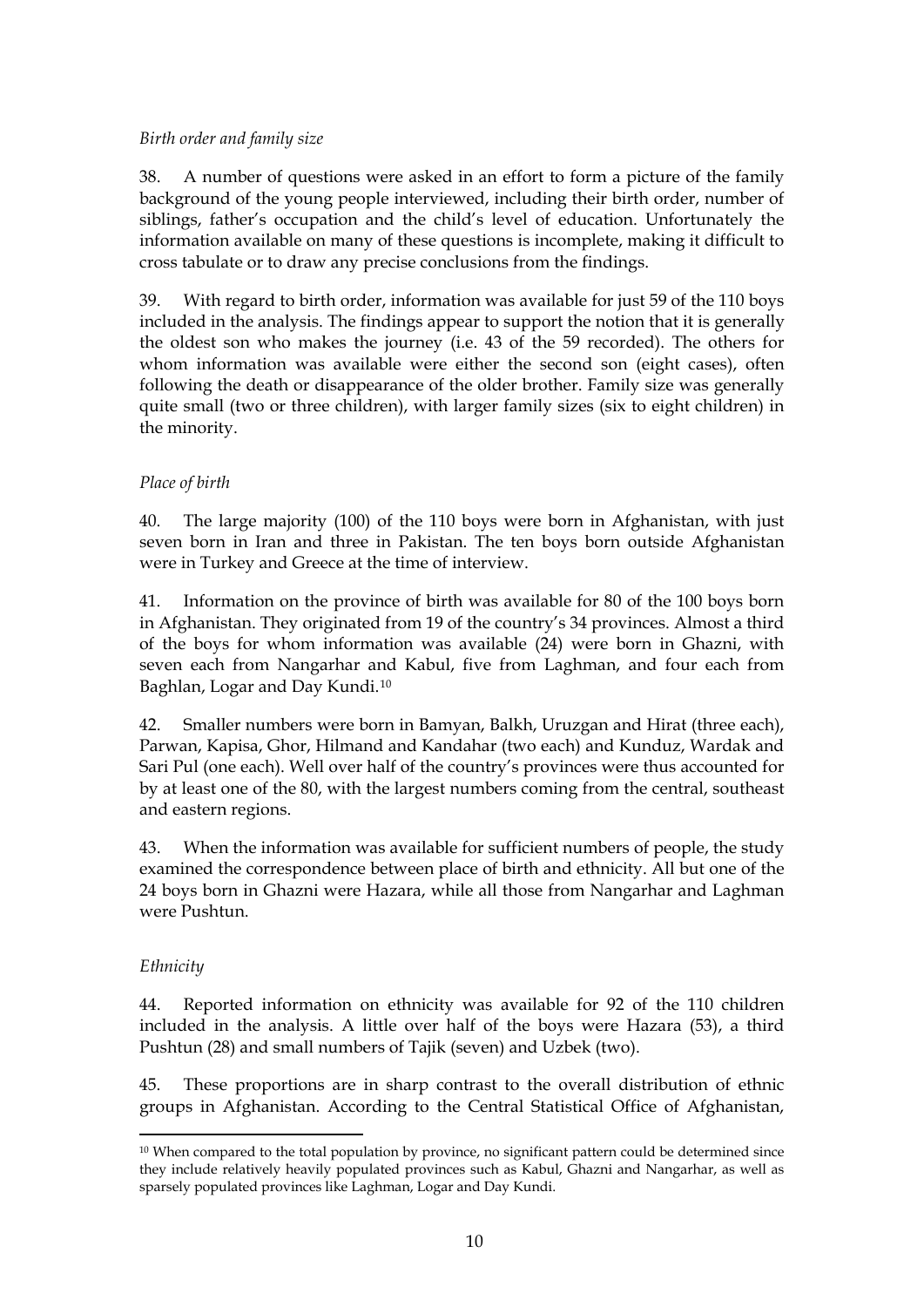Pushtun form the majority (42 per cent), followed by the Tajik (27 per cent), while Hazara and Uzbek represent just nine per cent each.

46. The information on ethnicity was further analyzed by the country in which the boys had been interviewed. Again, while numbers are small, clear patterns emerge, with a majority of Hazara in Turkey and Norway (30/38, 6/11), and Pushtun in the UK (15/19), and a mix of ethnicities in the other countries covered. In Italy, Hazaras constituted the majority of arrivals in 2005, but in the past few years the proportion of Pashtuns and Tajiks has increased to some 50 per cent.

47. All of the Hazara amongst young Afghans seeking asylum in Turkey had been living for some time in Iran, often with their families, before leaving for Europe, while a small number were born in Iran, suggesting a different strategy compared to the much larger numbers of Hazara who transit Turkey en route to Europe. The wellestablished Pushtun community in the UK is clearly a key factor for those who choose this as a destination country.

# *Education*

48. Information on educational background was available for 93 of the 110 boys included in this analysis. A little more than half of the boys (52) had at least one year's formal education, a third of them (33) having attended school between five and 11 years. Of the 41 boys who had not attended school, six had received informal education, primarily home schooling.

49. Further analysis in terms of ethnicity confirms that in general, the children interviewed from Hazara and Tajik families have better access to education than the Pushtun. Of those for whom information was available, 19 of 47 Hazara boys (as compared to 16 of 25 Pushtun) had not been to school or had received only an informal education.

50. Furthermore, 18 of the 47 Hazara boys and just five of the 25 Pushtun had five or more years of formal schooling before travelling to Europe. Interestingly, four of the five Tajiks for whom information on education was recorded had five or more years of formal schooling.

# *Father's occupation*

51. The Afghan children included in this analysis came from a wide range of economic backgrounds. Of the 86 who provided information on their father's occupation, 20 were farmers, 17 were labourers (including many involved in construction), 12 were skilled workers (including bakers, carpenters and drivers), ten were professionals (teachers, doctors, a TV director and a former UN employee), and seven were merchants or salesmen.

52. Ten said that their fathers were with the Taliban or other factions, while six were either in military or government service. One boy described his father as a drug trader while two said their fathers were too ill to work.

*53.* Again, the numbers are too small and the spread too wide to draw any firm conclusions regarding the findings on fathers' occupations. It is interesting to note,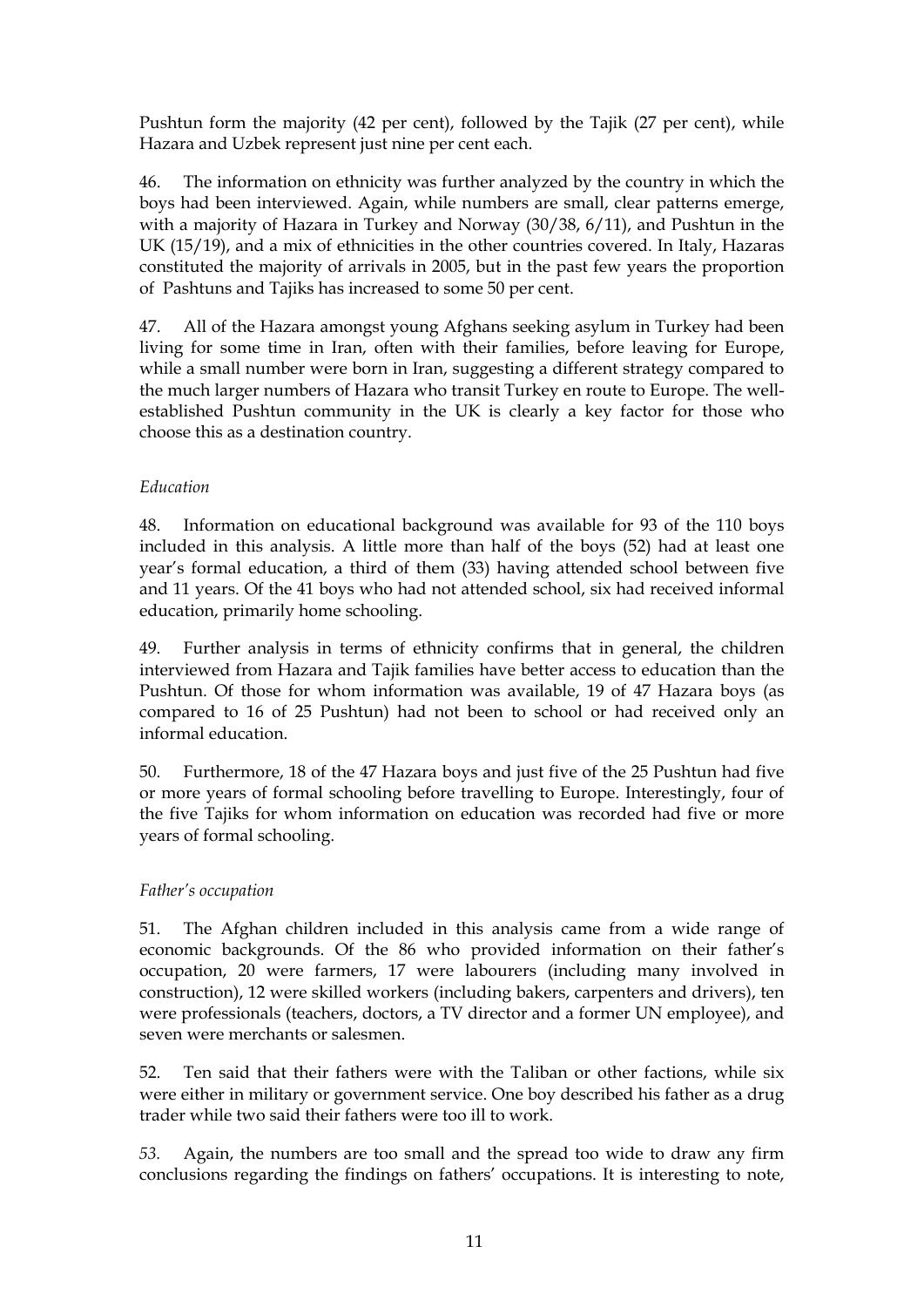however, that among the 38 boys interviewed in Turkey, the overwhelming majority reported that their fathers were (or had been) farmers or unskilled labourers.

# *Migratory history*

54. Almost half (42) of the boys born in Afghanistan had left the country at some stage to live or work, primarily in Iran but with a small number in Pakistan, often some years before their move to Europe. Many of those who had moved to Iran and all those who had moved to Pakistan had originally left with their families, although some were living alone by the time they decided to travel to Europe.

55. In some cases the parent or parents had subsequently returned to Afghanistan leaving the boy with an older sibling, friend or employer. While the numbers are too small and the spread too wide to detect any clear pattern of movement, it is worthy of note that 18 of the 24 boys born in Ghazni had migrated to Iran, as had all of those from Day Kundi (4/4), Uruzgan (3/3), Bamyan (3/3) and Ghor (2/2).

56. Furthermore, with the exception of one Pushtun boy from Uruzgan, all those concerned were Hazara, which is not surprising since the provinces concerned are all in the central part of Afghanistan where Hazara are generally the dominant ethnic group.

# *Parents*

57. All but ten of the 110 boys included in the analysis responded to questions about whether their parents were alive. Overall, one third of the boys' fathers and two-thirds of their mothers were reported to be living. Two boys reported that their fathers were missing at the time they had left for Europe.

58. Thus approximately one third of the boys could be assumed to be full orphans, although some said that they had lost their parents at a young age and had been brought up by grandparents, older siblings or other close family members. It is interesting to note that those interviewed in Greece and Italy were much more likely to report one or both parents as living, while the majority of those interviewed in Norway said that both parents were dead.

# **Leaving home**

59. This section is based on statements, descriptions and memories of events that are impossible to present in a quantifiable form. It is also important to acknowledge that the following findings have been processed through a series of filters and represent an amalgam of stories told by different boys through different interpreters to different interviewers in a variety of locations and circumstances.

### *Circumstances leading to departure*

60. The precise circumstance of each child's departure for Europe is, of course, unique and a result of a complex mixture of factors. Vast differences exist. For example, the father of a 13 year-old Pushtun boy from Laghman Province decided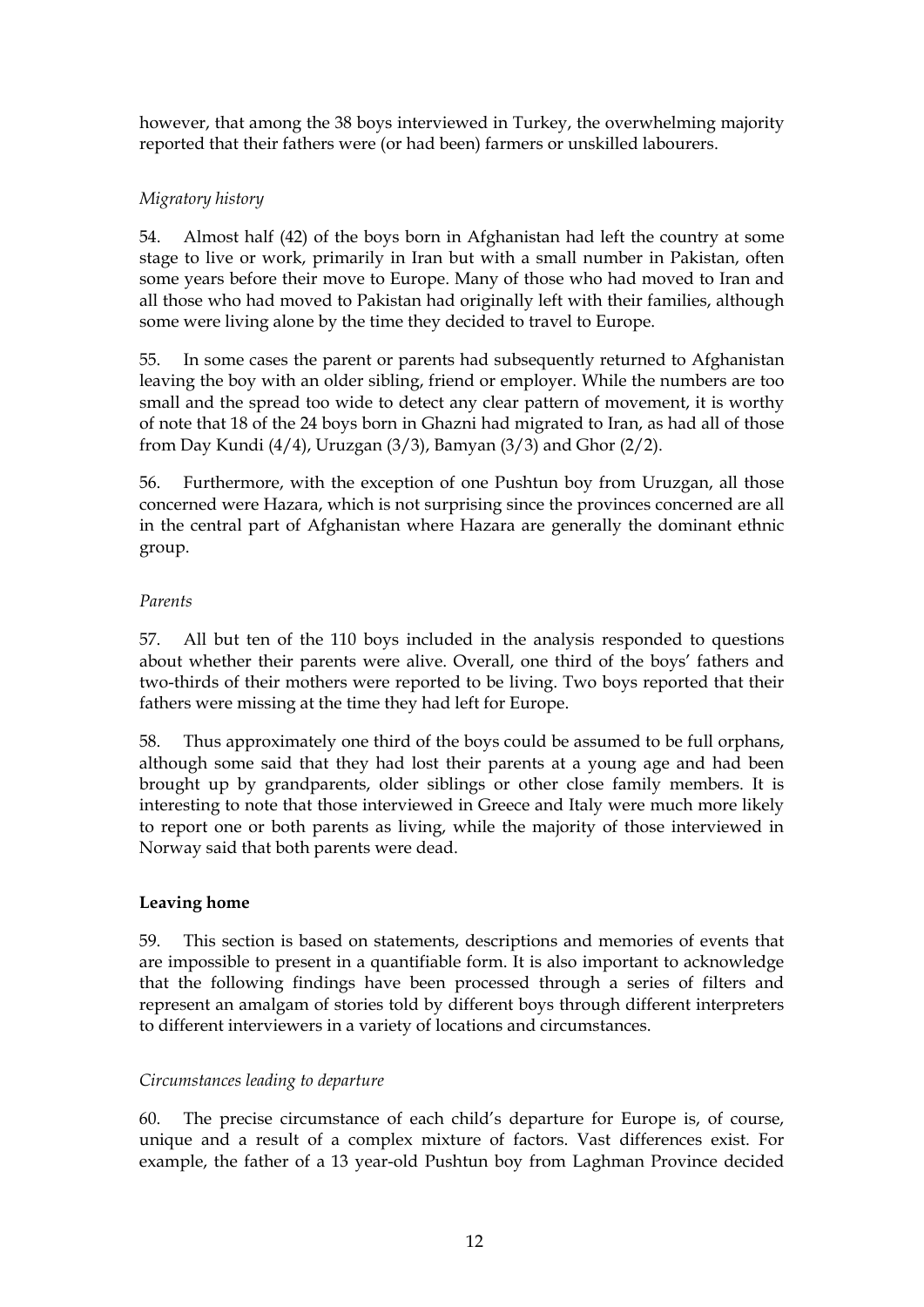that he should leave following the disappearance of his elder brother, a Taliban fighter.

61. At the other extreme is a 17 year-old Hazara boy, born in Ghazni, whose family moved to Iran after the death of his mother when he was seven. His father later returned to Afghanistan but felt it safer for his son to remain in Iran with his married sister. Four years later, the boy concluded that he had had enough of hardship and harassment in Iran and decided to leave for Europe with a friend.

62. The decision to leave for Europe, as indicated above, is sometimes made by the father or mother, or, in the absence of the father, often by a maternal uncle, with the child accepting the decision reluctantly in some cases and enthusiastically in others.

63. Quite commonly, particularly among older boys, it is the child who seeks his parents' support for his departure, which again, is sometimes given wholeheartedly and sometimes with serious reservations. Finally there are cases of young Afghans who make the decision to move to Europe independently as they are already living apart from their families.

64. Assessing the reasons why a child left for Europe is particularly challenging. At an interview one can learn, at best, why the child decided to leave, or why he thought his parents decided he should leave. The extent to which these factors, so often linked to painful memories, might have been modified with time, is impossible to assess.

65. It is quite likely that a boy's perceived reason for leaving might not necessarily correspond to whatever actually made his parents reach that decision. Another important element to be considered here is the extent to which a boy has been 'guided' to tell a particular story by his parents, smugglers, lawyers or other advisors, especially in the context of making a claim for refugee status. [11](#page-16-0)

# *Context and triggers*

 $\overline{a}$ 

66. As in all migratory movements, the decision for an Afghan child to leave for Europe has two elements: a context and a trigger. The general context in Afghanistan is well known: widespread poverty, economic hardship, political instability, physical insecurity, poor educational prospects and rapidly declining hope for a brighter future. Children in Afghanistan are also at risk of forced labour and kidnapping.[12](#page-16-1)

67. A recent report on the Human Rights Dimension of Poverty in Afghanistan by the Office of the UN High Commissioner for Human Rights notes that dire poverty affects more than two-thirds of all Afghans. According to the same report, only 23 per cent of the population has access to safe drinking water while three out of four Afghans over the age of 15 are illiterate. It also refers to the way in which:

<span id="page-16-0"></span><sup>11</sup> While this does not mean that all unaccompanied asylum-seeking children are necessarily reporting all the facts at interview, many having been advised explicitly *not* to tell the truth, it highlights the critical importance of providing a child-friendly environment for gathering information about each child's individual claim and to take into account elements that go beyond the refugee claim in order to reach decisions in their best interests.

<span id="page-16-1"></span><sup>12</sup> *Beyond poverty: factors influencing decisions to use child labour in rural and urban Afghanistan*, Pamela Hunte, Afghan Research and Evaluation Unit, June 2009.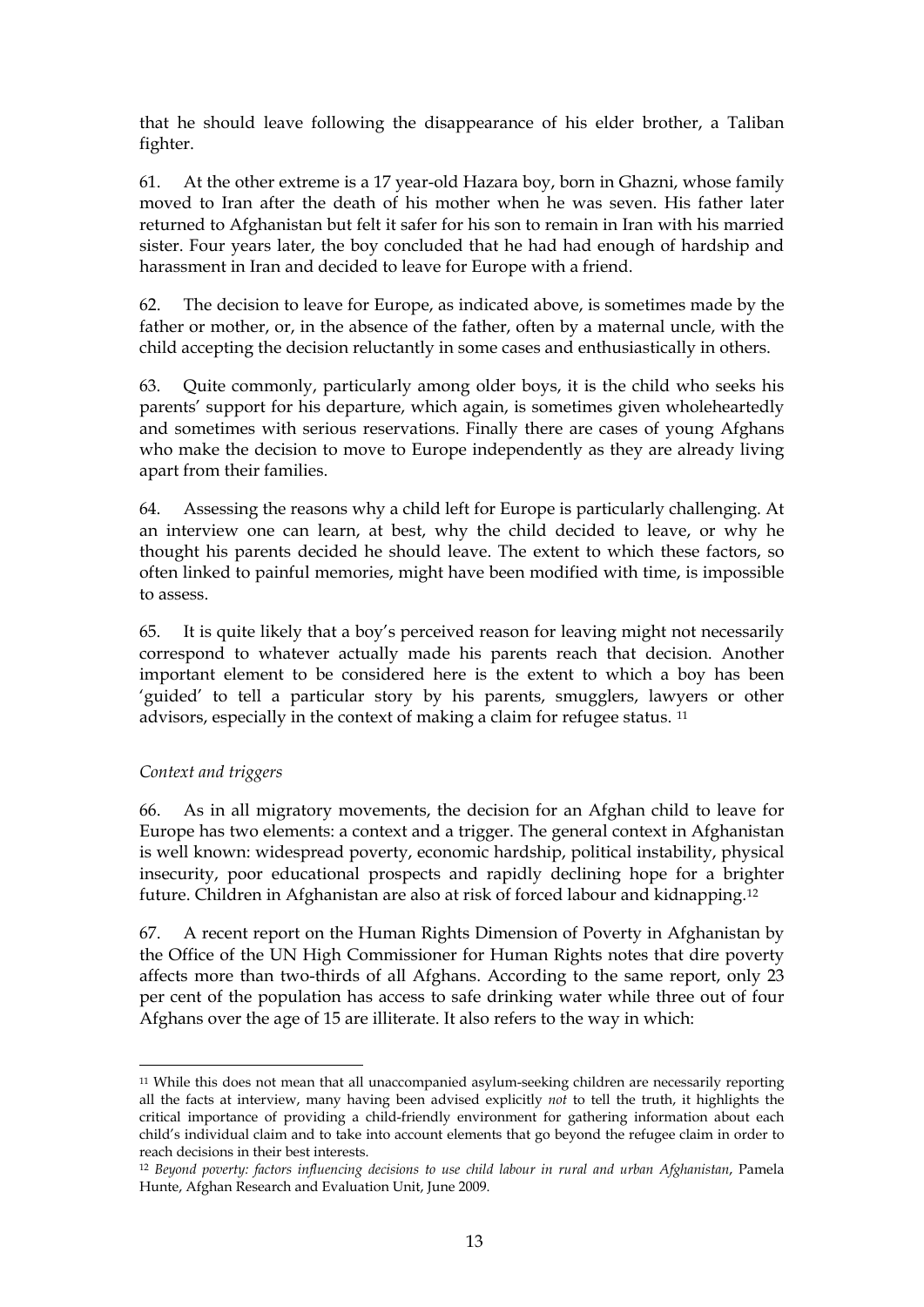Widespread insecurity, whether associated with local disputes that result in violence or military operations associated with the insurgency, has a profound and deleterious impact on the lives of Afghans… Insecurity creates a permissive environment for the abuse of power and greatly diminishes the ability of Afghans to access essential services.[13](#page-17-0)

68. The report concludes that "a growing number of Afghans are increasingly disillusioned and dispirited as the compact between the people, the government and its international partners is widely seen to have not delivered adequately on the most basic fundamentals including security, justice, food, shelter, health, jobs and the prospect of a better future."[14](#page-17-1)

69. In such an environment, it is not surprising that adolescent boys, with a mounting sense of responsibility towards their families, particularly if their father is dead, would feel this general hopelessness particularly strongly. Specific triggers for departure reported by the boys interviewed in this study include family conflict, violent incidents including kidnapping, the death of a parent, or threats made against the family or individual family members.

70. The general context for movement from Iran is somewhat different. While Iran is the longstanding destination of preference for male Afghan migrant workers, recent years have seen major changes in the position of Afghans in the country, particularly the estimated one million who remain unregistered. This has included declining work opportunities as well as mounting harassment, fear of arrest and deportation.

71. For many of the young Afghans interviewed and who had lived in Iran prior to departure for Europe, the triggers for departure were related to these general difficulties. Some boys decided to leave after being deported to Afghanistan as illegal workers, concluding that since opportunities for finding work were even poorer there, their only choice was to head for Europe.

72. A key factor attracting Afghan children to Europe is an aspiration to live in a country that offers freedom, respect for human rights as well as guaranteed work and education. Many boys talked of how they had dreamed of being able to study and become doctors, lawyers and teachers, to support their families through remittances or even bring their families to join them in Europe.

73. These expectations were propagated by smugglers, but also by some parents, eager to encourage a reluctant child to leave, or distant relatives who had managed to move to Europe and who sent back exaggerated and often false stories of their supposedly successful integration.

*74.* A few of the Afghan children had read more realistic reports about life in Europe. In general, however, most of the boys had little or no idea of what awaited them, other than the prospect of a much better life than the one they were enduring before departure.

 $\overline{a}$ 

<span id="page-17-0"></span><sup>13</sup> *The human rights dimension of poverty in Afghanistan*, OHCHR Kabul, March 2010.

<span id="page-17-1"></span><sup>14</sup> *Idem*.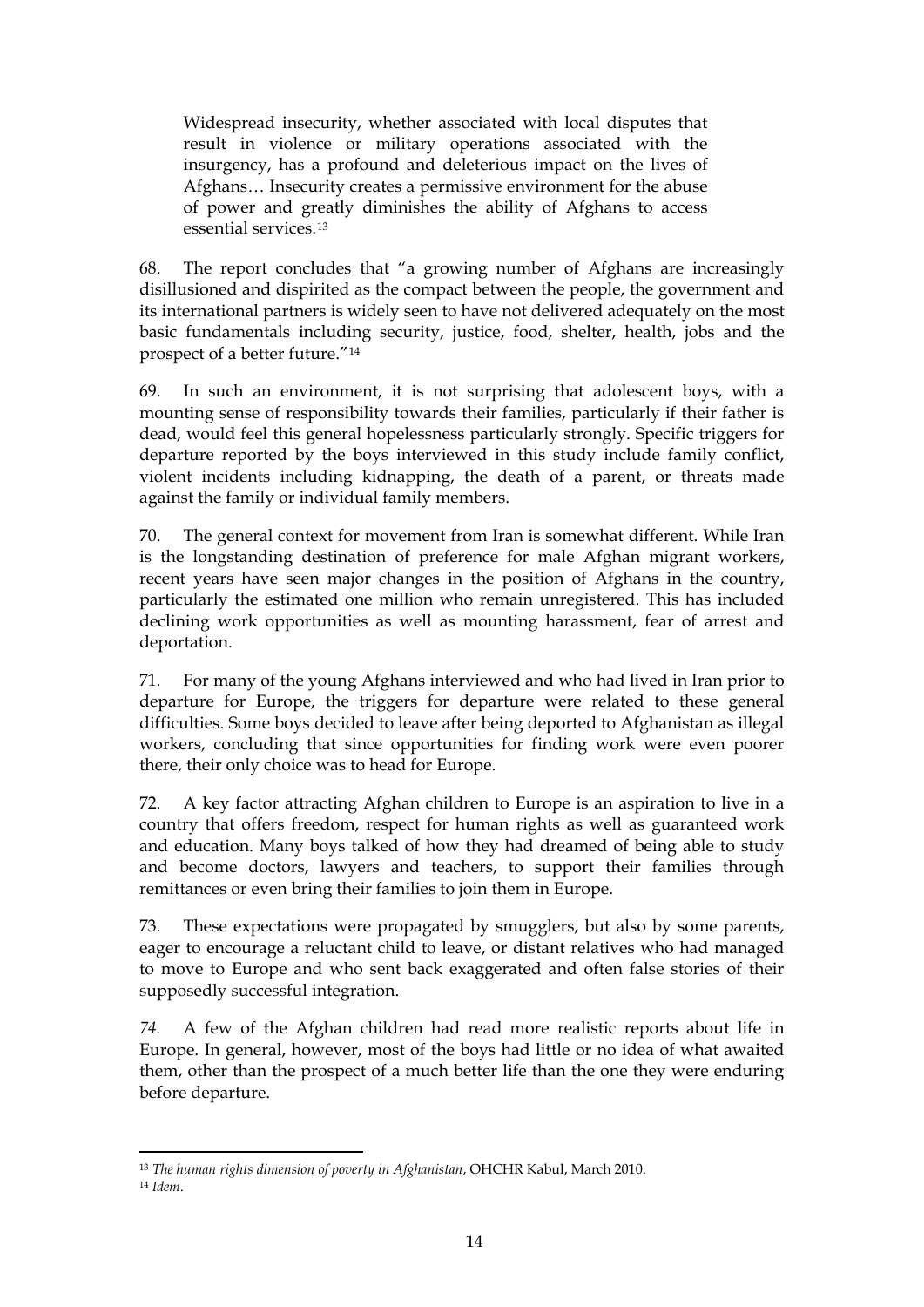## *Choosing a destination*

75. Some Afghan children set out with a specific European destination country in mind, usually one where family or community members were to be found. However, the majority of those interviewed in the course of this study said that they did not have such clear objectives. Those whose parents had paid for the journey were often told to ask for asylum in whatever country the agent or smuggler told them to stay.

76. Whether the parents were themselves aware of which country that might be is unknown, although it is clear that they generally continue to play a role in decisionmaking as the journey progresses. A number of boys reported having spoken with their parents to seek permission to stay in a particular country since they could not face travelling any further. In some cases the parents had agreed, but others had instructed their sons to continue to whichever country the smugglers had designated for them.

77. Afghan children who were paying for their own journeys, or whose families' means were limited, tended to move step by step, paying for each segment as they went along, and hoping to earn enough money along the way, or have it paid by their family, to keep going to the next country.

78. A clearer understanding of the pros and cons of transiting or seeking asylum in different countries in Europe inevitably developed en route. By the time they reached France, for example, most boys were very clear whether they were heading for the UK or for Scandinavia.

# *Understanding of what lies ahead*

79. With the exception of a few older Afghan children who had attempted the journey before, the majority of those interviewed claimed to have had no idea at all what the journey would entail. There are indications that smugglers, and maybe even some parents, deliberately underplayed or denied the very real dangers that confront a n unaccompanied child travelling in an irregular manner to Europe.

80. Some said that they were led to believe that the journey would take a matter of days and would involve air travel and taxis for most of the journey. While some boys accepted the reality with all its dangers stoically, others said with passion that they would never have left if they had known what hazards they would face, and urged that others back home should be told clearly about the risks before setting out on the journey themselves.

# *Contacting the smugglers*

81. Given the countrywide access to the *hawala* system that facilitates the transfer of money, goods and people across countries and even continents, it is not surprising that making contact with an 'agent' or people smuggler was generally quite easy for the Afghan children interviewed, whether leaving from Afghanistan, Iran or Pakistan.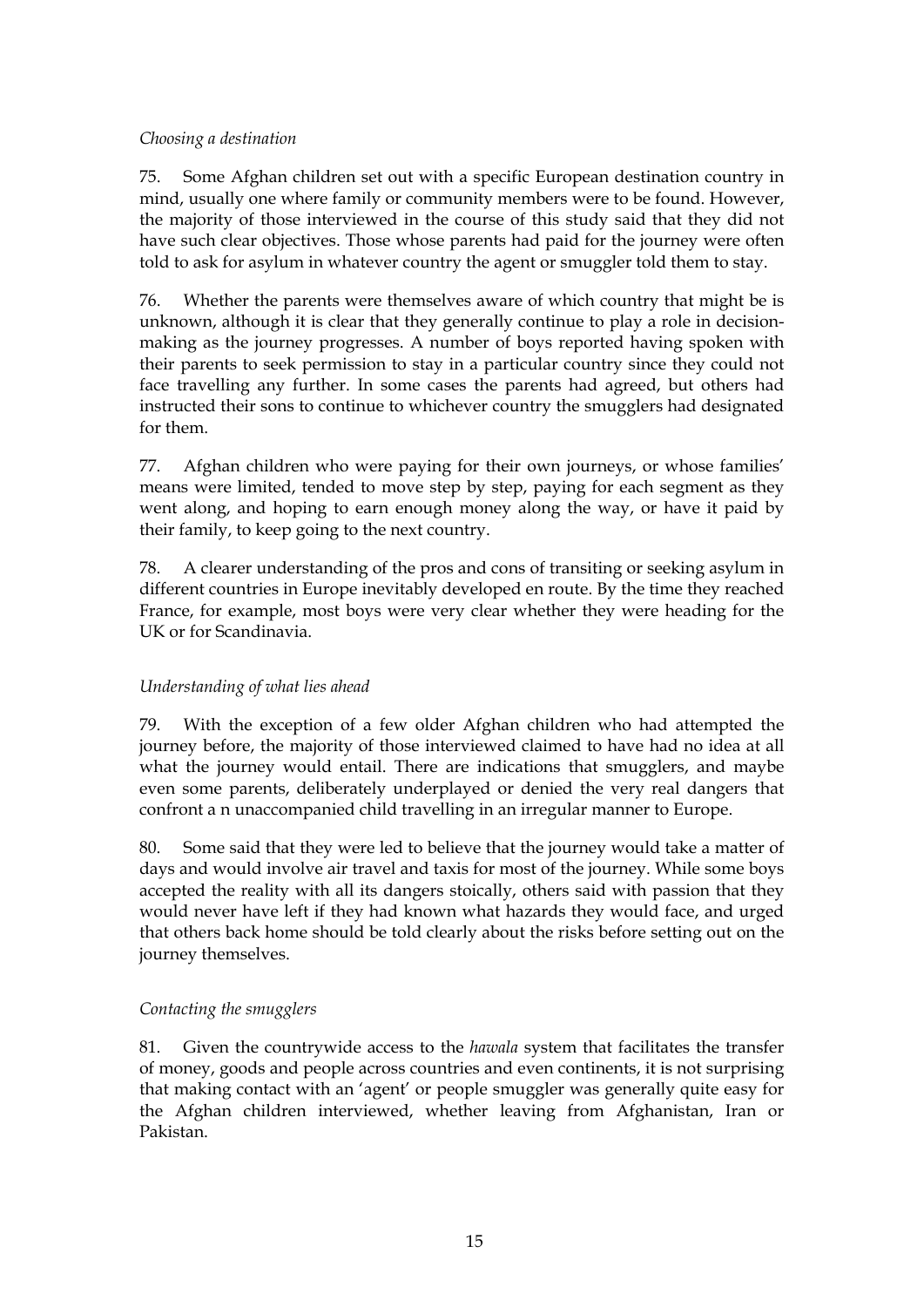82. Most boys were aware of how their journey was organized, often with the help of an uncle, a cousin, or a neighbour, who in some cases might well have been agents themselves. One boy in Norway remarked that smugglers were everywhere in his hometown, sitting in the parks and asking passing boys if they had thought of leaving Afghanistan and going somewhere else.

83. Making contact with an agent is obviously more difficult in the absence of family support. One boy, who decided to leave following threats by his paternal cousins after the death of both of his parents, described how he had made initial contact with his agent through an internet chat room.

# *Paying for the journey*

84. Arranging travel to Europe from Afghanistan is a very costly matter. Amounts up to \$15,000 were mentioned for an 'all-inclusive' trip to a selected destination (such as Germany, Norway or the UK) while figures of \$6-7,000 were quoted for the journey through Iran, Turkey to Greece, or \$3-5,000 USD to Turkey.

85. Families could thus choose according to their means or their capacity to secure loans. Those with limited means would choose a less expensive initial destination such as Turkey or Greece, in the hope that their sons would be able to earn enough there to cover their costs for the next stage of the journey.

86. In view of the large sums of money involved, it seems likely that many families will have entered into serious debt to pay for the journey. Boys also explained how they or their family had sold a piece of land, a house or a car in order to raise cash.

87. Where such options were not available, or when they did not raise enough to cover the full journey, an agreement would be reached with the selected agent to make the payment in installments. While it seems likely that travel costs are also met by means of remittances sent by members of the Afghan diaspora through the *hawala*  system, evidence was not forthcoming on this matter.

88. Many Afghan children, who claimed that their father was dead, indicated that their journey was organized and paid for by a maternal uncle. While seemingly surprising in a strongly patrilineal society, the anthropological literature on Afghanistan underscores the different type of relationship a boy might have with his mother's kin as opposed to those of his father. The former are much more likely to be informal and affectionate, whereas the latter are often tense, competitive and sometimes even hostile. It is not surprising that in the context of migration, which carries so many risks, relations of trust are most readily called upon.

89. As will be seen shortly, these payment arrangements have serious implications for the safety of the boys once they have started their journey. It is important to recall that the contract for the journey, whether full or partial, is established between the individual paying for the travel (parent, employer, uncle) and the local agent.

90. Consequently, it is the parent, uncle or employer who remains responsible for paying the subsequent installments. If a payment is delayed at the place of origin, the boy will remain where he is, often in unsavoury and dangerous conditions, at the mercy of whoever is organizing the movement at that location.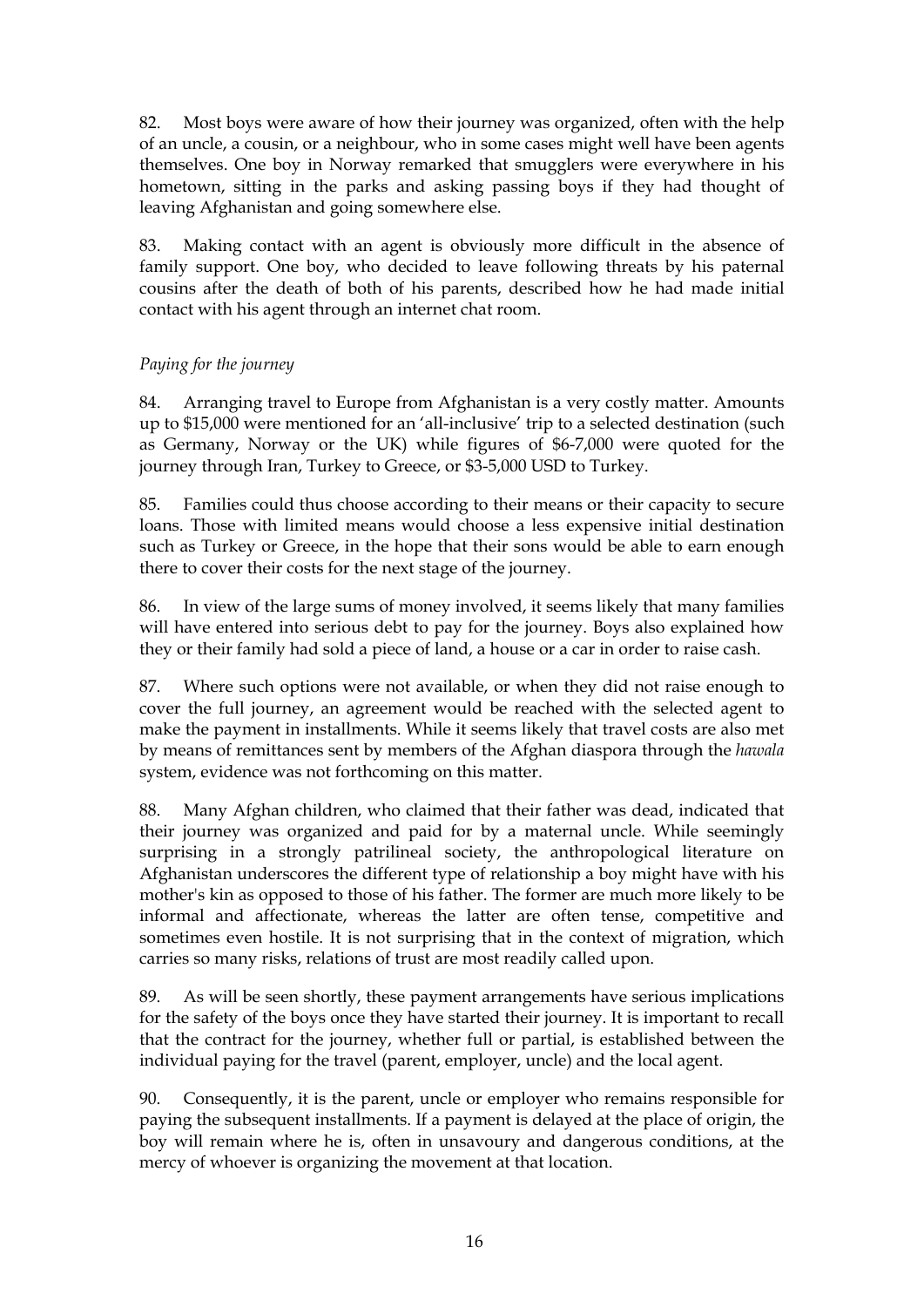91. Boys who are paying their own way are at even greater risk, as they have no one but themselves to count on once their initial savings have run out, and often find themselves in places where wage labour is illegal, scarce and very poorly paid.

92. It is in such circumstances that the risk of trafficking increases, as boys may find themselves obliged to accept work from smugglers under exploitative conditions in order to retain the possibility of continuing their journey. Thus while the system appears to provide safeguards for both the traveller and the smuggler, the risks taken by the traveller are without doubt very much greater.

# **The journey to Europe**

93. The most common route taken by Afghan children interviewed for this study was through (or from) Iran, to Turkey, Greece, Italy and then either to France in order to reach the UK or the Netherlands, or less commonly through Austria and Germany to reach Scandinavia.

94. There is, however, evidence to suggest that such routes are evolving, with reports of Afghans entering the Former Yugoslav Republic of Macedonia from Greece and of recently arrived boys in Italy who indicated that they had travelled through the Western Balkans in order to avoid Greece altogether. Indeed, while many dangers are faced along the way, the boys were unanimous in condemning their treatment in that country.

95. A small number of the boys had been living in Pakistan before their departure for Europe, or had left Afghanistan via Pakistan. In most cases, the boys had headed southwest into Iran and then through Turkey. A few of those interviewed, however, had travelled north through the Central Asian Republics to Russia and then into Eastern Europe.

96. UNHCR regional offices in Ukraine and Hungary also report the presence of significant numbers of unaccompanied children, including young Afghans, in a number of countries in the region. Recent efforts by Greece to cut off crossing points to Italy appear to have resulted in a modest but perceptible increase in the number of unaccompanied children arriving in the Balkans.

# *Dangers on the journey*

97. As well as running the risk of deportation if apprehended by the police in Iran, some boys reported that they had been held by smugglers in Teheran for some days while the journey to Turkey was organized.

98. Crossing into Turkey was described by some as an adventure, rather than as being traumatic. It is, however, a very challenging journey, requiring the boys to trek through the mountains in the moonlight, sleeping rough and being confronted and sometimes robbed by rifle-wielding police and local residents.

99. One of the boys said he had been taken by thieves while travelling through Turkey and held for five or six months and required to do forced labour before he managed to escape. Whether such stories reflect actual incidents, or are tales told by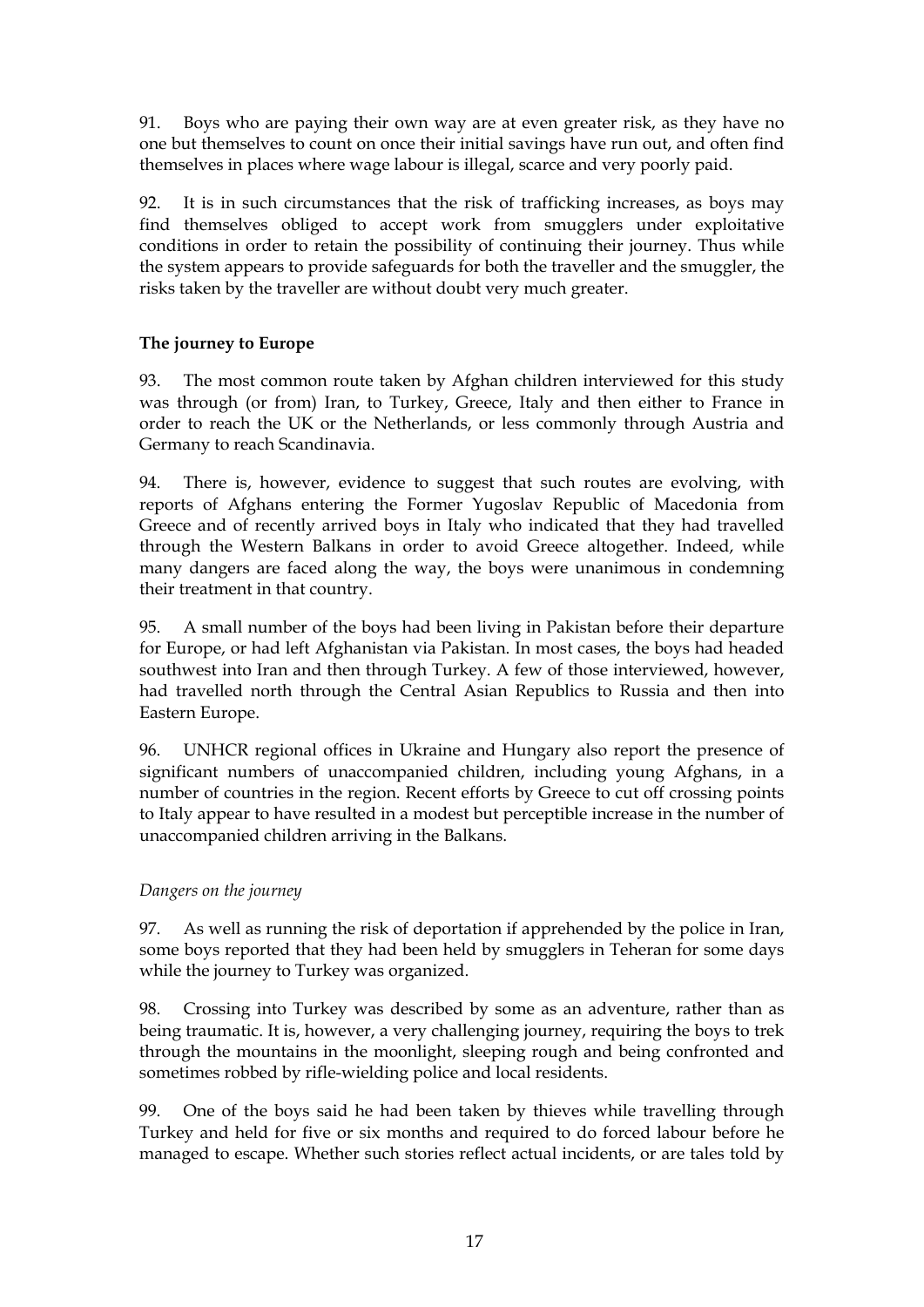smugglers to keep the boys in line, is impossible to confirm but the boys were clearly afraid when they spoke of such events.

100. Arrival in Istanbul, after travelling by truck, bus or taxi in the long journey from the Iranian border, was unanimously described as a very difficult experience. Most boys reported being detained there, often in cramped and difficult conditions, for days and even weeks on end, while the local smugglers waited for confirmation that the next installment had been fully paid at the place of origin.

101. Some of those covering their own costs had to stay and work to pay for the crossing to Greece, with all the attendant risks. A few boys reported being severely mistreated and beaten by the smugglers when their families failed to pay the required amount by the agreed deadline.

102. The boat journey from Turkey to Greece is one of the most traumatic experiences for Afghan children who are on their way to Europe. Most of the boys interviewed were herded into small inflatable rubber craft that were built to carry a much smaller number of people, and pushed off into the night to make the short but dangerous crossing to the Greek islands of Samos or Lesbos.

103. Before leaving Turkey, the smugglers would tell them how to steer, and advised them to slash the sides of the craft and to sink it if they encountered the Greek coastguards. If they were rescued at sea, the smugglers explained, then they were less likely to face detention once brought ashore.

104. Several boys told of terrifying experiences as they struggled desperately to keep afloat, while seeing fellow travellers drown before their eyes. Two boys (interviewed in different countries) broke down when recalling how they were forcibly separated from an accompanying brother prior to the crossing to Greece as the smugglers placed them in separate craft, never to see each other again.

105. Another deeply distressed boy noted that he was one of only four survivors from a boat carrying more than 20 people, including women and girls. Some boys had to attempt the crossing more than once, after being forced back by the Turkish coastguards or by rough seas.

106. Most of the Afghan children who had travelled through Greece spoke of being held at the Pagani detention centre in Lesbos on arrival, for periods ranging from a few days to several weeks or even months. Some spoke of severe beatings, while all complained of overcrowded and unsanitary conditions.

107. While this problem has been addressed to some extent since the centre was closed in late 2009 following major press exposure, newly arrived children, with the exception of those under the age of 14, continue to be detained on neighbouring Hyos until the Public Prosecutor makes a decision on guardianship, a process which can take weeks.

108. Once released from detention, the goal of most young Afghans in Greece is to move on to Italy and beyond. Those who are able to afford a false passport can take a flight from Athens, but the majority of them find their way to the port of Patras, where they try to hide in trucks that are bound for ferries to Bari, Ancona or Venice.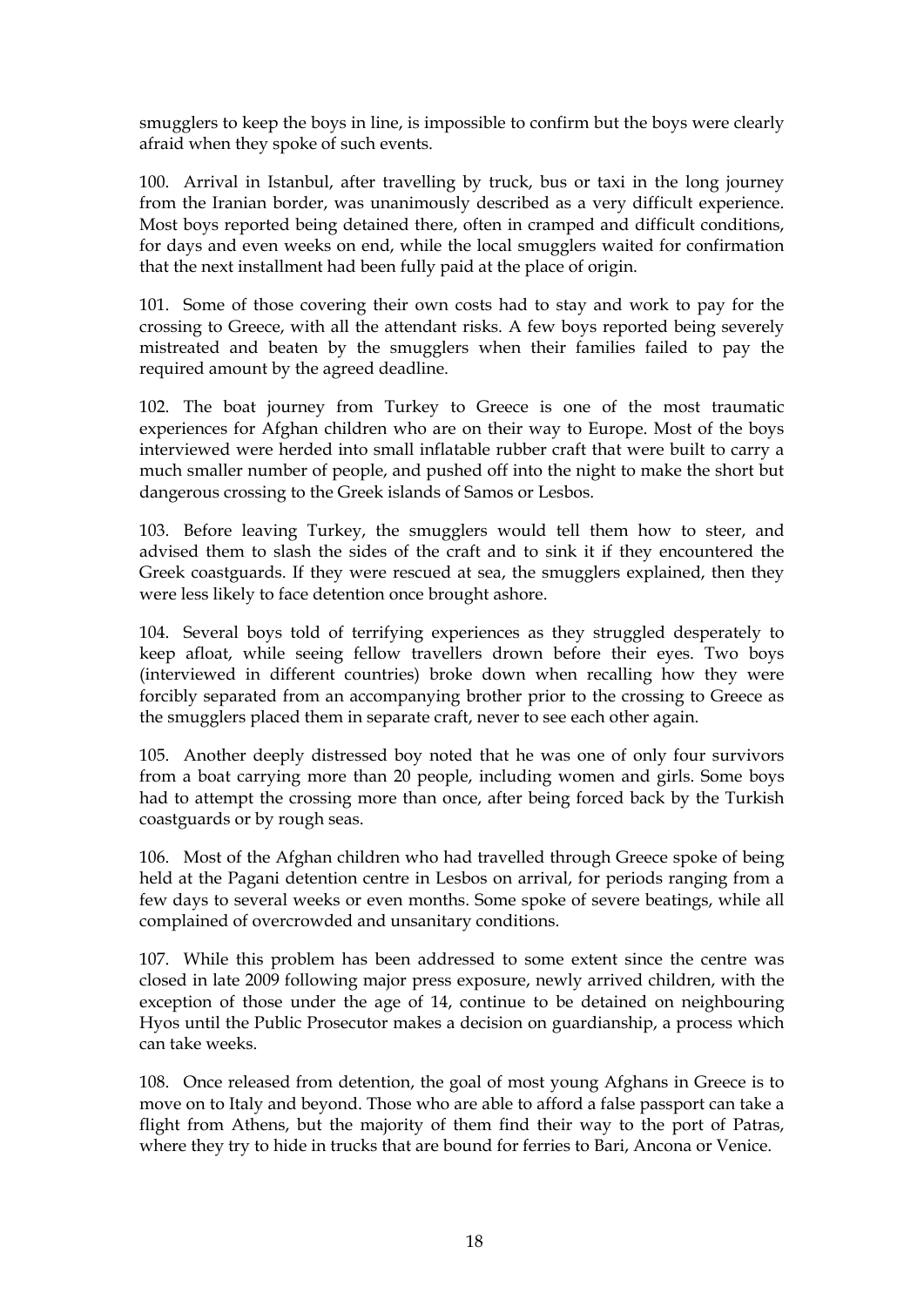109. Living conditions in Patras are primitive and dangerous, as unaccompanied children sleep under the stars in olive groves alongside adult men and the occasional family. A makeshift camp built in the same area was cleared by the Greek authorities early in the morning on July 12, 2009 and subsequently burned to the ground.

110. Boys interviewed at the children's centre on Lesbos, as well as those sleeping rough in an olive grove in Patras, attested to the difficulty of achieving the goal of hiding in a truck bound for Italy, many having attempted multiple times, sometimes incurring serious injury as they fell, or were pushed from, moving vehicles. Despite these difficulties and dangers, many do eventually make it to Italy, but the trauma of the journey remains long afterwards.

111. Only one of the boys interviewed in Greece had actually made it to Italy, but was detected on arrival and immediately deported back to Greece. He said that he had almost given up hope after this experience, which followed months of unsuccessful attempts to get onto a truck and onto the ferry.

112. As noted earlier, some boys attempt to travel north from Greece through the Former Yugoslav Republic of Macedonia but at least one of those interviewed in Lesbos spoke of being sent back twice when attempting to cross the border.

113. For those who do eventually reach Italy, apart from the difficult living conditions experienced by some children, the journey itself appears to be generally fast and trouble free. When the children are formally intercepted by the Italian police, they are interviewed to identify their nationality and age and are provided with information on the possibility to apply for asylum. Age determination is carried out at border points in Italy for all unaccompanied children, regardless of whether they wish to apply for asylum or not.

114. The way in which this is carried out is of particular concern, as it does not allow enough time to carry out the procedure with appropriate safeguards and due process. Unaccompanied children determined to be under 18 on arrival are then assisted and referred to the appropriate support services. Afghan children interviewed in Italy also indicated that they had been informed by smugglers in Greece of a meeting point in Rome for those with the means to continue their journey.

115. Onward travel from Italy to France, the Netherlands and Scandinavia generally appears uneventful, except for the risk of being deported to Greece under the Dublin II Regulation and the specific difficulties encountered by those who arrive in the French port of Calais, hoping to reach the UK. The dreadful conditions in the illegal encampment known as 'la jungle' in Calais were widely covered in the press prior to its demolition by the French authorities in September 2009[15](#page-22-0).

116. This action, alongside other actions taken by both France and the UK to stem irregular movements from the port, have done little to improve the situation of migrants and asylum seekers in the town. Indeed, they may now face even greater

 $\overline{a}$ 

<span id="page-22-0"></span><sup>15</sup> As in the demolition of the makeshift camp in Patras, Greece, two months earlier, no satisfactory alternative form of temporary accommodation has so far been provided in either location, although unaccompanied children identified during police raids are transferred to specialist centres.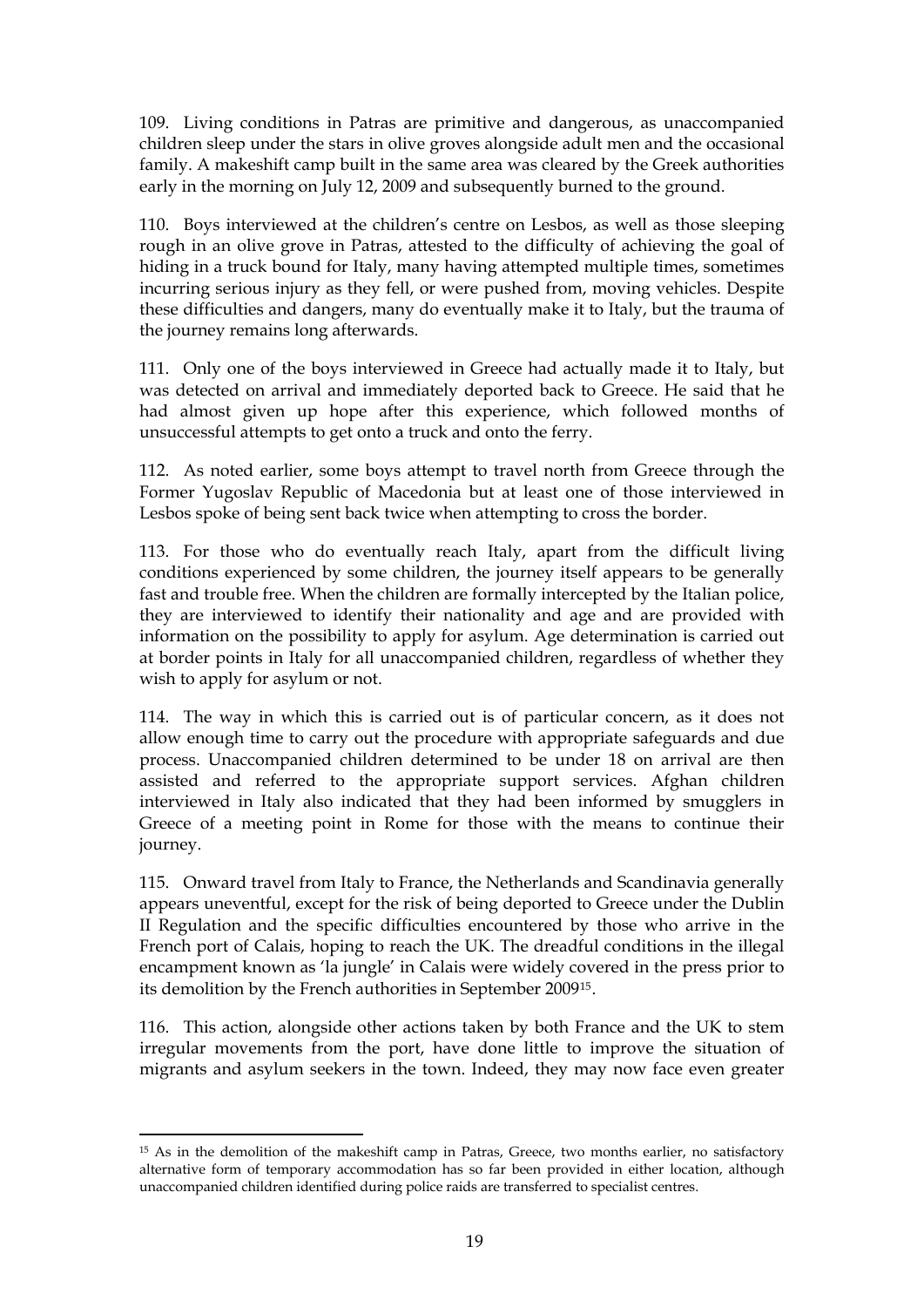dangers as the camp - and the problem as a whole - has simply migrated to Loon Plage, an exposed stretch of sand dunes close to the port of Dunkirk.

117. This camp, like 'la jungle', is run by gangs who strictly control access to trucks bound for the UK. Such irregular movements to the UK were reported to be in the hands of Iraqi Kurds, for whom Afghan children are very low on the list of priorities, resulting in long delays with all that this entails through the cold winter months.

118. Despite efforts by the French authorities to destroy this camp in late 2009, at the time of writing, it continues to function and, according to recent reports, remains outside the effective control of the French police.

## *Length of journey*

119. The boys reported a broad range of experiences in terms of the length of their journeys. Some of those who had the whole journey paid for them from the outset reached their destination in a matter of weeks or a few months, while those who had to pay in installments, and particularly those who had to earn their way step by step, took many months or even years to complete the journey.

Fifteen of the 19 Afghan children interviewed in the UK reported journeys of six months or less. While some of those in Norway had taken a little longer, all had reached their destination in less than a year. In Italy, many boys indicated that it had taken between five and nine years to complete the journey from Afghanistan, with long periods spent in both Pakistan and/or Iran.

120. The experience and responses of those interviewed earlier in their journey differed significantly. Sixteen of the 24 boys interviewed in Greece for whom data is available said that they had arrived in the country within the six months preceding the interview, but none of the others were willing to answer this question. It was clear from their stories that they had been in Greece much longer.

### *Smuggling strategies*

121. The organized smuggling networks involved in the movement of young Afghans to Europe clearly extend from the UK in the west to Turkey, Iran, Pakistan and beyond in the east. Their nature, structure and goals no doubt vary from one location to another, yet they are linked across continents and united by a common interest in maximizing profit, whether from the movement of credit, goods, drugs, weapons or human beings.

122. The risks encountered by children who use the services of such networks are incalculable, especially as the boys' parents, relatives and friends who have arranged a contract with a local agent in the country of origin have no direct contact with the smugglers themselves.

123. Throughout the journey, the smugglers maintain tight control over the children through fear and intimidation, especially if the boys or their families are having difficulty in paying. They confuse the children through deliberate misinformation with regard to their options, so as to convince them to continue their journey and thereby exact the highest possible fee.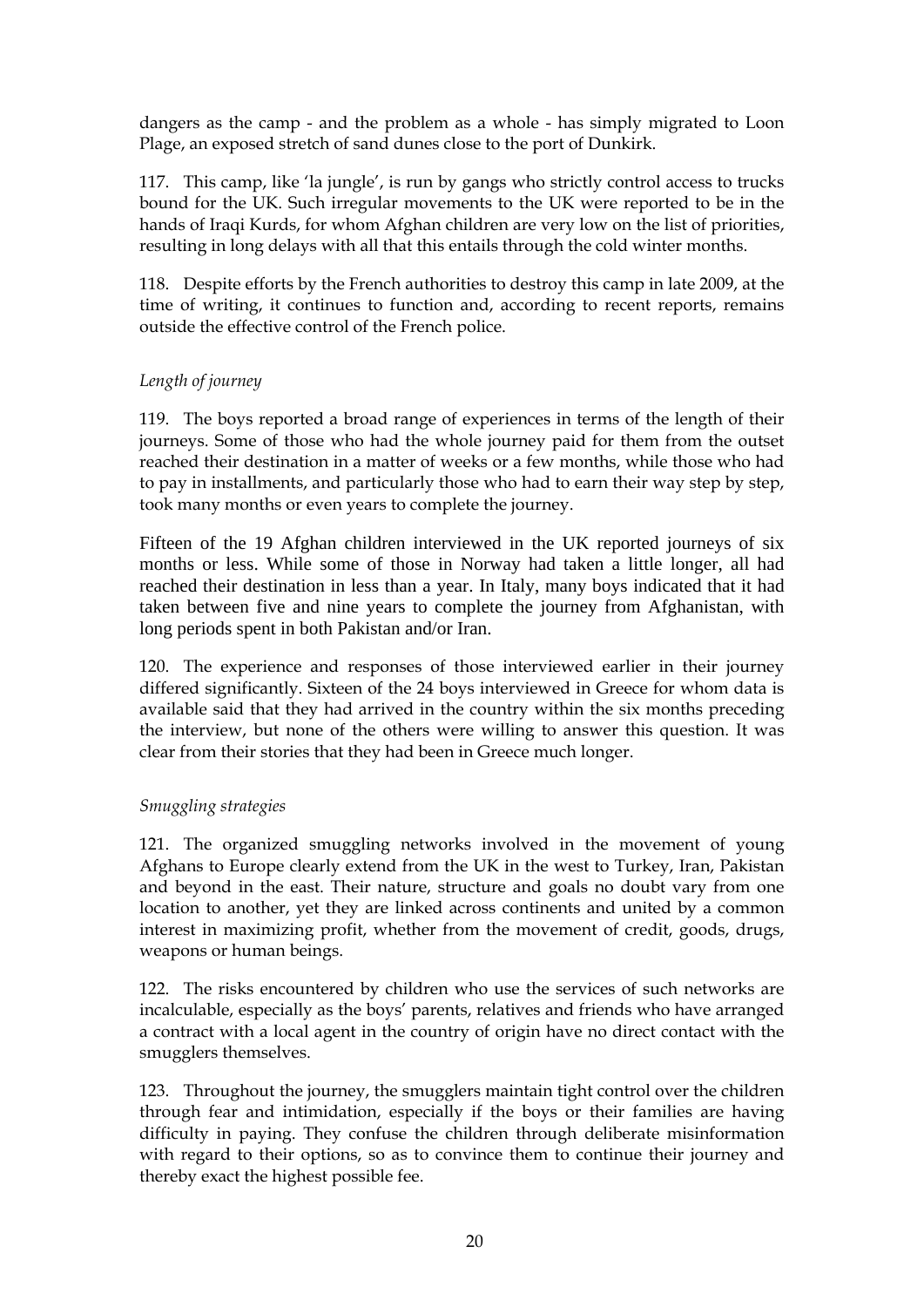124. One boy in Norway explained that the smugglers had forbidden him to tell anyone how his journey was organized, and went on to say that they were constantly changing, as he was passed on from one smuggler to another along the route. Sometimes the smugglers' assistants would accompany the boys some of the way, but would always leave the scene before it became too risky, such as the crossing from Turkey to Greece.

125. Piecing together the stories related by young Afghans in this study suggests that there is a deliberate strategy among the smugglers to constantly split up the groups of children who are travelling together, keeping the level of anxiety high, and preventing people from building up friendships and trust that might threaten the authority of the smugglers and their assistants.

126. Many boys, especially the younger children, referred to their treatment at the hands of the smugglers as being "worse than an animal." As one 13 year-old in Norway said, "they are violent. You just have to sit still. If not they will beat you. I was afraid." A 15 year-old remarked, "the smugglers were not nice. We were cold and thirsty and walked a long way. They hit us. But you have to expect that sort of thing when you travel in this way."

### *Contact with parents*

127. One of the questions included in the analysis concerned contact with family members following arrival in Europe. This question is often a difficult one for the boys to answer, since it is reportedly feared that by confirming such contact (and thus proving that one or both parents is still alive and that the child knows where they are) puts them at risk of deportation.

128. While some boys reported regular (often weekly) telephone calls with their parent(s) or other close family members, others indicated that such contact depends upon the smugglers, either because they do not have, or have lost their mobile phone, or because it has been taken away from them.

129. The latter appears to happen quite often in some destination countries, where some of those interviewed stated that the smugglers had taken away their mobile phones, apparently to ensure that children who are in the asylum procedure do not run the risk of having their calls traced by the national authorities.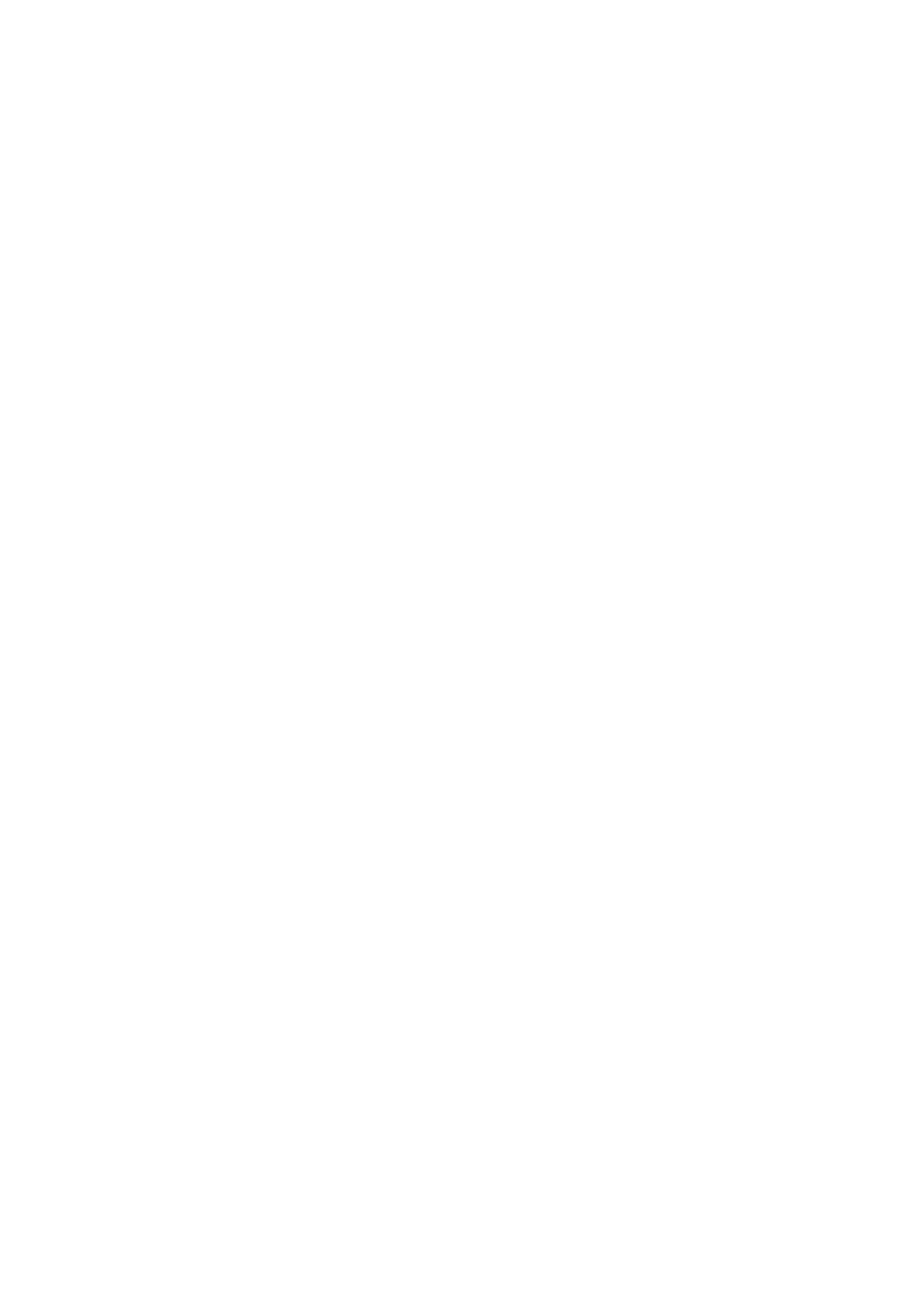# 4. Arrival and assistance in Europe

<span id="page-26-0"></span>130. As noted earlier, some Afghan boys leave for Europe without a clear idea of their final destination. Many, particularly the poor and uneducated, had never heard of individual countries in Europe before they began their journey. They leave with a vague hope of finding a better life, without warfare and poverty, where they will be able to live in safety, study, work, and earn money to support themselves and their families.

131. They gradually pick up information about what awaits them along the way, from other migrants or from smugglers. Some of this information is accurate, some misleading and some totally wrong.

132. In some cases it appears that a final destination might well have been discussed and agreed upon between the parent(s) and smuggler before the journey began, but without the boys concerned being informed. For those who are paying for their own journey step by step, it is more a matter of balancing the pros and cons of the current location against the possibility and risk of moving on to another location that might offer better opportunities.

133. Some of the children get stranded en route, while others express an interest in remaining in countries such as Greece, Italy or France, in order to avoid continuing the dangerous journey. However, they are generally influenced by smugglers, their parents and relatives to keep moving.

### **Transit countries**

134. For the vast majority of young Afghans, Turkey is a transit country, as the small number seeking asylum there attests. Despite a modest increase in recent years (18 in 2006, 89 in 2007, 71 in 2008 and 112 in 2009) the total number of Afghan children applying for international protection in Turkey during the past six years is just 309. The geographic reservation prevailing in Turkey relieves the government of its international obligations towards non-European asylum seekers, and as a result there is no functioning national asylum system nor any possibility for local integration.

135. Refugee status determination is therefore carried out by UNHCR with decisions endorsed by the Turkish authorities on the understanding that all those recognized as refugees will be resettled in third countries and leave the territory.

136. However, while recognition rates are high (approximately 80 per cent for Afghans in recent years) resettlement does not always follow, and has in fact proved increasingly difficult. This inevitably presents a serious dilemma for UNHCR and the individuals involved since the Turkish authorities discourage any attempt to prolong their stay.

137. Greece is also primarily a transit country, although a small number of the young Afghans interviewed there, frustrated and exhausted by repeated failed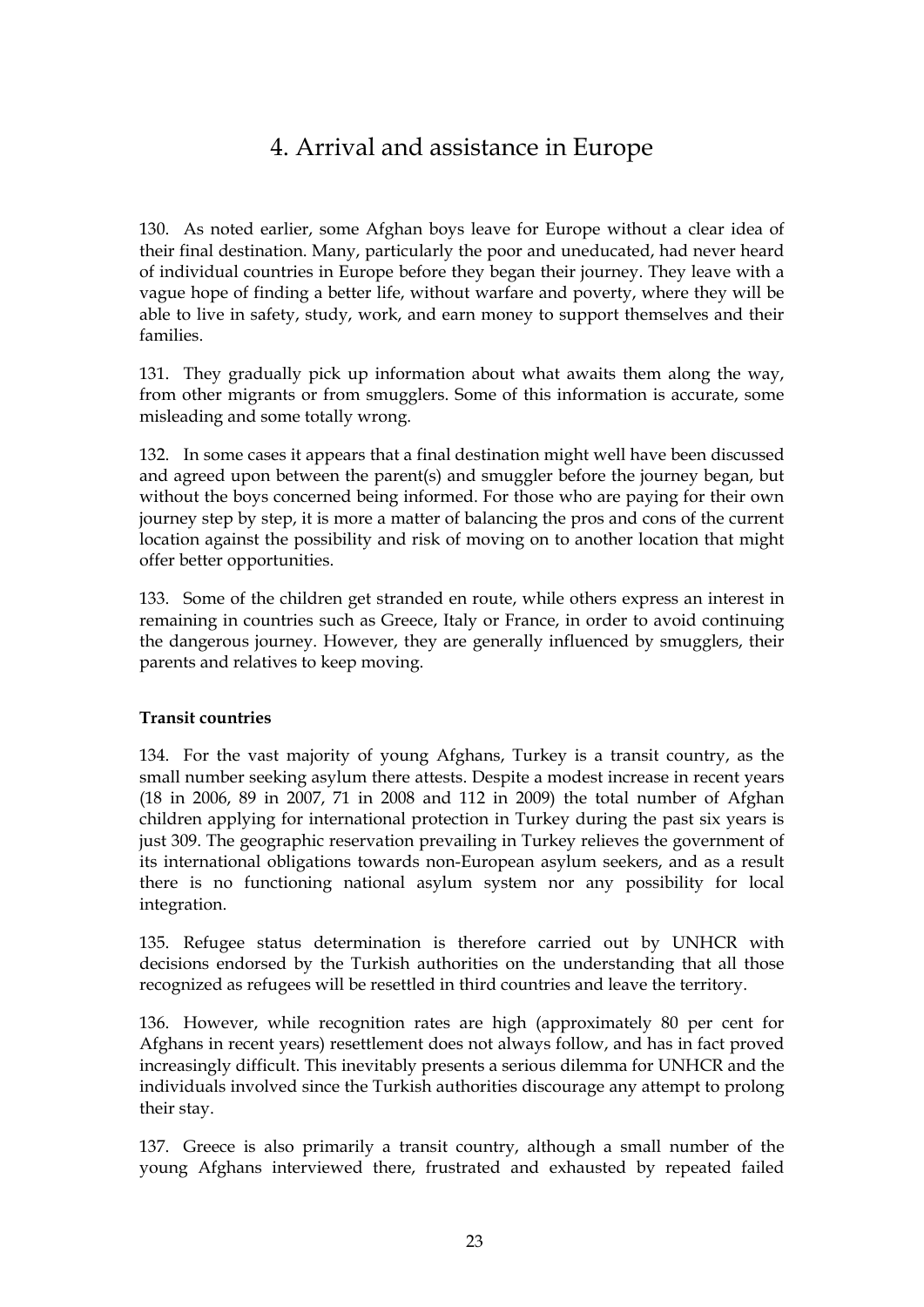attempts to move on to Italy, had decided to stay and apply for refugee status. With the exception of one or two specialized centres established in the last year, little or no reception assistance is available for the majority of unaccompanied children passing through the country.

138. Those who do apply formally for international protection are issued asylum application cards protecting them from deportation and giving them access to accommodation and support. Nevertheless, their longer-term prospects in Greece remain extremely precarious given the massive backlog of asylum claims, the lowest recognition rates in Europe, and minimal prospects for integration.

139. Statistics maintained by the Police Department in Mytelini, Lesbos, indicate the very large numbers of irregular migrants who are detained and registered there. Numbers reached a peak in 2008, with a total of 13,552 arrivals during the course of the year, of whom 9,610 were Afghans. These numbers declined in 2009 to a total of 8,896 arrivals, of whom 5,332 were Afghans.

140. According to the Chief of Police at Mytelini, this decline might be the result of enhanced activities by Frontex, the EU agency responsible for coordinating border controls. While separate figures on unaccompanied or separated children were not available, the statistics provided by the Police Department did indicate the number of children estimated to be under 18 at the time of registration by nationality.

141. It is worthy of note that on this basis, 'children' represented 40 per cent of the total Afghan arrivals registered in Mytelini in 2009 as compared to 31 per cent in 2008, a change that seems to indicate an evolving migration strategy.

142. Young Afghans generally regard Greece, Italy and France as transit countries and they are encouraged to move further by the smugglers who can maximize their profits in doing so. Interviews with the boys suggested that this situation might change if they were provided with accurate information and had access to adequate care.

143. In France, for example, almost all of the 90 or so young Afghans who were rounded up and transferred to state institutions following the closure of 'la jungle' in September 2009, absconded within days and found their way back to the smugglers to continue their journey. When some of the same children were later interviewed in Paris and in Calais, they explained that one of the reasons they left was because there were no interpreters, no social workers and no facilities that met their needs.

144. The attitude of the authorities in these countries is also a decisive factor. In Patras and Calais, police harassment and physical violence including the deliberate destruction of personal property, provides a clear signal to the young Afghans that they are unwelcome and should move on. In contrast, based on interviews with young Afghans who had passed through Italy, the Italian authorities appear to adopt a more relaxed attitude towards the movement of irregular minor migrants once they have succeeded in entering the country.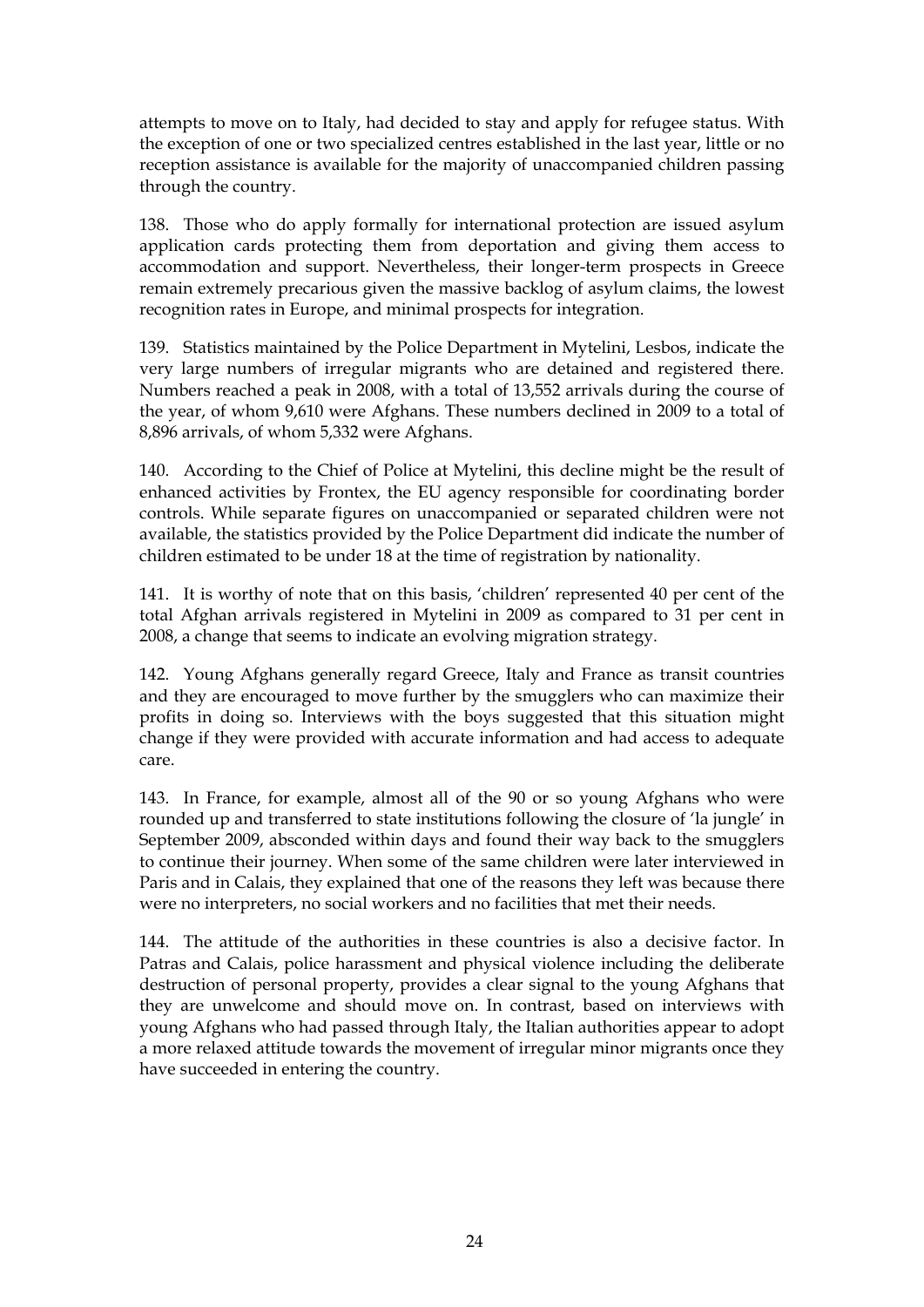## **Support in current country**

### *Turkey*

145. While not included in this study, information provided by the UNHCR office in Ankara is presented here for comparative purposes. According to Turkish law, foreign children are supposed to be treated in the same way as nationals. Since 2008, the Social Services and Child Protection Agency has been designated to conduct a best interest determination (BID) for those seeking asylum.

146. While the situation has improved to some extent, the BID process is not yet consistently applied, and in view of the geographic reservation, the conclusion is inevitably a recommendation for resettlement for those recognized as refugees.

147. Approximately one third of the Afghan children have been admitted to institutions following an age assessment and medical check. Education, language classes, social activities and psychosocial support are provided, but such support is terminated when a child turns 18.

148. Although those considered in need of international protection by UNHCR are not deported, the reality of the geographic reservation means that non-European refugees are unable to find solutions in Turkey, and with no prospect of finding work, they are likely to move on if their hopes of resettlement have faded.

#### *Greece*

149. Greece has come under heavy criticism in recent years for the way that it treats refugees, asylum seekers and irregular migrants, especially unaccompanied children. An October 2007 report by the organization PRO ASYL, for example, accused the country of practicing the refoulement of refugees at sea and on land, issuing illegal deportation orders and using inhumane and degrading conditions of detention. It also suggested that:

The Greek state has to take special measures for children and unaccompanied minors. Minors should not be detained, but are entitled to special protection. This involves the creation of an adequate reception system based on the best interests of the child, a system that is not currently in existence in Greece.[16](#page-28-0)

150. In similar vein, UNHCR observed as recently as December 2009 that Greece "has not established an adequate framework for the identification of unaccompanied and separated children and their referral to appropriate child protection mechanisms, whether at border entry points or inland."[17](#page-28-1)

151. There appears to have been some recent improvement in the treatment of unaccompanied and separated children in Greece. A residential centre has been established near the remote village of Agiassos on Lesbos. The research team spent a

 $\overline{a}$ <sup>16</sup> *The truth may be bitter but it must be told*, PRO ASYL, October 2007.

<span id="page-28-1"></span><span id="page-28-0"></span><sup>17</sup> *Observations on Greece as a country of asylum*, UNHCR, December 2009.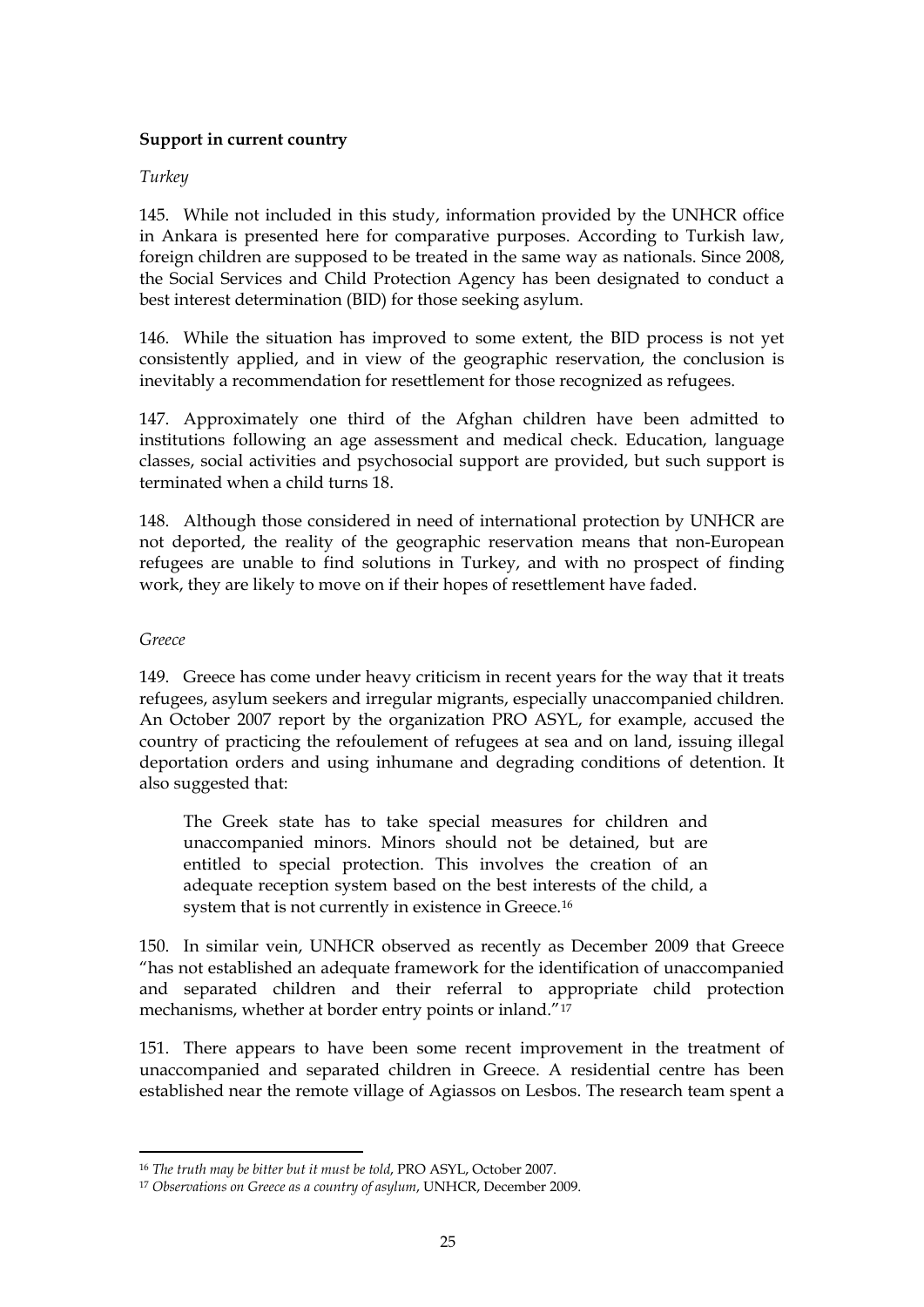weekend at the centre where some 90 young Afghans, and a few boys of other nationalities, were living at the time.

152. With a staff of 15 working two shifts, the centre provides accommodation and food as well as limited medical and psychosocial support. However, because of its remote location, none of the local village schools has the capacity to absorb any of the boys.

153. Despite their legal right to education, in practice they do not receive it. Some of the older boys manage to find occasional seasonal work, but find themselves in close competition with migrants from Albania.

154. With little to do to pass their time, and few activities organized at the centre, many of the boys were experiencing acute depression. The staff (including a psychiatrist) confirmed that many of the boys were experiencing sleep disorders and Post-Traumatic Stress Disorder, but that they lacked the means to address these conditions.

155. Most of the boys at the Centre had spent some time in Patras, attempting to board a truck bound for the ferry to Italy. Some had given up and resigned themselves to remaining in Lesbos, while others had come back to regain their strength before another attempt to move on.

156. Living conditions in Patras are sub-standard. The research team visited the olive grove where young and older migrants sleep in the open, the day after a police raid has taken place. Makeshift shelters had been torn to shreds and personal belongings were strewn throughout the undergrowth. The Greek Red Cross was present, distributing assistance, replacing clothing and sleeping bags that had been destroyed in the raid.

157. The Greek Red Cross also provides emergency support and food to young Afghans and other migrant children living in the streets of Athens. Despite a wellorganized outreach programme, the boys remain extremely vulnerable, as they have no access to shelter and no escape from smugglers and other criminals.

158. The mission interviewed some children in a small centre in Athens, run by the Greek Refugee Council. These boys were in a relatively good situation, were attending school and had all applied for international protection in Greece, although one still held out hope of getting to the UK. They were also in need of special care since they either had serious health problems or were recovering from particularly traumatic experiences.

### *Italy*

159. Figures provided by the Committee for Foreign Minors indicate that the number of Afghan unaccompanied children residing in Italy in 2009 was 758, an increase of about 100 over the 2008 figure. In view of the fact that most young Afghans still regard Italy as a transit country and consequently bypass official identification and registration channels, it is hard to assess the real trend of arrivals.

160. Until recently, children tended to concentrate in larger cities, particularly in Rome. But in the last year there has been a notable increase in the number residing in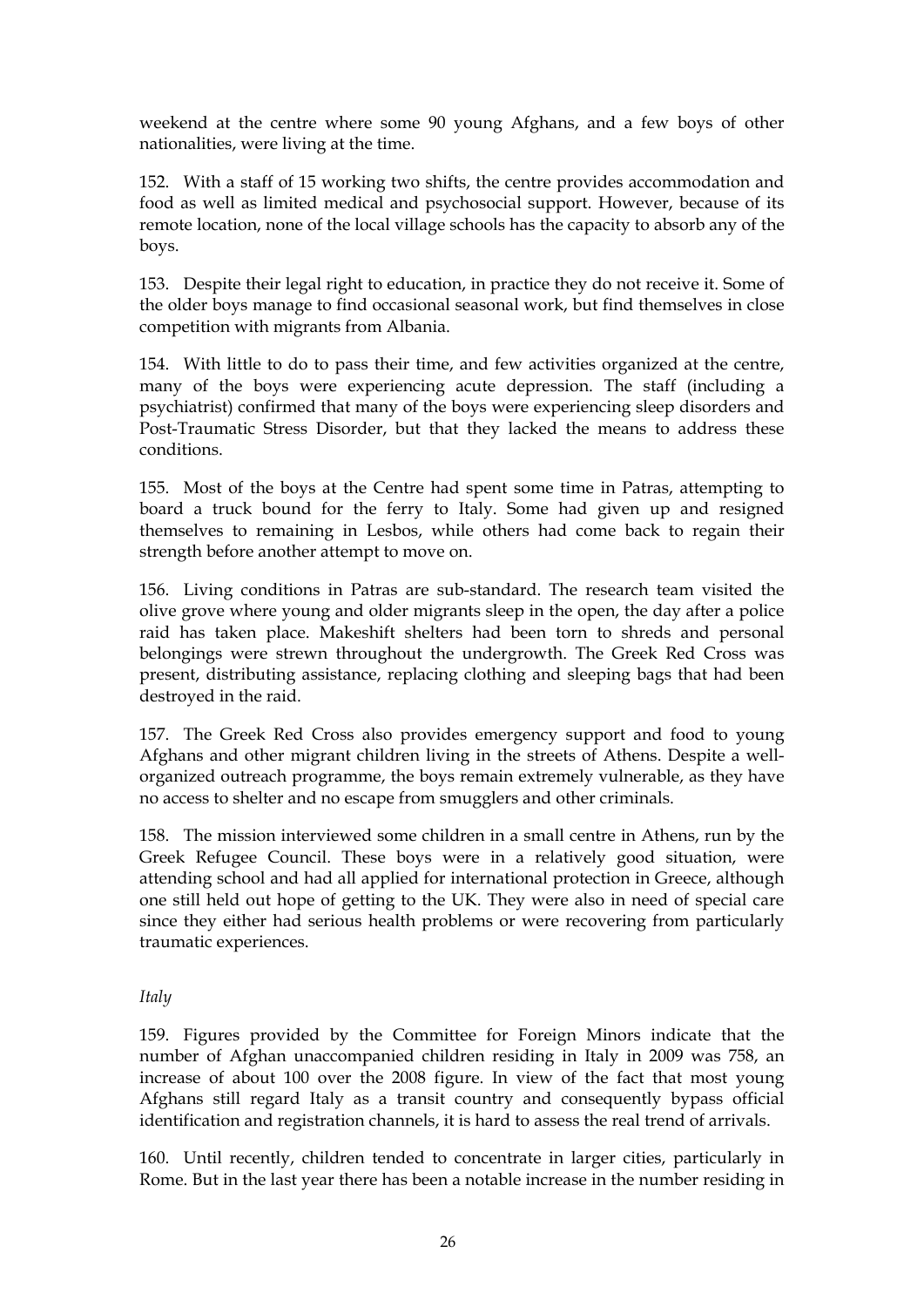smaller towns. Not all Afghan children who are assisted by the state or by private institutions apply for asylum. For example, out of 61 Afghan children assisted in the Venice area in 2009, only 13 had applied for asylum, the majority having absconded after a short time.

161. According to practice witnessed in Rome and Ancona, the reception of foreign children comprises two phases, the first involving immediate shelter and a needs assessment. The second phase is focused on provision of longer-term assistance, including education, as well as a review of appropriate durable solutions. Unfortunately, the funding available for such support does not cover the running costs of local institutions, which undermines the sustainability of the system.

162. Under Italian law, foreign children, both holders and non-holders of residence permits and irrespective of their status, can enroll in schools at any level. However, this exemplary approach is marred by the fact that foreign minors who turn 18 in the middle of the school year, and who as a consequence have to leave the free accommodation provided to them as minors, may find themselves searching for private lodging and a means to pay for it, thereby preventing them from completing secondary school or vocational training.

163. Not surprisingly, most of the children interviewed in Italy expressed great concern about their uncertain future and particularly their lack of employment opportunities. As with France, the Afghan community in Italy is relatively new, and so is not yet able to provide the same level of support as the Afghan social networks that exist in countries such as the UK where the diaspora is more prominent and better established.

164. Afghan children interviewed in the Piazzele Ostiense in Rome included some older boys who had decided to move on, having found it impossible to survive after leaving reception centres. There were also newcomers, some as young as 12 and 13, who had not been intercepted and were hoping to continue their journey. All concerned were living on the streets, finding shelter wherever they could, under bridges, in parks and even in the sewer system.

165. Piazzele Ostiense is the main meeting point for all those Afghans wishing to continue their journey, and is the place where contact is made with smugglers to organize onward travel. According to a voluntary association of doctors, MEDU, who regularly assist the Afghans in Ostiense, approximately 100 people, a quarter of them children, are there at any point in time. The population is extremely fluid, as people come and go.

166. Three specific issues characterize the current situation in Italy. First, guardianship remains problematic, as there are often delays in the appointment of guardians. Second, age determination carried out at ports by the border police has sometimes been rudimentary and lacking in appropriate procedural safeguards. Third, common standards of assistance have not been established across the country. For example, some centres have been able to assist children after they reach and age of 18 and until they become self-sufficient, while others have been obliged to release children without ensuring appropriate follow-up.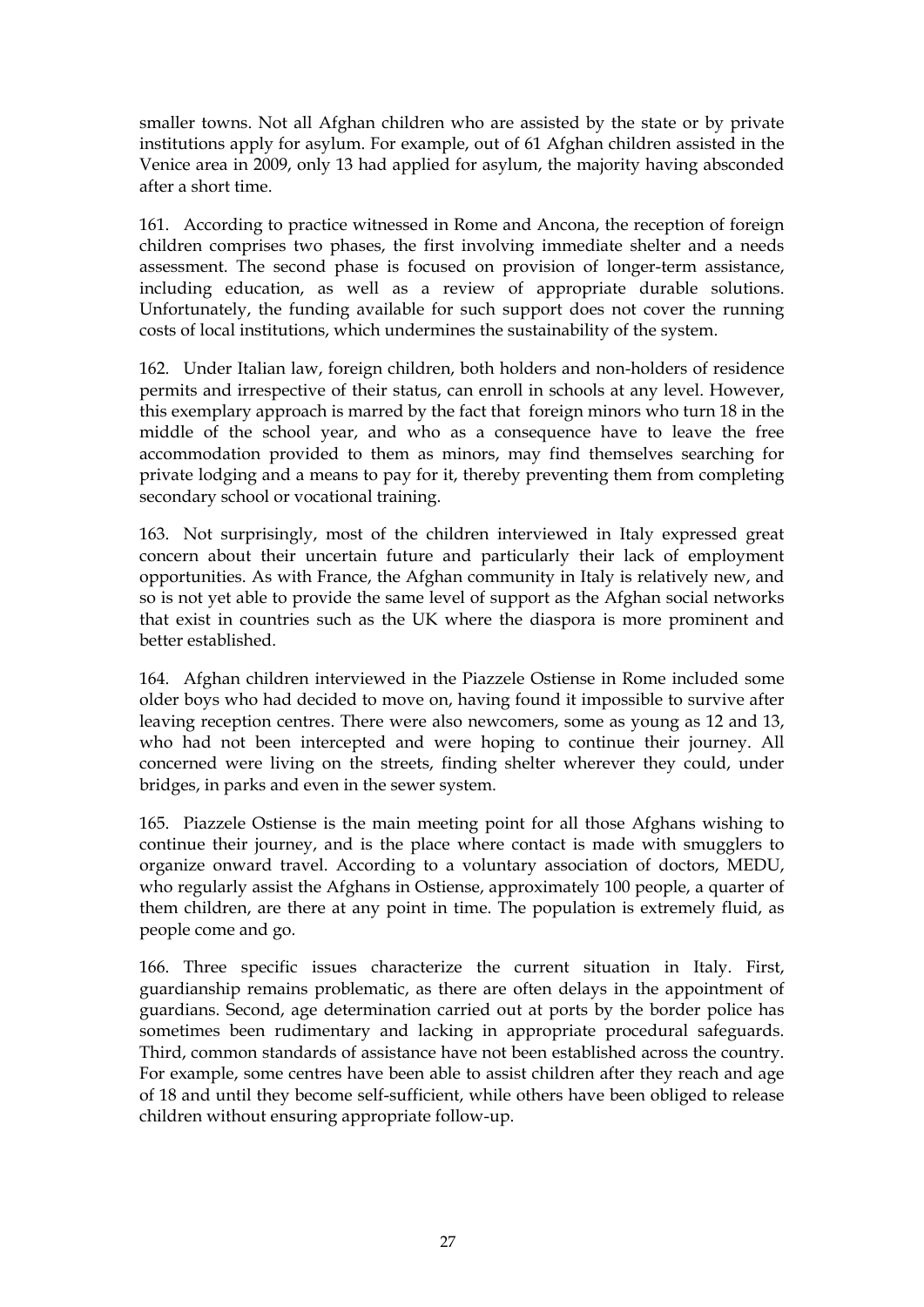### *France*

167. While unaccompanied children of other nationalities regard France as a destination country, France is considered to be a transit country for most young Afghans, mainly Pushtuns who are bound for the UK. From interviews conducted with young Afghan Pushtuns travelling through France it would seem that in some cases parents had decided to send them to Europe, with the UK as their ultimate destination, since conditions for young Afghans are less conducive in Pakistan than in the past.

168. Recently, some Afghan children, of Tajik and Hazara ethnicity, have applied for asylum in France, generally when they have run out of money or have become exhausted by failed attempts to move elsewhere. The number of asylum requests submitted by Afghans in France, however, remains very small, not only in relation to the size of the Afghan population moving through the country, but also in relation to the total number of asylum requests from other nationalities.

169. In 2008, just 263 asylum requests out of a total of 35,000 came from Afghans. It is interesting to note that in the same year, 3,730 Afghans sought asylum in the UK. Just 16 of the 263 asylum applications in France in 2008 were submitted by children. While provisional figures for 2009 indicate a significant increase in the number of asylum requests from Afghans in France, including those from children, the numbers remain small. Recognition rates stand at approximately 33 per cent.

170. Provision for child protection in France is decentralized, and standards vary considerably. In some regions there is good cooperation between the judicial, social work and educational departments, ensuring that all aspects of a child's needs are examined and responses coordinated. In other regions, notably in Calais, where very high numbers of Afghan children pass through, reception and care arrangements are weak and not well organized.

171. A foreign child apprehended by the police is brought before the Public Prosecutor to determine his or her provisional placement. In 2008, 1,609 Afghan children appeared before the Prosecutor in Calais. It is particularly striking that virtually all of the hundred or so Afghan children placed in reception centres by the Prosecutor absconded, many of them within 24 hours of their placement. This is in contrast to children of other nationalities, who are more likely to stay on. It seems very difficult to provide protection to Afghan youth in France as they immediately leave the facilities offered to them.

172. One problem, as reflected in complaints made by some of the young Afghans interviewed in France, is the lack of interpreters. Communication with the children is difficult, and no one informs them about asylum or other possibilities of receiving protection. A primary reason for their speedy abscondment seems to be the pressure exerted on them by their family or by smugglers to move on to their final destination: the UK.

173. In view of the increasing number of unaccompanied Afghan children on French territory, not only in the Calais region but also in Paris, and because of the fact that they disappear rapidly from open reception centres managed by child welfare departments, some additional structures have been set up in the Paris region to receive and assist them.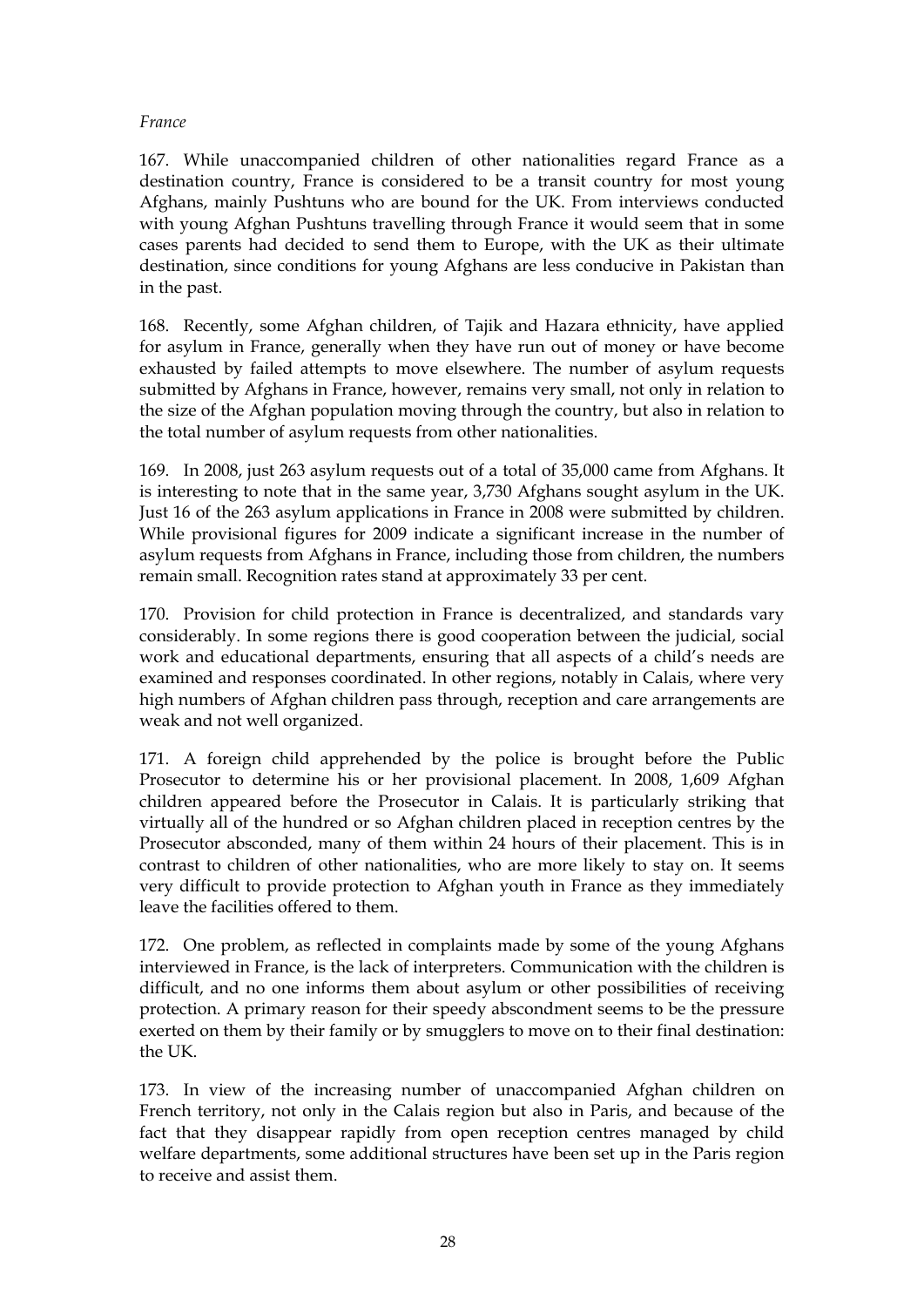174. In mid-December 2009, the research team accompanied members of the French NGO France Terre d'Asile on one of their regular evening visits to the vicinity of the Colonel Fabien metro station, where Afghan children, mostly recent arrivals, gather in the hope of finding a bed for the night.

175. The most vulnerable among the children are offered a place to sleep, but the number of places is limited. Those who are not selected might face a very cold night in the open. Some of the Afghan children evidently knew of this arrangement before their arrival in Paris.

176. In another part of Paris, a small but seemingly successful programme, supported by the same NGO, offers integration support for Afghan children aged 16 and over who have decided to stay in France. Accommodation is provided for 70 young asylum seekers, 52 of whom were Afghan at the time of the research, in hostels across Paris. Support is also provided to register with local schools.

177. This approach is intended to progressively build up trust through regular contact and practical support, so as to help the young people recognize the benefits of staying in Paris, rather than putting themselves in danger again by heading for Calais.

178. Those young Afghans who have reached Calais are entirely focused on crossing to the UK. A joint UNHCR-France Terre d'Asile office, established in Calais in May 2009, provides outreach to all migrants in the area, on the assumption that some amongst them are in need of international protection. By early 2010, some 300 had approached the authorities to seek asylum, but few Afghans were amongst them.

179. While some young Afghans have shown initial interest in learning more about asylum in France, the ever-present smugglers ensure that they do not follow up. Furthermore, and as in Greece, asylum claims are submitted to the police, and so it is not surprising that many are reluctant to seek protection from the same institution that also causes them much fear.

### *Netherlands*

180. Young Afghans commonly see the Netherlands as a destination country and, to some extent, as a transit country en route to Scandinavia. Children represent a high proportion of all Afghans seeking asylum in the Netherlands, the majority of them being of Tajik or Hazara ethnicity. A large proportion of the young Tajik claim to have family links in the Netherlands, and this is commonly the reason given for choosing the country as destination.

181. Overall, 55 per cent of claims made by unaccompanied children are refused. The authorities note that approximately one in four of all young Afghans registering for asylum in the Netherlands disappear within three months of making their application. It is assumed that they have continued their journey to Scandinavia, but have ensured that they have a safety net in case of being deported under the Dublin II agreement. In other words, if the worst comes to the worst, they would prefer to be deported to the Netherlands than to Italy or Greece.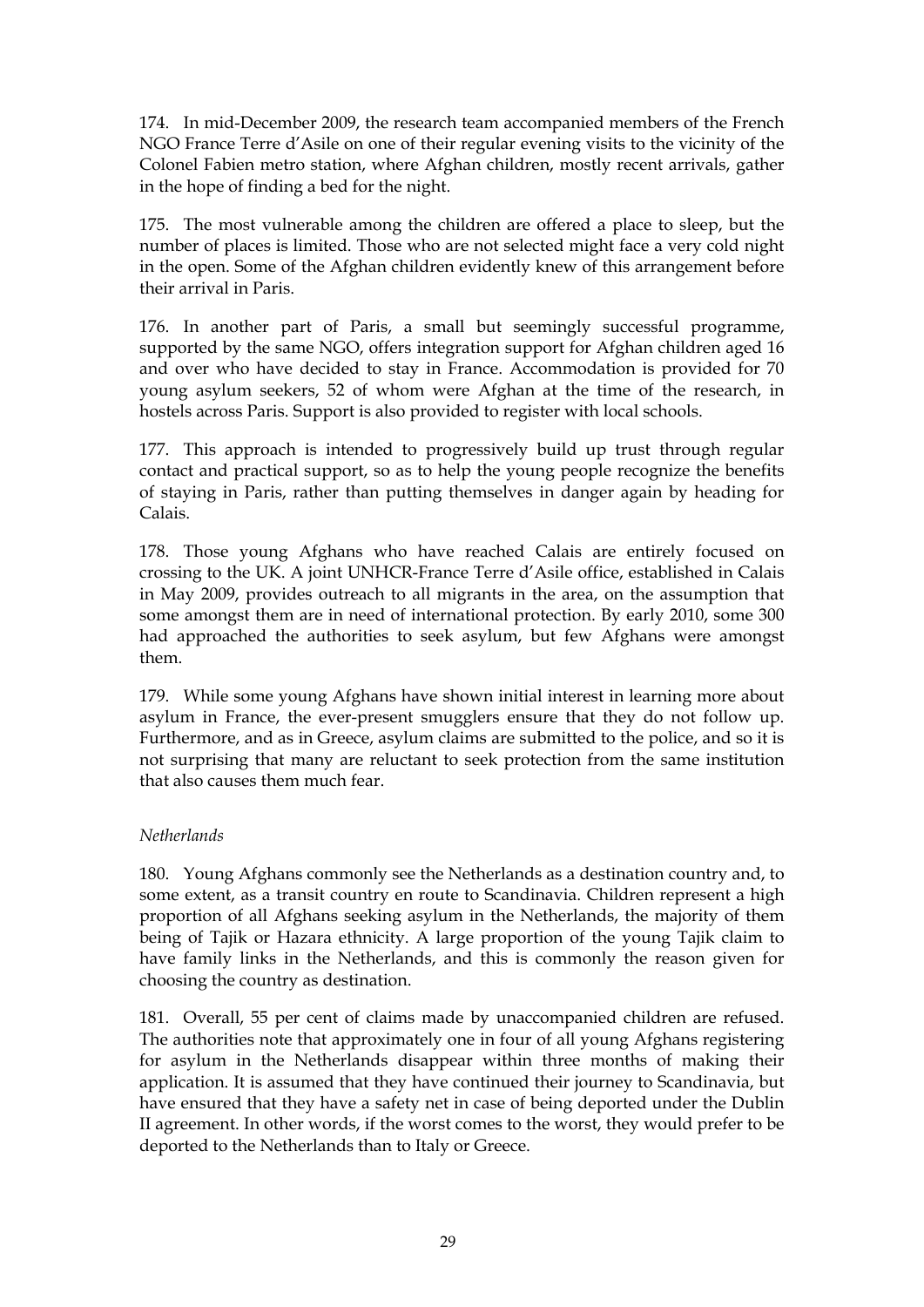182. Some of the young Afghans interviewed in the Netherlands expressed concern over the fact that they had been detained on arrival, in one case for over a month, for travelling through the country without the necessary papers.

183. Some also indicated that they felt obliged to apply for asylum in the Netherlands, indicating that this was presented as one of two options to ensure their release from detention, the other being return to Afghanistan. Staff at a Dutch NGO providing legal assistance confirmed that it could sometimes be hard to explain to young Afghans that it was in their best interest to apply for asylum in the Netherlands.

184. A professional legal guardian is appointed for every unaccompanied or separated child identified in the Netherlands, whether or not an asylum claim has been filed. The guardian, usually from the independent guardianship agency NIDOS, remains engaged until the child turns 18 or until the child leaves or returns to the country of origin.

185. Younger children in the Netherlands are generally placed in asylum centres or some with foster families, and the number of Afghan families willing to offer a home to unaccompanied children of the same ethnic group was reported to have increased recently. However, the majority of young Afghans might be too old for such placements, and tend to prefer the anonymity of the larger centres.

186. A significant concern amongst recent arrivals was the fact that more than half of the children interviewed were not able to enter school until a long-term accommodation arrangement had been found for them. After long and difficult journeys, the boys were desperate to feel they were making progress with their lives.

187. One boy said that he had been waiting five months without being able to enter school. On the other hand, those who had been in the country longer and who were already attending school appeared to be settling in well and learning the language quickly.

188. Nevertheless, as in other countries visited by the research team, a number of the young Afghans interviewed in the Netherlands appeared to be emotionally disturbed. One young boy, apparently quite unstable, said he would commit suicide if he had to return to Afghanistan, while a group of young Afghans interviewed together spoke of their chronic anxiety and sleepless nights.

### *Norway*

189. The number of unaccompanied children of all nationalities arriving in Norway rose dramatically between 2007 and 2009, from 403 to over 2,726. Twenty one per cent of them are from Afghanistan. In 2009, 588 Afghan children applied for international protection in Norway, and while 239 of them were Dublin cases, 26 were given refugee status, 59 subsidiary protection and 4 humanitarian status.

190. Unaccompanied children are drawn to Norway by the country's reputation for respect for human rights, generous asylum policy, low unemployment and excellent childcare provision. The support structure established in Norway for unaccompanied children is indeed of high quality in comparison to most other countries in Europe.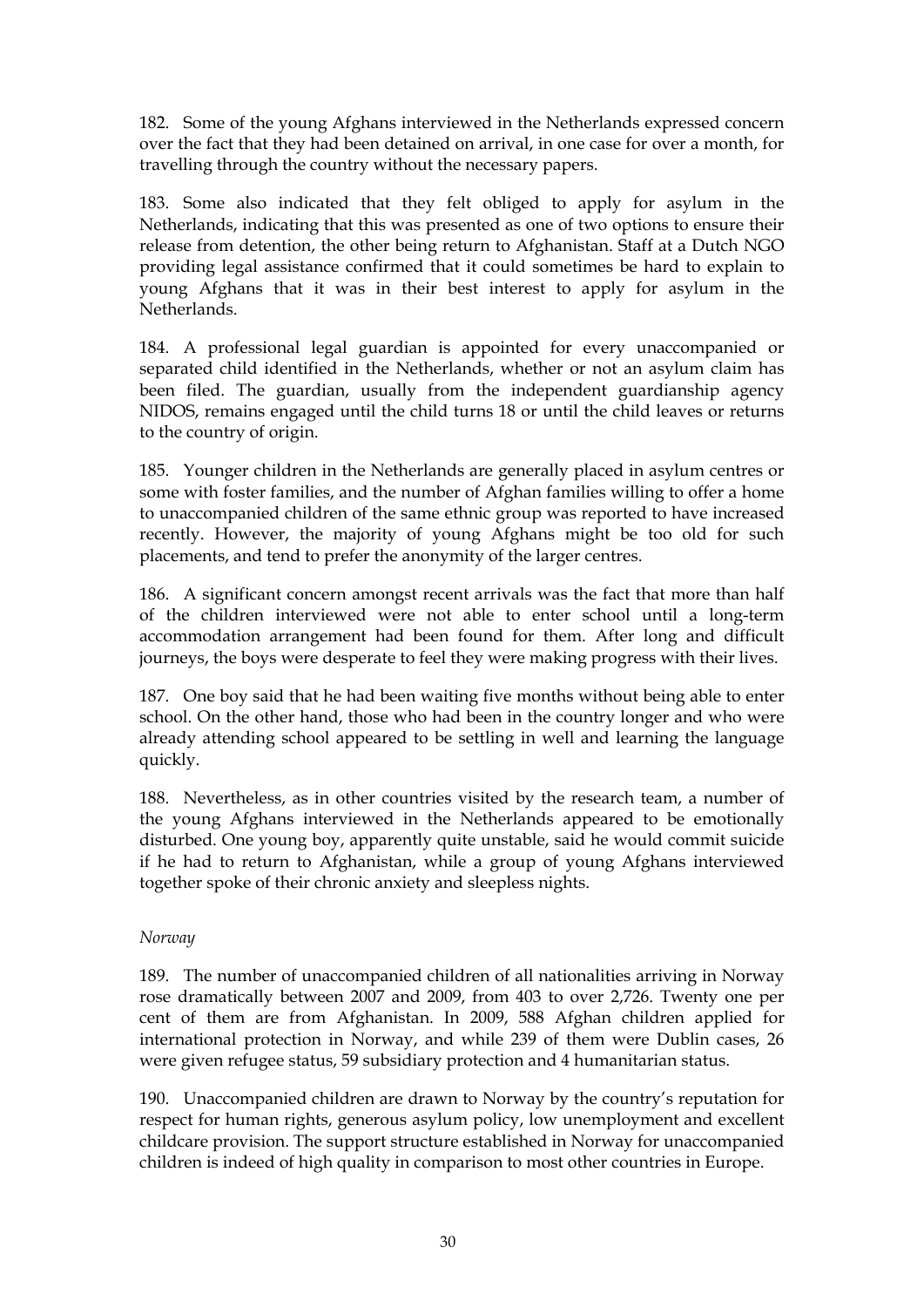191. Individual guardians are provided to children to help them with the asylum process and to meet their social needs. Free legal advice and the service of lawyers are also provided. Newly arrived children are placed in specialized reception centres, where age appropriate care is provided.

192. All children are provided with clothing, toiletries, allowances, education and health care. They also have access to intensive language classes and recreational activities. The highly supportive environment that exists in the reception centres is designed to provide holistic therapy, to help the new arrivals to recover from their journeys and to feel secure and cared for.

193. This approach is very effective, and in general young Afghans in Norway adjust quickly to their new lives, studying hard, making friends and participating actively in sports. They are seen as being highly motivated to study and many of those interviewed expressed the dream of becoming doctors. Similar to the fear expressed by young Afghans in Italy, transfer from the cocooning environment of the reception centres to the reality of life in the municipalities, however, brings the young Afghans rapidly back to earth.

194. This is also a time that fears for the future begin to arise. Many of the children feel strongly that they have a family mission to fulfill in Europe, and consider the mere thought of going back as taboo. They refuse to even talk about the possibility, although they are clearly taking close and increasingly anxious note of current discussions in Norway concerning the return of 16 and 17 year-old Afghans to Kabul.

## *United Kingdom*

195. The number of Afghan unaccompanied children seeking asylum in the UK has continued to grow steadily in recent years, despite a fall in the number of adult arrivals. In 2009 a total of 1,525 asylum requests were received from Afghan children. Another striking statistic, illustrating the disproportionate number of Afghans children arriving in the UK, is that they represented more than 50 per cent of all unaccompanied asylum-seeking children in the same year, while adult Afghans represented 13 per cent of all asylum seekers in 2009.

196. Such figures have contributed to the growing political attention given to the arrival of Afghan child asylum seekers. At the time of writing, the UK authorities were moving ahead with plans to return 16 and 17 year-old Afghans to Kabul, while returns of some 18 year-olds had already begun.

197. While barely five per cent of Afghan child asylum seekers in the UK were recognized as refugees in 2009, the remainder were given some form of subsidiary protection allowing them to remain until the age of 18.

198. The UK continues to be a primary destination of choice for young Afghans, especially the Pushtun, given the existence of a large and well-established community there, the fact that it is an English-speaking country, a perception (whether deserved or not) that the UK provides good educational and social welfare services, but perhaps above all the relative ease with which an irregular migrant in the UK can find a niche in a very diverse society and in the informal labour market.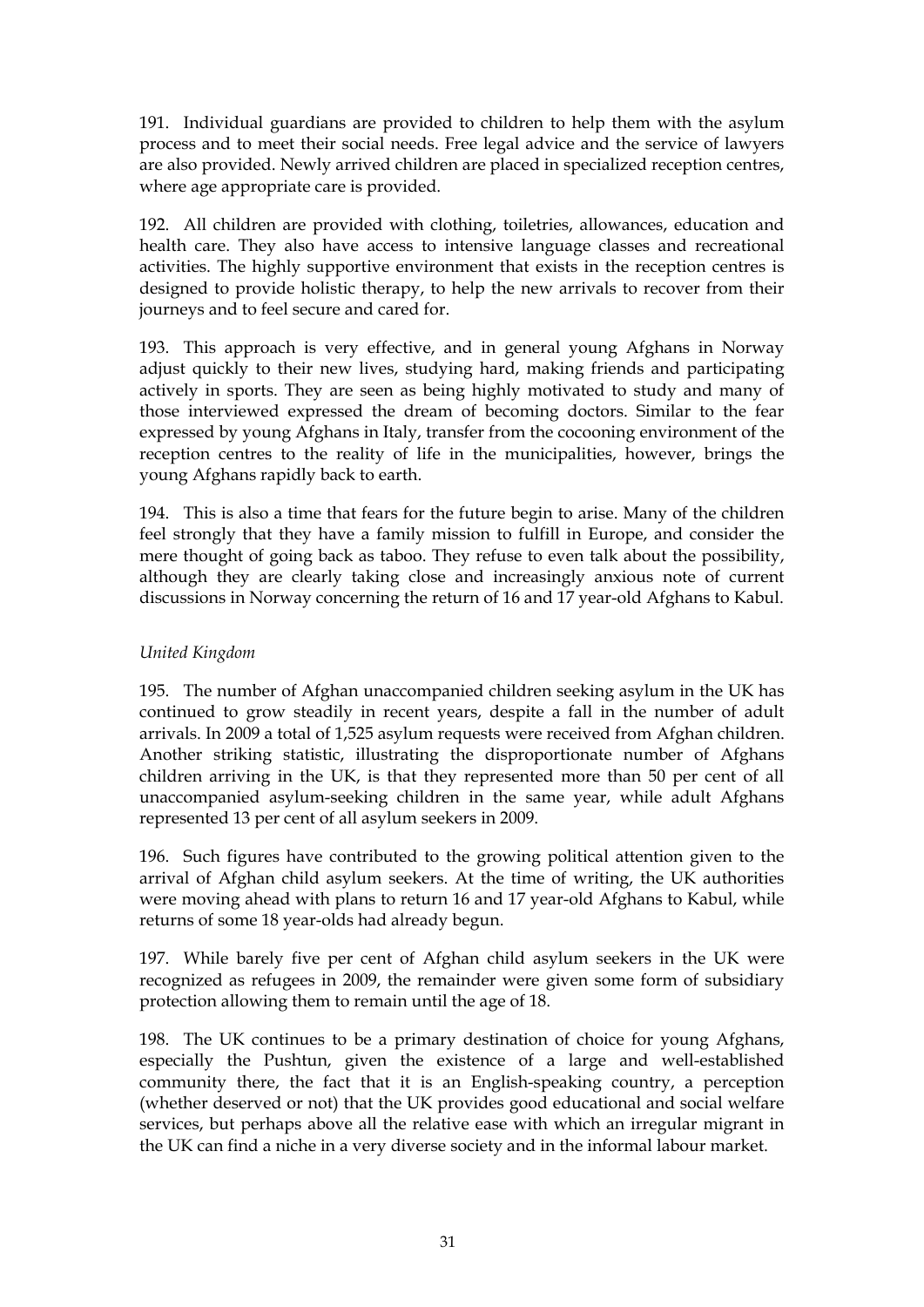199. The UK Home Office has been under mounting pressure from international organizations and NGOs to establish a system of guardianship for unaccompanied asylum-seeking children. Apart from the high costs involved, the Home Office has so far resisted such pressure on the basis that the existing system provides each child with a social worker, a legal representative and access to the Refugee Council's nonstatutory 'Panel of Advisors'.

200. In reality, the services provided in the UK vary greatly, depending on the local authority that takes the child into care. In areas where needs outstrip resources, asylum-seeking children might not have a designated social worker, or might have social workers who are over-stretched and lack the targeted training needed to provide appropriate support.

201. A similar problem exists in relation to legal representatives, whose quality and specialized knowledge varies greatly. There are no clear guidelines on who can represent an unaccompanied asylum-seeking child in the UK so a legal representative may or may not have the requisite skills or experience.

202. The Refugee Council's resources are seriously limited. The organization simply cannot support all of the children needing their help and is specifically not permitted to work with those whose age is disputed. Thus while some children might have good support from all three sources, others have very little.

203. Services tend to be better where there are concentrations of young asylum seekers, but quality declines if the concentration is too heavy in a particular location. The major cuts in public spending announced by the newly elected government in the UK are likely to further undermine existing provision for migrants and asylum seekers, including those who are children.

204. Care provision for unaccompanied asylum-seeking children in the UK also varies greatly. Reception centres are provided for new arrivals after which those aged 15 or under are placed in foster care, while 16 and 17 year-olds move into hostels or apartments. Interviews with young Afghans in the UK indicated that some foster placements had been very positive, although one boy was with his fifth foster family at the time of interview.

205. The research team visited an experimental project providing special support and skills training for older boys who have exhausted their appeals and who face possible deportation once they turn 18. While such placements are intended to last six months, there has been a high turnover as the young Afghans are too depressed and angry about their predicament to benefit from the project.

206. Social workers in the northern city of Liverpool also spoke of serious mental health problems among young Afghans who are living independently, who have exhausted their appeal rights and who are threatened with deportation. While 'pathway plans' are established and regularly reviewed with the young people concerned, the process is fraught with stress and frustration. Returning to Afghanistan represents both a personal failure for young Afghans and a betrayal of the trust and money that their families have invested in them.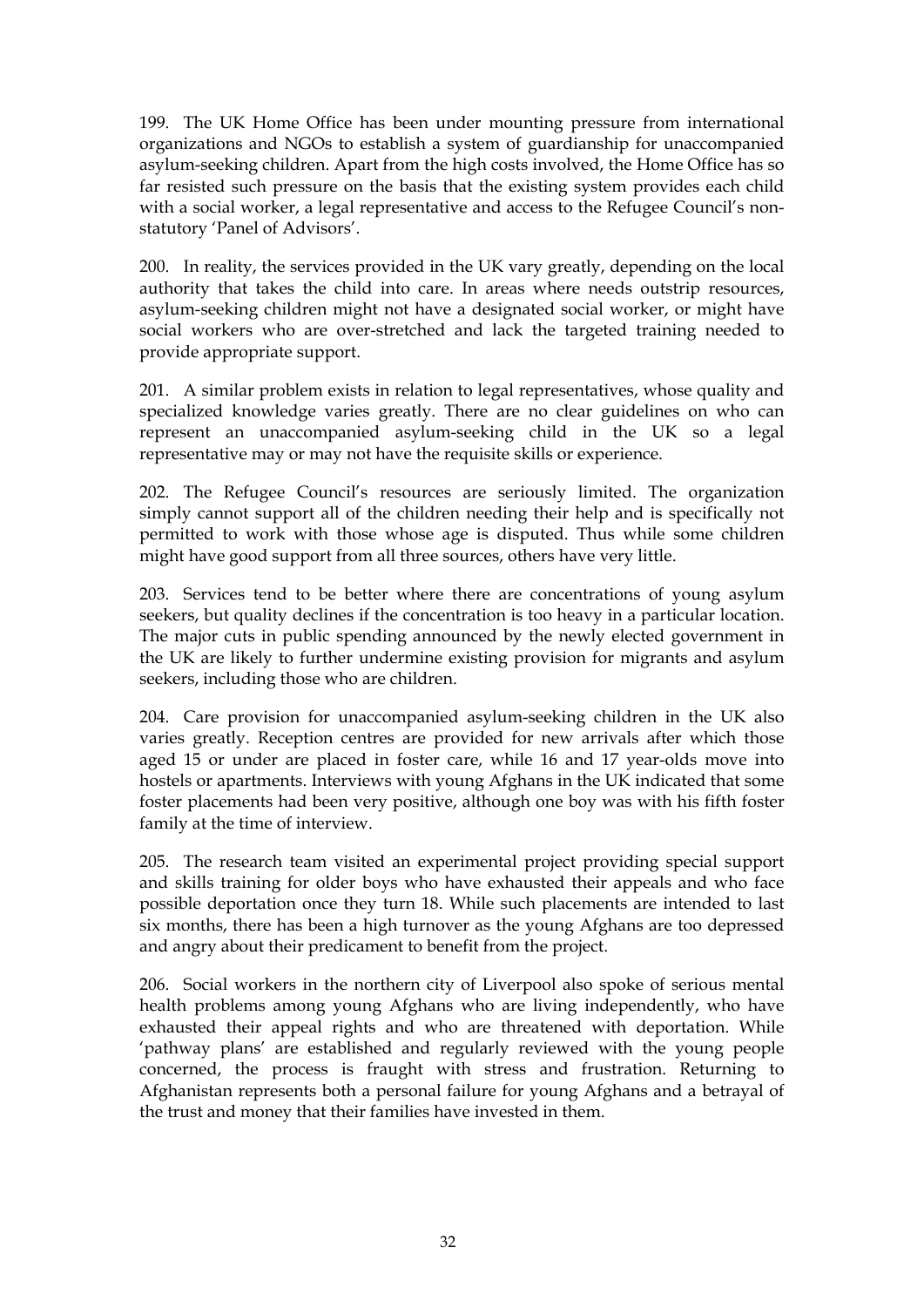# 5. Key policy issues

<span id="page-36-0"></span>207. As indicated in the introduction to this report, the arrival of unaccompanied children has become a growing policy concern for the European Union and its member states, as well as other European countries (such as Norway) in recent years.

208. The EU's five-year Stockholm Programme in the area of Justice and Home Affairs, adopted by the European Council in December 2009, for the first time includes unaccompanied children from third countries as a specific priority. The programme notes that such children represent "a particularly vulnerable group which requires special attention and dedicated responses…" and calls on the Commission to:

Develop an action plan … on unaccompanied minors, which underpins and supplements the relevant legislative and financial instruments and combines measures directed at prevention, protection and assisted return. The action plan should underline the need for cooperation with countries of origin, including cooperation to facilitate the return of minors, as well as to prevent further departures. [18](#page-36-1)

209. The EU Action Plan on Unaccompanied Minors (2010-2014) was published on 7 May 2010 and is currently being discussed under the Spanish EU Presidency. The Action Plan focuses on three main areas of action: (a) prevention of unsafe migration and trafficking and increasing protection in third countries; (b) reception and procedural guarantees in the EU and (c) finding durable solutions.

210. Amongst the measures envisaged in the first area, it is envisaged that the EU and Member States will "…continue their efforts to integrate migration, and in particular the migration of unaccompanied children, in development cooperation, in key areas such as poverty reduction, education, health, labour policy, human rights, democratization and post-conflict reconstruction'… as a means to "…help to address the root causes of migration and create an environment allowing children to grow up in their countries with good prospects of personal development and decent standards of living."

211. Key points covered under reception and procedural guarantees in the EU include measures to identify and ensure protection to unaccompanied children as soon as possible following their arrival in the EU, the development of best practice guidelines and provision of training on age assessment, and cooperation between states in family tracing.

212. With regard to finding durable solutions the Action Plan notes that "analysis shows that the solution cannot be limited to return – that this is only one of the options – because the issue is much more complex and multidimensional…" and that "durable solutions should be based on the individual assessment of the best interests

 $\overline{a}$ 

<span id="page-36-1"></span><sup>18</sup> *The Stockholm Programme – An open and secure Europe serving and protecting the citizens*, Council of the European Union, Brussels, 2 December 2009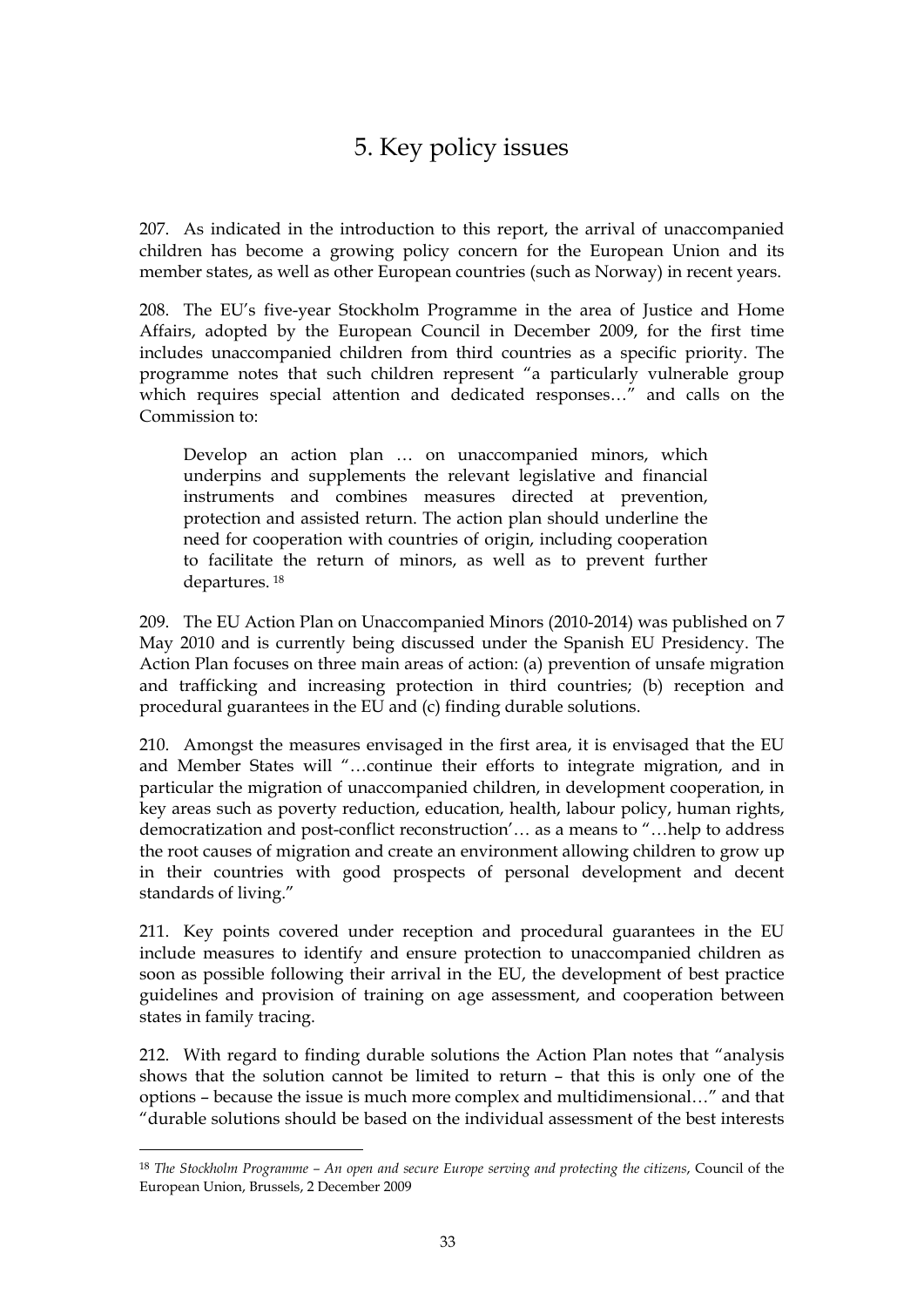of the child and shall consist of either: return and reintegration in the country of origin; granting of international protection status or other legal status allowing minors to successfully integrate in the Member State of residence; (or) resettlement."

213. The publication of the Action Plan represents a significant step forward towards addressing a number of critical policy concerns and shows an encouraging recognition of the complexity of the problem and the need for case-by-case assessment.

214. According to a June 2010 press release issued by Human Rights Watch, the plan "highlights existing gaps in laws and policies, takes a comprehensive approach in addressing challenges to meet these children's needs, proposes common standards on guardianship and lawyers for children, and describes the complex reasons behind these children's migration and the difficulties in identifying a long-term solution that serves their interests "[19](#page-37-0)

215. Three policy issues requiring particular attention in this context are those of best interest determination, age assessment, and removal and return.

## **Best interests**

216. A fundamental issue in relation to the situation of unaccompanied children in Europe, including those from Afghanistan, is a lack of clarity over the concept of 'best interests', as enshrined in Article 3 of the Convention on the Rights of the Child. According to Article 3, the best interest of children must be a primary concern in all decisions that may affect them. All adults, especially lawmakers, are required to consider how their decisions will affect children.

217. While guidelines on the application of best interests exist, these are designed for use in developing countries and camp situations and need to be adjusted to respond to the specific needs in the context of European and other industrialized states. Consequently, the guidelines remain difficult to apply in many situations.

218. At the same time, the concept of best interests, especially in the context of durable solutions, is problematic given the complexity of the analysis required in making a determination and the need to adopt a culturally neutral approach. There is a particular risk of the principle being over-simplified, as can be seen in the current approach in a number of EU Member States, in which return and reunion with the family often appears to be automatically equated with best interests.

219. While this is a reasonable assumption and may well be the case for the majority of children who are deemed not to be in need of international protection, it is only following a best interest determination that the suitability of family reunion for individual children may be established, including in respect of those deemed not to be in need of international protection. At the other extreme, some governments, and many NGOs, assume the opposite: that return to a poor country, particularly one that is insecure or unstable, can never be in a child's best interest.

220. Any determination of best interests aimed at identifying a durable solution for an unaccompanied or separated child must take into account a wide variety of

<span id="page-37-0"></span> <sup>19</sup> *EU: Defer hasty returns of migrant children*, Human Rights Watch, June 2010.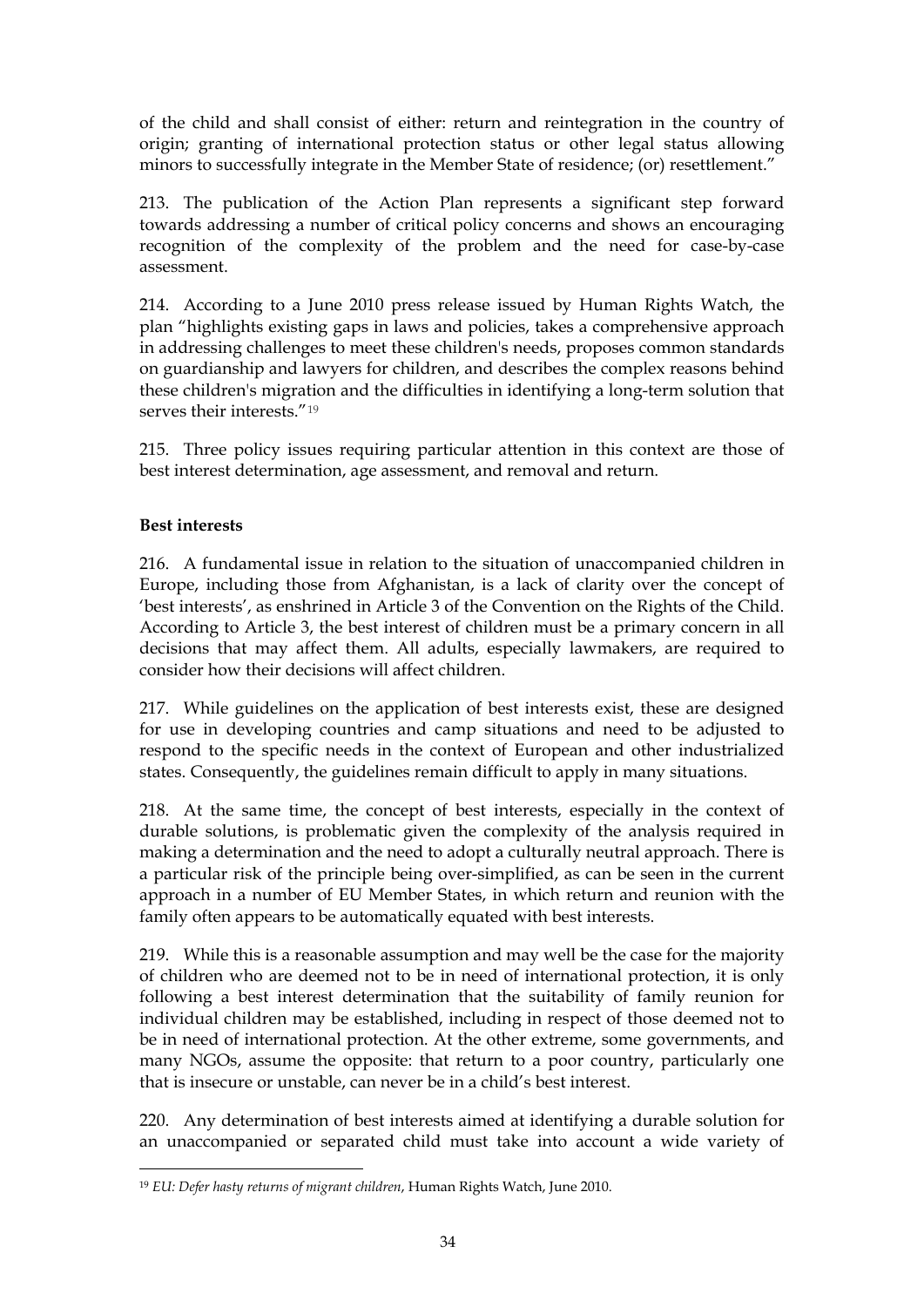factors including the individual circumstances of the child, his or her family situation, the situation in the country or area of origin or habitual residence, the child's mental and physical health and level of integration in the host country.

221. These factors should be reviewed in the context of the child's ethnic, cultural and linguistic background, by a multi-disciplinary team of specialists who are able to make a determination in an impartial and culturally neutral manner. This can only be done effectively once structures have been established in the country of origin to obtain the necessary information.

222. An interesting approach to the problem, entitled 'Life Projects for Unaccompanied Migrant Minors', was adopted by the Council of Europe in July 2007, but so far does not appear to have been applied systematically in any EU state. The proposal, which warrants further consideration and elaboration, promotes an approach that would facilitate a smooth transition to a durable solution, whether in the country of asylum or origin.

It is important for life projects to be based on a comprehensive, integrated and interdisciplinary approach. It is only in this way that they can offer a lasting solution for both governments and the children themselves. They aim to develop or improve the child's personal capacity and faculties enabling him or her to acquire and strengthen the necessary skills to become independent, responsible and active in society. The child's life project will cover different aspects of his or her life from housing, health and education to personal development, cultural development, social integration and future employment.[20](#page-38-0)

# **Age determination**

 $\overline{a}$ 

223. Another key issue in the context of the EU Action Plan is that of age. It is widely recognized that there may be reasons for a young asylum seeker to provide an incorrect and usually younger age, other than a desire to benefit from special treatment that applies to children. In some cases it might be to avoid fingerprinting, in others to avoid detention, or simply because the child does not actually know his or her real age.

224. Nevertheless, there are indications that a significant proportion of those claiming to be children are, in fact, over 18. As a result, the issue of age assessment has become extremely important.

225. Because approaches to age-assessment vary so much in the EU, young people have an incentive to move from country to country in the hope of being successfully assessed as a child. A small number of young Afghans interviewed for this study indicated that they had moved for this reason and at least one had achieved his goal.

226. The fact that children face additional risks when they move for this reason is a matter of serious concern. While there are valid arguments against an overmedicalised approach to age determination, and while medical methods alone

<span id="page-38-0"></span><sup>20</sup> *Life projects for unaccompanied migrant minors*, Recommendation adopted by the Committee of Ministers of the Council of Europe, 12 July 2007.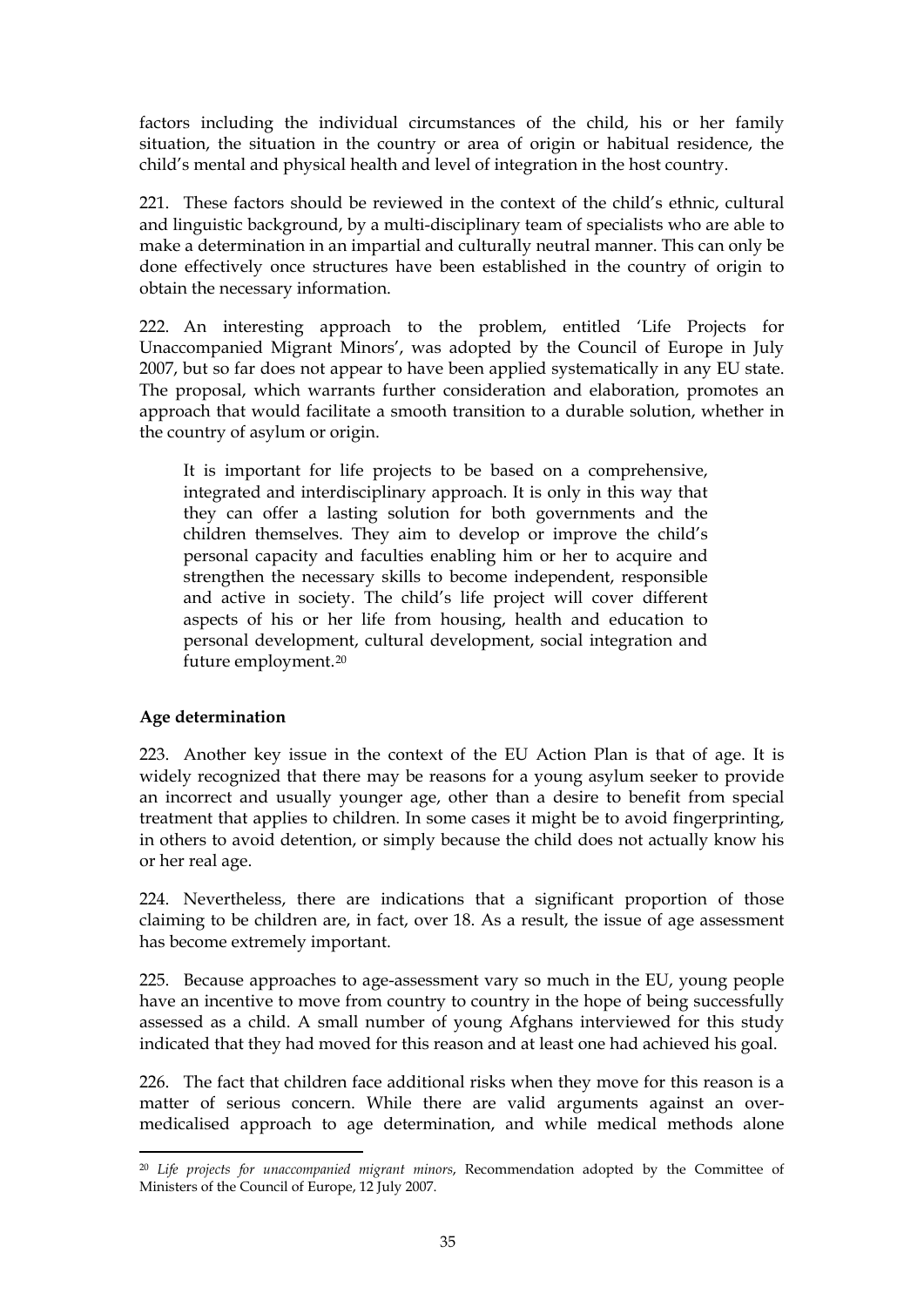without attention to social background would be wholly inappropriate, the high risk of error in countries where medical methods are not currently used at all, is also disturbing. The recent case of an asylum-seeking African girl in the UK, whose age was assessed at being close to 20 when she was ultimately found to be been 15, is a striking illustration of how inaccurate social assessment of age can be.

227. There is clearly an urgent need to develop a consistent holistic approach to age assessment within Europe that minimizes intrusiveness and ensures the application of standardized safeguards on the use of age assessment in the asylum procedure. Furthermore, it is critically important to distinguish between a young asylum seeker's apparent inflation of age or refusal to submit to an age assessment, and the overall issue of credibility in the context of refugee status determination.

228. At present there is a tendency to link the two, despite widespread recognition of the many reasons that might lead a young person to misrepresent his or her age. The assumption that giving an incorrect age is sufficient evidence to discount a young asylum seeker's claim for international protection on the basis of credibility is to seriously undermine the principles of protection for which the EU stands.

## **Removal and return**

229. There has been considerable debate over interpretation of the EU Returns Directive of June 2008.[21](#page-39-0) While article 10 (1) requires Member States to make certain assistance available to unaccompanied asylum seeker children before a return decision is made, article 10 (2) stipulates that:

Before removing an unaccompanied minor from its territory, the Authorities of a Member State shall be satisfied that he/she shall be returned to a member of his/her family, a nominated guardian or adequate reception facilities in the state of return.

230. As such, the Returns Directive raises a number of questions that remain to be satisfactorily clarified. Who should judge the capacity of a family to take care of a child? Who should nominate a guardian, and what would be the role and requirements of a guardian in this context? And, most contentiously perhaps, who should assess the 'adequacy' of reception facilities and by what criteria?

231. While the recently published SCEP Statement of Good Practice and the Guidelines for Alternative Care of Children provide some useful guidance in answering some of these questions, political pressure within the EU to initiate returns has not proved conducive to the careful reflection required in relation to this matter.[22](#page-39-1)

232. The Dutch experience of several years of returning young Angolans to a facility in Luanda and of returning children from the DRC to a similar facility in Kinshasa is to some extent being viewed as a precedent, even though the lack of post-return

<span id="page-39-0"></span> $\overline{a}$ <sup>21</sup> *Directive 2008/115/EC of the European Parliament and of the Council of 16 December 2008 on common standards and procedures in Member States for returning illegally staying third-country nationals.*

<span id="page-39-1"></span><sup>22</sup> *Guidelines for the Alternative Care of Children: A United Nations Framework*, SOS Children's Villages International and International Social Services, 2009, Separated Children in Europe Programme: Statement of Good Practice, 2009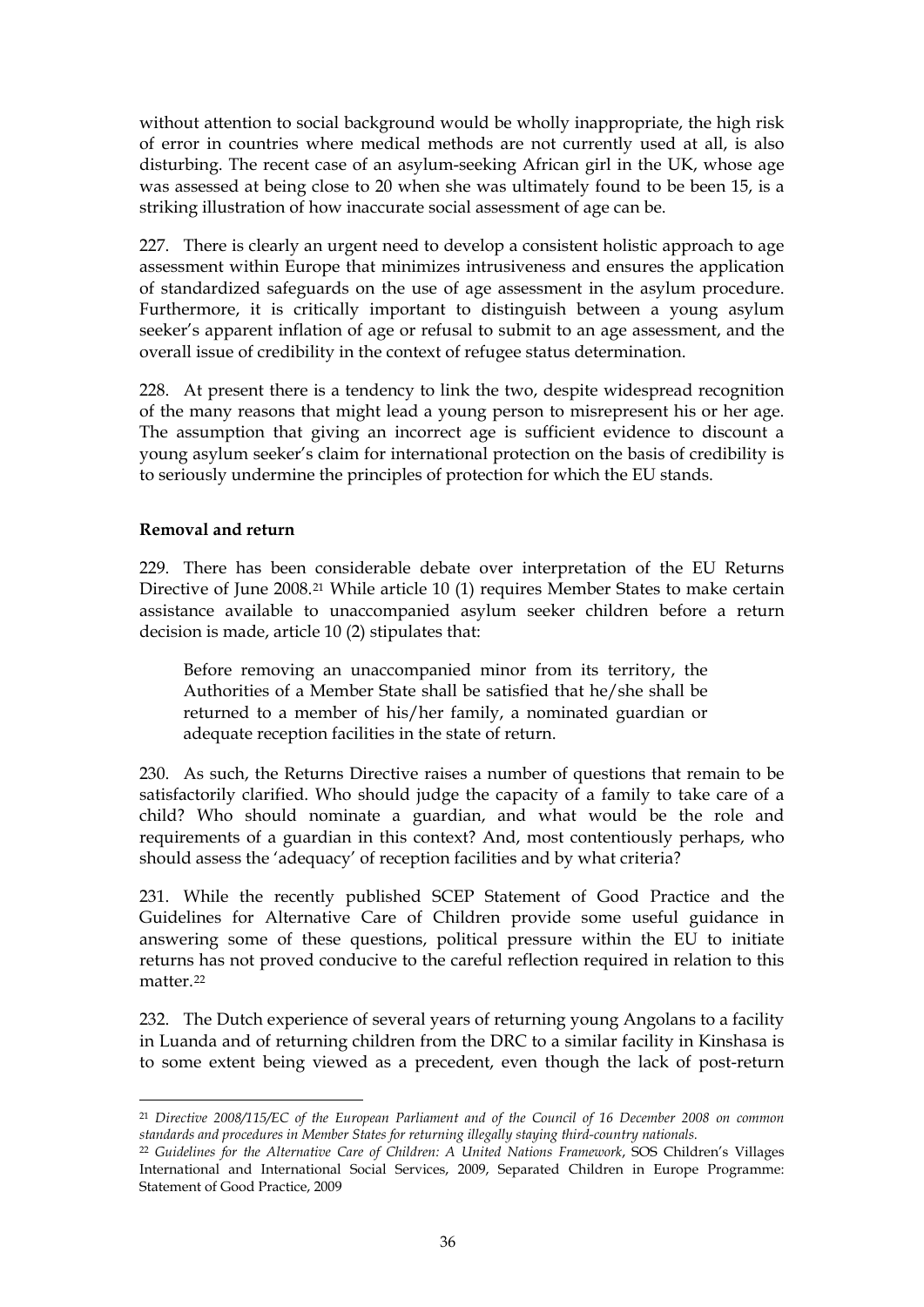monitoring in that situation does not permit any conclusion to be reached on either the safety or sustainability of the operation. The fact that there has been a significant reduction in arrivals of children from Angola and from the DRC to the Netherlands since returns have been made to those facilities has been presented as a key indicator of success.

233. At the time of writing, some European governments are looking into the feasibility of establishing centres in Kabul for the return of 16-17 year-old Afghans who are determined not to be in need of international refugee protection.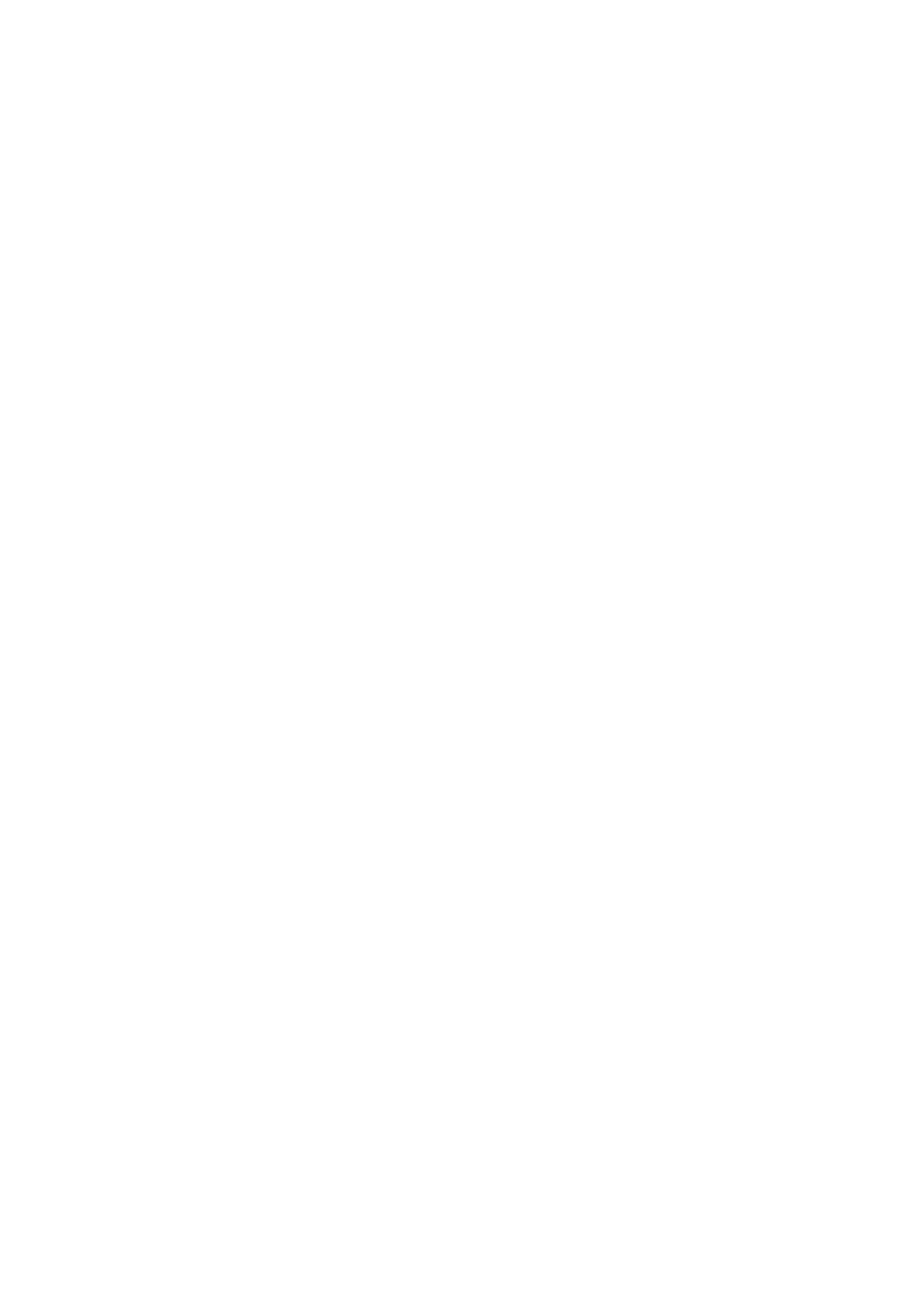# 6. Conclusion and recommendations

<span id="page-42-0"></span>234. The interviews conducted in the preparation of this study indicate that unaccompanied Afghan children who make the long trip to Europe are deeply and negatively affected by their experience. As well as the hardships and abuses of the journey, after arrival they are confronted with the prospect of forced return to Afghanistan, coupled with continuing pressure from family members to send remittances home, so that the debts incurred to pay for the journey can be paid off.

[23](#page-42-1)5. As stated by a recent study of asylum seeking children in the Netherlands<sup>23</sup>, "their vulnerability … is increased by the problems they are likely to develop as a result of the lengthy, uncertain and deprived circumstances of their stay in the host country."

236. Responsibility for this situation rests with a number of different actors. Afghanistan appears to have turned a blind eye to the role of smugglers in irregular migration, including children. Afghan parents, families and communities have allowed and encouraged the departure of their children on hazardous journeys, often to face greater dangers than those they might have faced at home, and all too often with the primary goal of sending back remittances.

237. European countries have complicated the situation by in most cases failing to establish best interest determination procedures and by waiting until Afghan children who are not in need of protection have "aged-out" (i.e. turned 18 years of age) before return is considered as an option.

238. While there is an evident and urgent need to address this issue in a comprehensive and coherent manner, formulating a strategy that is effective, equitable and acceptable to the different stakeholders concerned will not be an easy matter. Even so, there would appear to be a number of constructive steps that could be taken, as summarized in the following set of recommendations, many of which are addressed to UNHCR.

### **General**

 $\overline{a}$ 

239. UNHCR should give urgent consideration, in close consultation with governments in Europe and other relevant international organizations, to the development of a Comprehensive Plan of Action on Unaccompanied and Separated Afghan Children in Europe, involving the country of origin, as well as countries of transit and destination.

240. The plan would (a) allow those who have already reached Europe to stay if they are in need of international protection; (b) speedily return those who are not in need of international protection and for whom return has been decided upon after taking into account all options in a BID procedure; (c) focus additional efforts and

<span id="page-42-1"></span><sup>&</sup>lt;sup>23</sup> 'The developmental consequences for asylum-seeking children living with the prospect for five years or more of enforced return to their home country", M. Kalverboer, A. Zijlstra and E. Knorth, *European Journal of Migration and Law,* 11, 2009.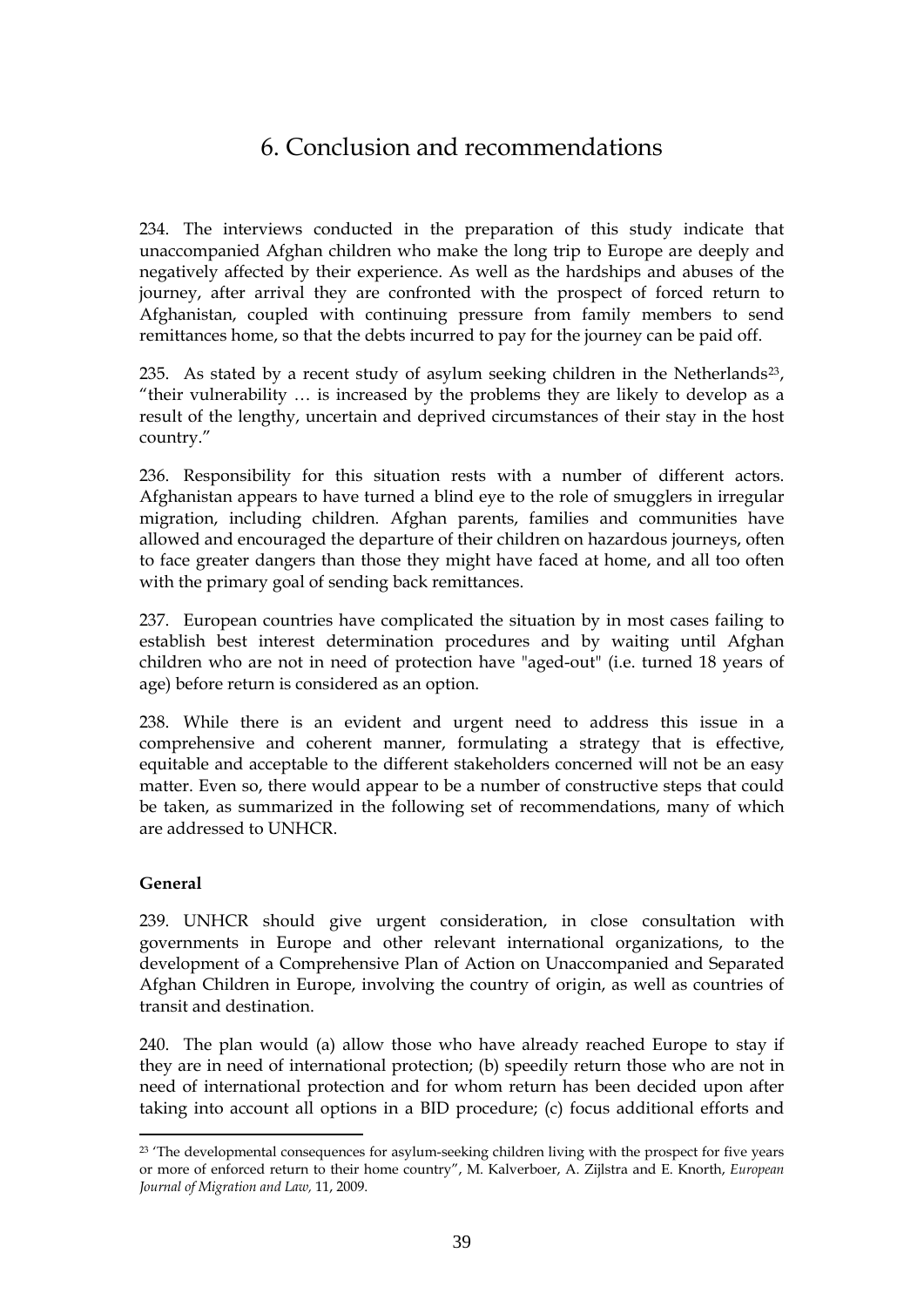resources on the longer-term task of prevention by providing young Afghans with reasons to stay in their country, and (d) tackle the criminal aspects of human smuggling without compromising the right to seek asylum in another state and without weakening the protection of unaccompanied and separated children who are the move. At the same time, special consideration should be given to the situation of Afghan children who are not in need of international protection, but who, on the basis of a BID procedure, cannot be returned.

241. As a starting point, UNHCR should encourage data sharing by affected states in Europe and elsewhere, on the places of origin, ethnicity, demographic and other relevant biodata on the children as a basis for accurate targeting of information and sensitization campaigns.

242. A comprehensive information/sensitization campaign should be developed, in countries of origin or habitual residence, transit and destination, to inform parents, young people, community leaders and other relevant stakeholders of the dangers of involved in irregular movement. For children who are already on the move, it is important to ensure that the right information is available to them at an appropriate time, in an impartial manner and one that corresponds to the current stage of their journey.

243. In order to offer greater protection, advice and support to young Afghans who have already embarked upon a journey to Europe or Asia, coordinated outreach activities should be developed in transit countries in Europe and elsewhere.

## **Afghanistan**

244. With reference to the recent UNODC report (see footnote 6), UNHCR should support further research in Afghanistan, Iran and Pakistan, to clarify how smugglers and their networks are operating.

245. UNHCR should also undertake research in sending communities to better understand the motivations for the departure of Afghan children to Europe and further afield.

246. UNHCR should work with all interested stakeholders, including neighbouring states, to encourage the Government of Afghanistan to adopt more responsible and informed policies and practices towards the irregular movement of its citizens, particularly children; this should include the development of effective legislation and law enforcement capacities to provide more effective deterrence against smuggling.

247. UNHCR should seek to enhance cooperation with the Government of Afghanistan, UNICEF and other rights-based agencies in Afghanistan to support and further develop existing youth networks and structures, such as the Child Protection Action Network (CPAN) and the Youth Information Contact Centre (YICC), as a means to efficiently transmit information to young people and their families prior to departure.

248. While not necessarily being involved operationally in the process of return, UNHCR should contribute to standard setting and monitoring and assist in the tasks of family tracing, assessment of the capacity of families to receive children, the assessment of alternative care provision, as well as short and medium-term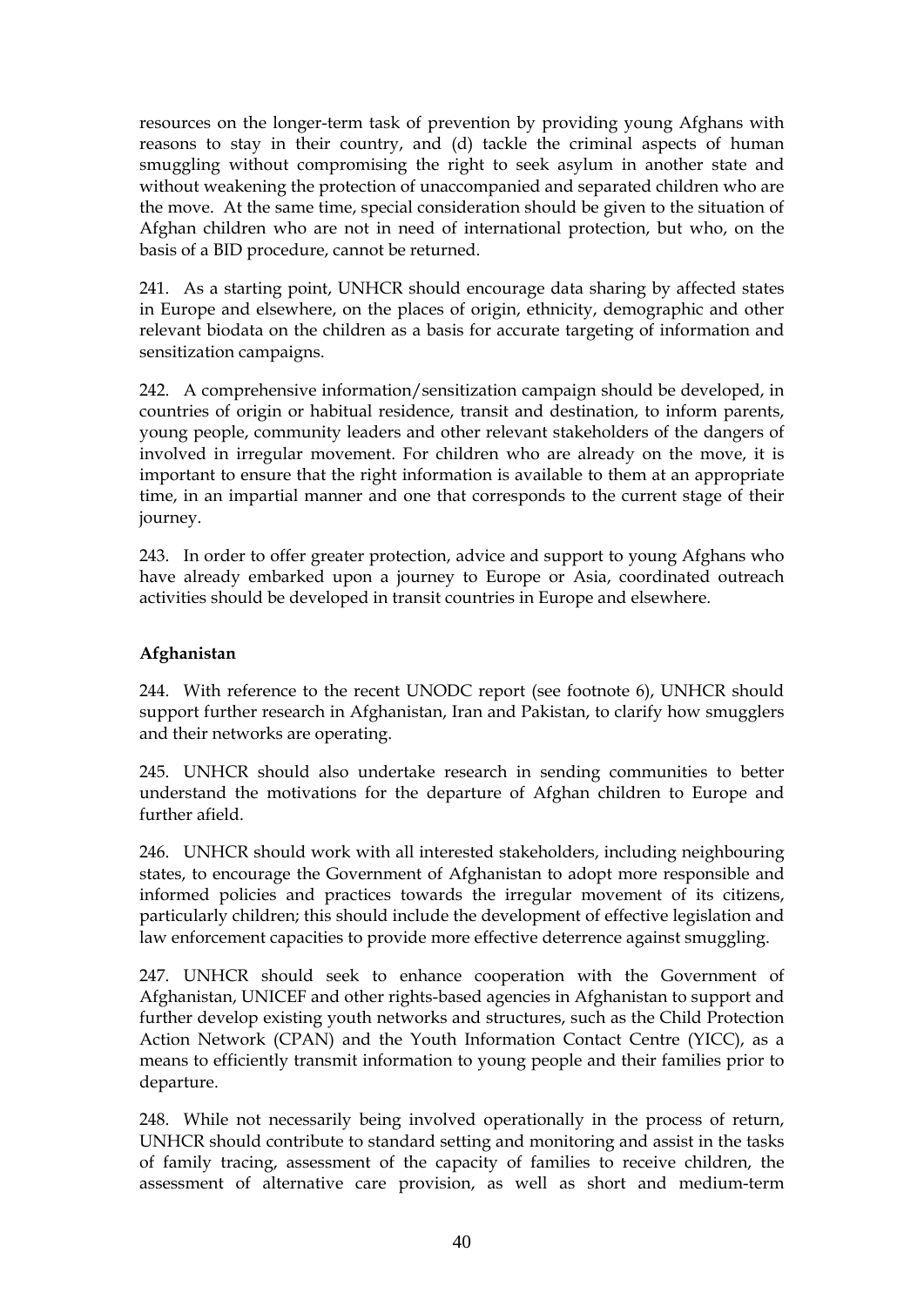reintegration support. It is essential that such functions be established before returns begin.

249. UNHCR should work closely with other UN agencies and the international community to examine sustainable return options for young Afghans, including access to education, vocational training and livelihoods opportunities.

### **Europe and other affected states**

250. UNHCR should actively support continued efforts to achieve a consistent approach to assessing the international protection needs of unaccompanied children. A proactive approach should be developed throughout the region to identify, locate, protect and provide for those children who do not seek asylum and/or do not make themselves known to the authorities, and who thus fall outside any existing protection and assistance framework.

251. UNHCR should take a lead in the development and consistent implementation of standardized procedures to determine durable solutions that are in the best interest of separated children who have not applied for international protection or have not been granted any form of protection should be established throughout Europe and implemented in a consistent manner so as to avert the risk of additional movement. UNHCR's existing Guidelines on Determining the Best Interests of the Child should be revised to respond to the situation in the industrialized world, which includes the European context.

252. UNHCR should work closely with states in the development of targeted training programmes, including information on countries of origin and on cultural awareness, should be developed in receiving countries for guardians, social workers and immigration officials working with unaccompanied children from Afghanistan and other countries.

253. UNHCR should promote the development of a rapid response mechanism should be developed within Europe to ensure prompt access to interpreters for newly identified separated children.

254. The detention of unaccompanied children for illegal entry is inherently undesirable. Those countries still practicing such detention should desist immediately and provide alternative care for those children.

255. In order to ensure the optimum protection of unaccompanied children in Europe and to focus limited resources on those in greatest need of support, UNHCR and UNICEF should propose procedural safeguards for age assessment and promote agreement within the EU of a standard methodology that uses the least invasive methods, applying an agreed wide margin of error coupled with the application of the benefit of the doubt.

256. While achieving consistency in standards of childcare across Europe is a distant goal, urgent efforts should be made, with the support of UNHCR, UNICEF and other international child-care agencies, to improve and harmonize standards in the region as a means to discourage separated children from transiting through a number of countries.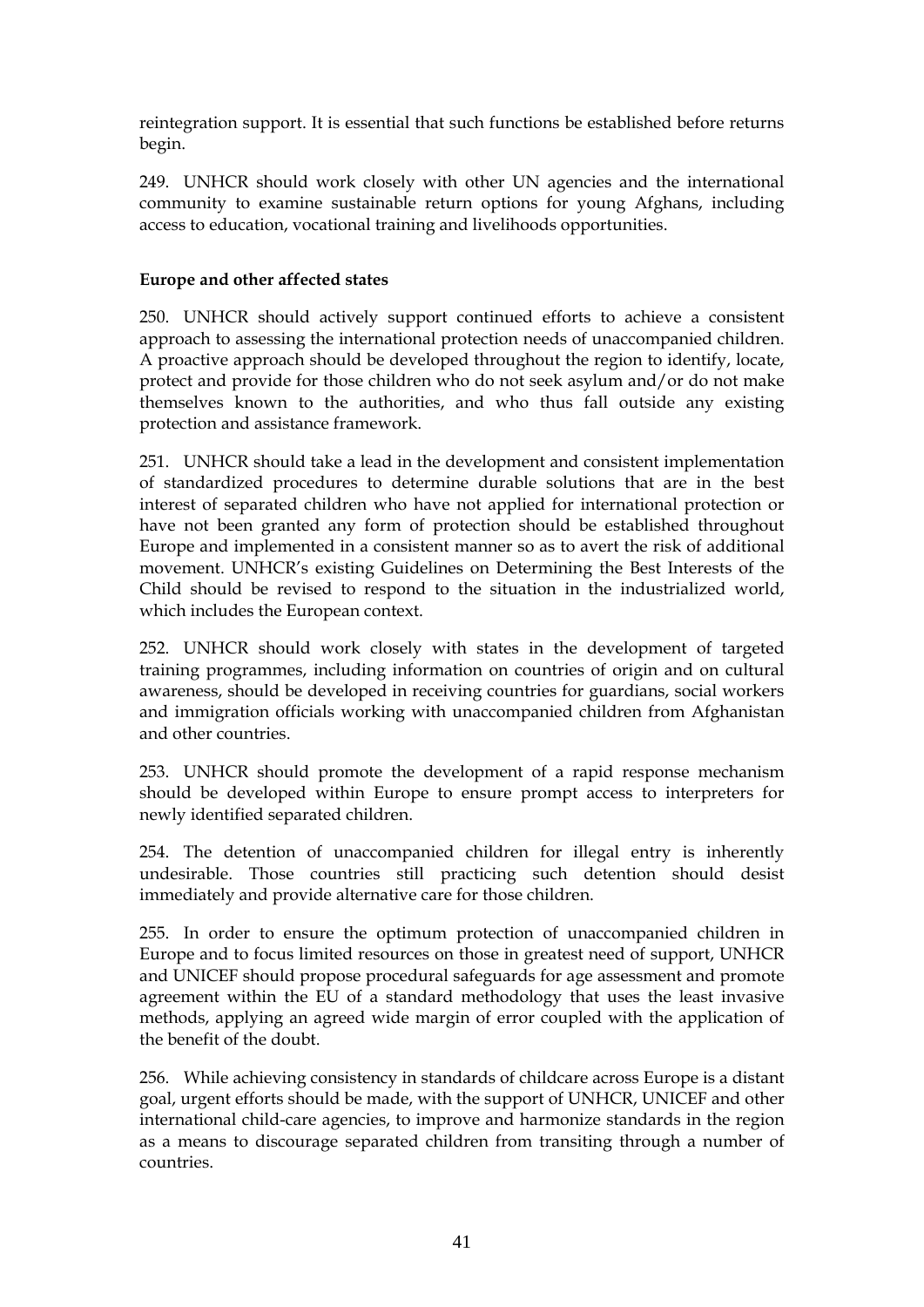257. Not only would this enhance protection by shortening journeys, but it would also enhance responsibility sharing and reduce the pressure on countries that are currently preferred destinations. Such improvements would include enhanced reception arrangements, better access to schooling, interpreter services and common standards of assistance across the region.

258. Education is a human right and as such, all unaccompanied children should be given access to education at the earliest possible time following arrival in a country, regardless of how long the child might remain in that location.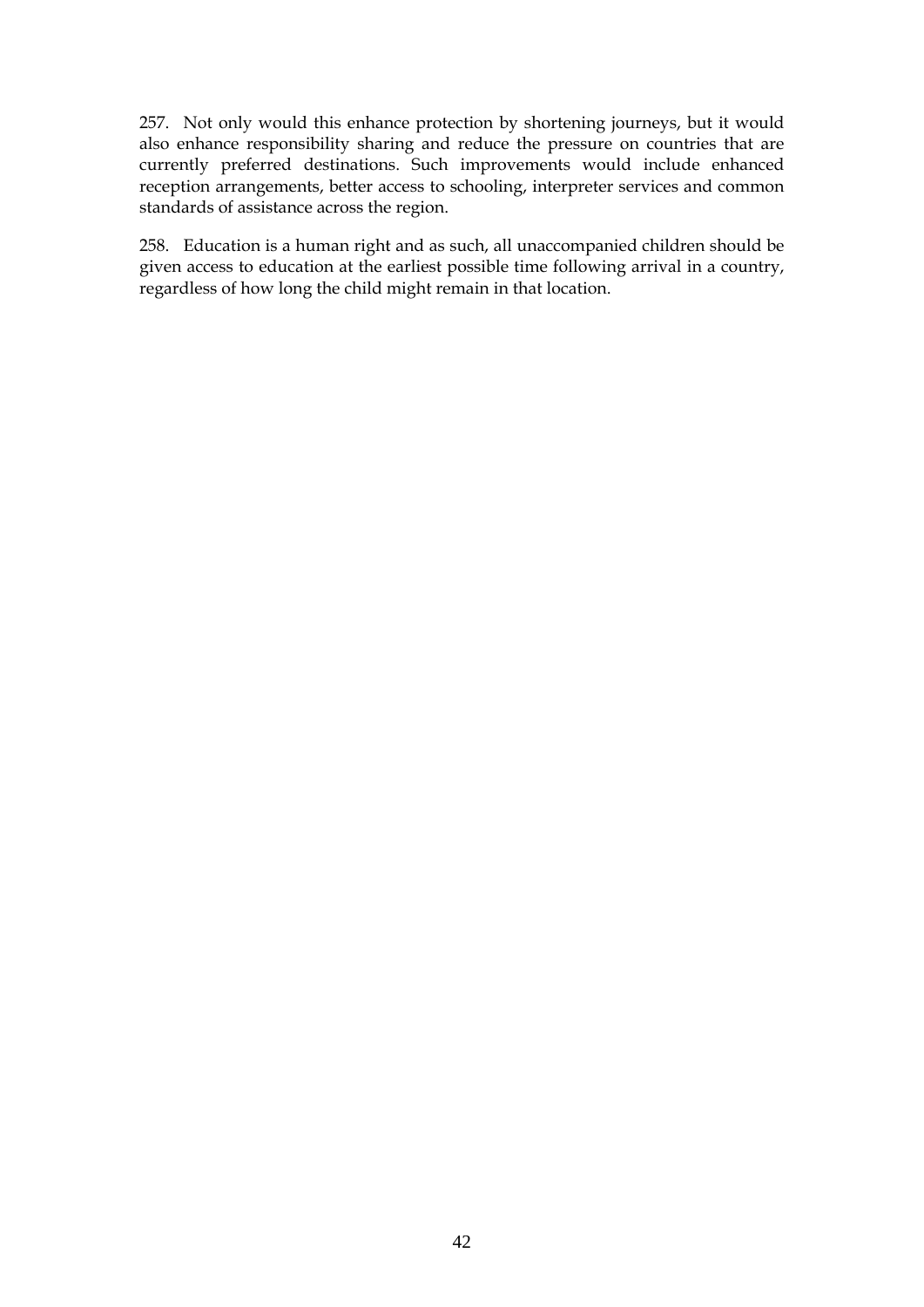## <span id="page-46-0"></span>A**NNEX 1:**

## **A study of unaccompanied Afghan children in Europe**

#### **Terms of reference**

#### **Background and purpose**

UNHCR attaches great importance to the protection of unaccompanied and separated children. Europe is currently experiencing a large increase in numbers of unaccompanied children arriving from Afghanistan.

Boys and girls from Afghanistan arriving in Europe alone are at risk for many reasons. They are at risk because they are separated from their parents, guardians and caregivers. They are at risk because they have made (or are making) difficult and often dangerous journeys, and find themselves alone in a foreign country.

While some are at risk of persecution or violation of their basic rights at home, many of them are facing risks since leaving home as they find themselves vulnerable to abuse and exploitation by unscrupulous individuals on their journey to, and within, the European Union.

In the second half of 2008 and in 2009, a large number of European countries reported a steep increase in arrivals of unaccompanied and separated children on their territory. Whereas many of these children seek asylum, by no means all do; among those who do not are children in need of protection who do not apply for it for a variety of reasons.

This is particularly worrying because in many cases children who do not apply for asylum are not registered or assisted anywhere, and do not have access to any child protection services. These children living in the shadows are without doubt, the most at risk.

The majority of these children are of Afghan origin, although Iraq and Somalia are also important countries of origin for separated children arriving in the European States. Practices of reception and treatment vary widely amongst European countries, with some States providing immediate referral to established reception systems including the involvement of child welfare authorities; others do not provide any such access/services.

With regard to children from Afghanistan, European states face particular challenges to determine and implement durable solutions, and practices differ from country to county.

This is caused by a number of factors. The security situation in Afghanistan remains very unstable and has continued to deteriorate; making it difficult for Governments to argue that compulsory return of children to Afghanistan is in their best interest. Return to Iran - even if families could be traced there - is virtually impossible, as the Iranian government does not agree to readmit such persons. A number of states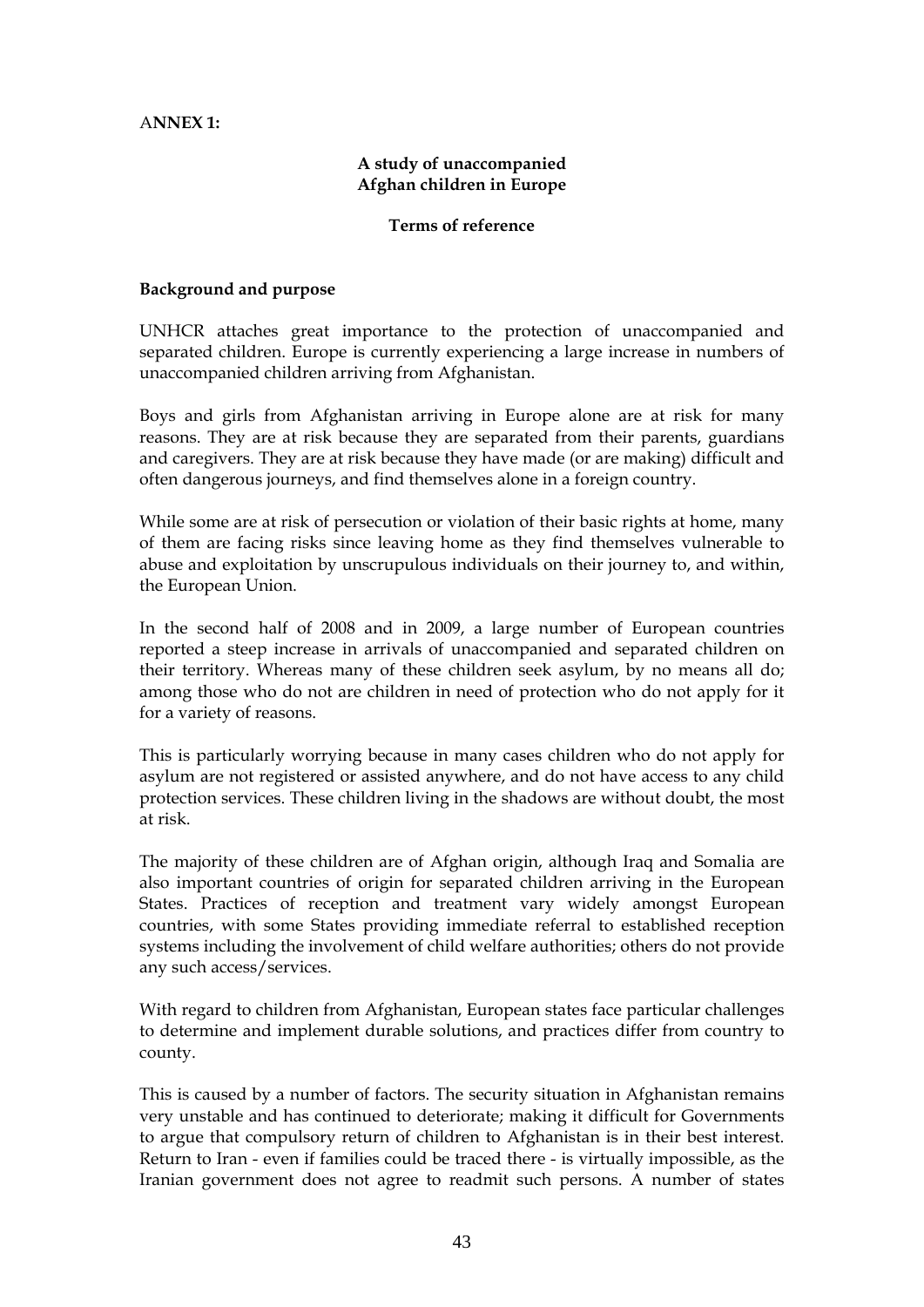(including Norway and the UK) are exploring the possibility of returning children to special facilities in Kabul that would receive financial support from these European States.

After discussing the situation of Afghan separated and unaccompanied children with a number of Government interlocutors, UNHCR has concluded that there is a systematic lack of information on these children. Who are they, where do they come from, what are their experiences during the journey, what is their family background, what family links do they have and why did they leave?

The purpose of this study is to obtain information about these children's background; profile, situation and aspirations in order to better identify their protection needs and determine which protection risks they face during their travel to and within Europe. The research outcomes will also be used by UNHCR as input for developing advocacy strategies aimed at achieving durable solutions in the children's best interest. UNHCR will also use the findings of the study as input in the discussions surrounding the development of the EU Action Plan on Unaccompanied Children in the first half of 2010.

The study will also provide baseline data for any future policy research or review on Unaccompanied and Separated Children. The findings of the final synthesis report will be used by the Bureau for Europe in efforts to influence initiatives undertaken by the EC and EU Members states under the Stockholm Programme.

The future Spanish EU Presidency has identified the issue of unaccompanied and separated children as one of its priorities for the first half of 2010. The final report will examine trends and analyze similarities and differences between the countries. To the extent the findings will allow, the final report will include recommendations on how UNHCR best can support European governments to improve their capacity to provide effective protection to this group of unaccompanied children.

### **Scope and methodology**

This will be an evidence-based comparative study. A series of participatory reviews will be undertaken in selected countries with high numbers of unaccompanied and separated children from Afghanistan. The countries that have been identified as case studies are Italy, France, Netherlands, Norway, and Greece. The study will also trace the migratory trail back to Iran and Afghanistan, through Turkey, and highlight any significant movements in any other directions.

### *Sources of information*

The review will be based on a triangulation of methods including a desk review of relevant documents, interviews with key stakeholders and country missions to interview children and other key stakeholders. The UNHCR documents that will be reviewed are the previous years APR, COP, the AGDM Accountability Framework and other relevant material from UNHCR on Afghan separated children in the reviewed situation. Documents and reports from external partners such as NGOs, governments and other international organizations will also be reviewed.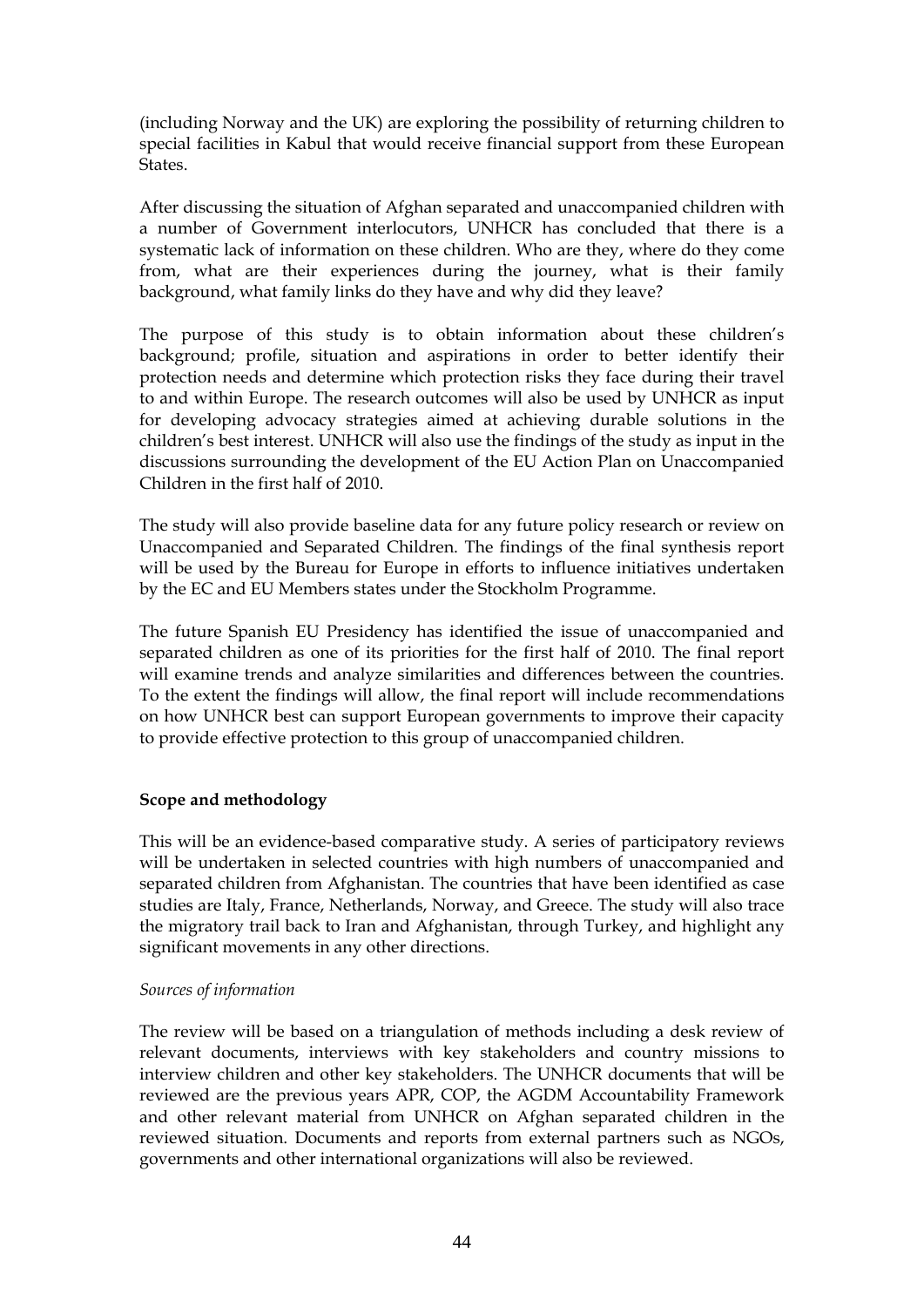Interviews will be carried out with relevant UNHCR staff in HQ and with local UNHCR staff in the reviewed locations. Additionally, staff from relevant NGOs and governmental authorities will be interviewed. Lastly, the evaluation teams will go on mission to the countries under review to engage with all relevant stakeholders and undertake interviews with a small sample of unaccompanied children of Afghan origin.

The method applied will aim at triangulating the stories of the children by talking to the children themselves and verifying their stories by talking to government authorities, the children's guardians, social workers and NGOs working with the children. The aim of this approach is to get as close as possible to the real stories of these children.

#### *Semi-structured interviews with children*

In an effort to better understand the situation of Afghan children, semi-structured qualitative life interviews will be conducted with the children. These will be based on a series of question outlines allowing flexibility in terms of the order and form in which they are asked.

This approach also permits the researcher to include follow-up questions based on the answers provided and the stories told by the interviewees. Using this approach, the interviewees' accounts of how and why they came to Europe will provide the starting point, with follow-up questions adapted to encourage elaboration of each minor's story.

Using a simple and loosely structured interview guide permits the interviewer to focus on the answers given by the interviewees, allowing these answers to shape the following questions, rather than reverting to the next planned question in a prewritten guide.

For this particular project the questions asked will concern the children's situation before leaving their country, travel from the time they left Afghanistan (or Iran/Pakistan if born outside Iran) to their current location in Europe and return possibilities and future perspectives.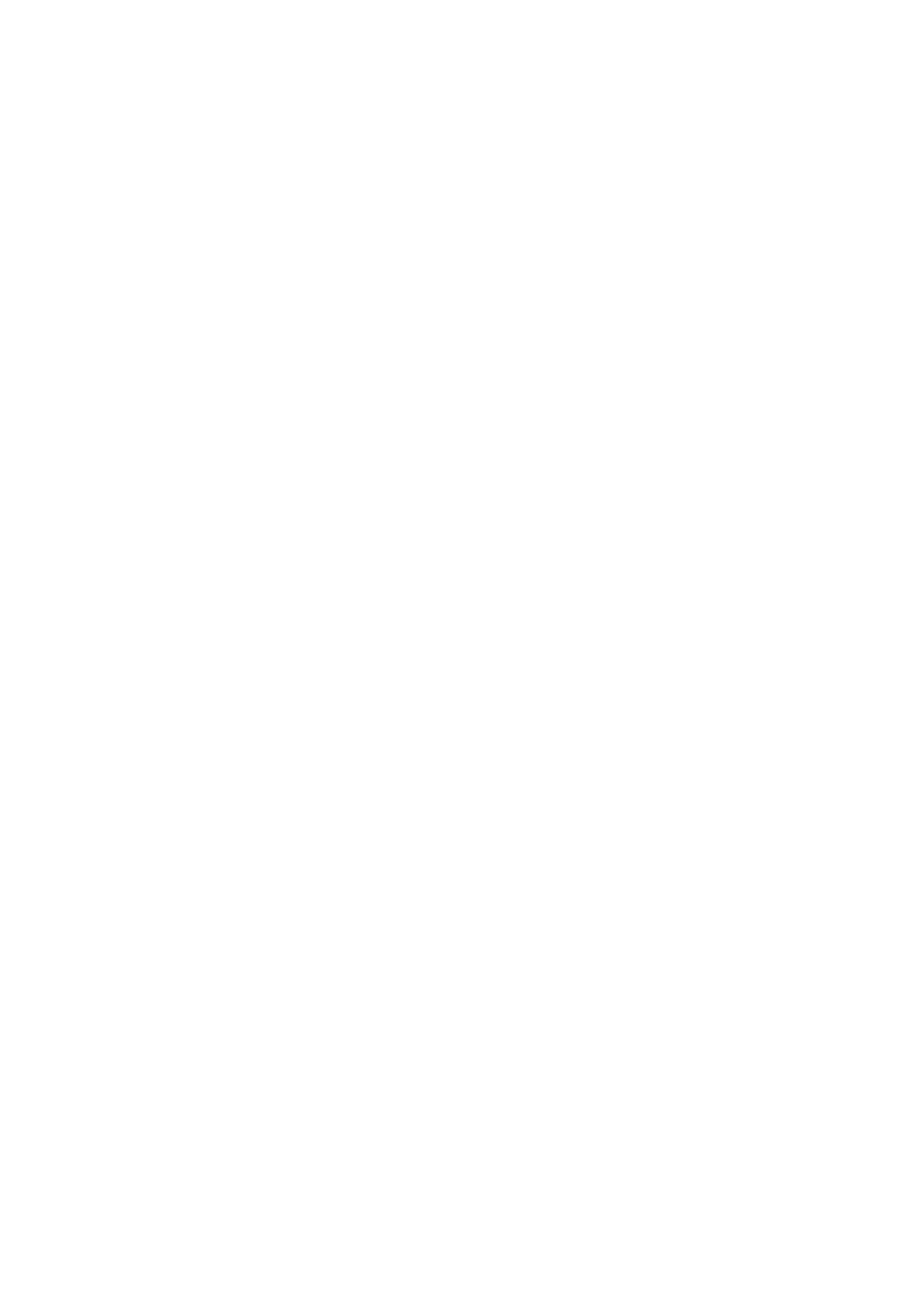#### <span id="page-50-0"></span>**ANNEX 2:**

#### **Semi-structured interview guide**

#### *Background*

When and where were you born? If in Afghanistan, which province and which district? What are your gender, age and ethnicity? How many siblings do you have? What number (in sibling order) are you? How many years of schooling have you had? Where did you go to school? Who were you living with in Afghanistan and who took care of you? What work did/does your father/mother do? Are your parents and siblings still alive? Where are they at present? Where were you living before leaving for Europe? If your family had left Afghanistan prior to your departure for Europe, when was this and what were the reasons for leaving? Please describe the living conditions of your family before you left for Europe (housing, parents' working, minor and siblings attending school/working). Are you aware of any particular problems that led to the decision for you to leave for Europe?

#### *Departure*

Who made the decision for you to leave for Europe? If it was not you, how did you feel about the decision? Were you given any choice about leaving? What was the reason for your departure to Europe? When did you leave? Did you leave alone or with other children/adults? If you left with others, were they from your village/town/district? Did you know what your final destination would be before you left? Are you going anywhere after this? Who chose that destination and why? Did you know anything about the country of destination before leaving? How did you know about it? Was there anyone from your village/town/ district who was already living in that country? Do you know how much the journey cost and who paid for it? Do you know if the full amount was paid before you left?

#### *Journey*

Can you describe your journey to Europe in detail?. Which countries did you come through, how did you travel and with whom? Did you have a guide? Was it the same guide for the whole journey or were you passed from one to another along the route? How long were you in each country? Did you eat regularly during the journey? Where did you sleep? Did you face any particular problems en route? What was the most difficult part of your journey to Europe? Was the journey dangerous? What were the dangers? Were you assisted by any organizations during your travel? When did you reach the country you are in now? If this is not your final destination, do you know when/how you will continue your journey and where to? Were your parents were aware of the problems involved in the journey?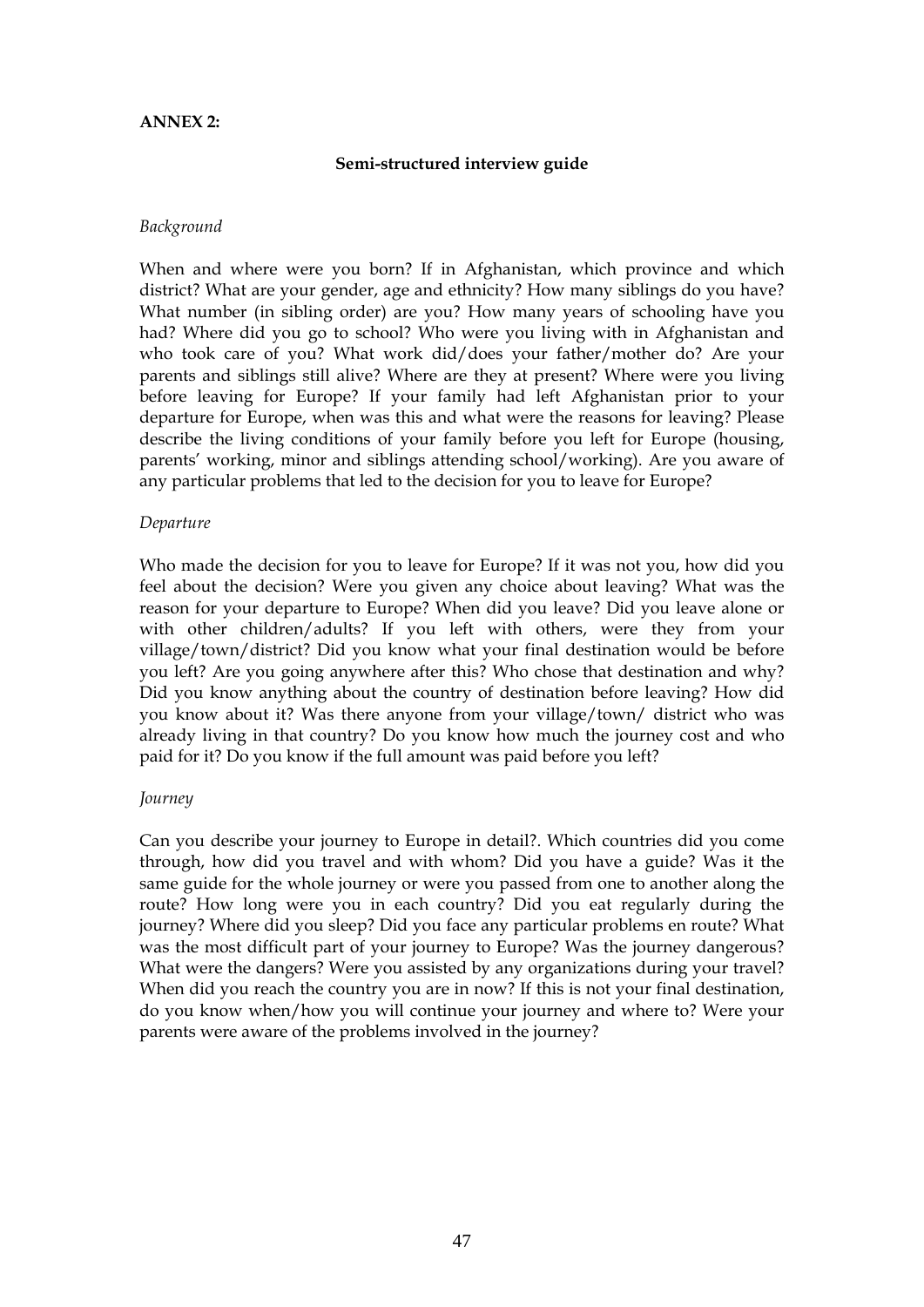#### *Smugglers*

How was the smuggling and travel organized? Did you meet different people along the way? Was the entire journey pre-paid? What was your relation to the people assisting you en route?

#### *Experience in current country*

How long have you been in this country? With whom did you arrive? Was there anyone from your home country to meet you when you arrived? When/how did you first make contact with government officials in this country? What happened? What did they do? Did they or any other organizations here provide you with any assistance? Where did you spend your first night after arriving? For how long did you stay there? Where are you living at present? Are you attending school? Are you working? If so, where and how much are you earning? How is your health? Have you needed/received any medical care since arriving in this country? Do you have any particular problems in your daily life here? Do you know where to go for help?

### *Contacts with family*

Do you have regular contact with your family? Is this contact daily/weekly/monthly? Is this contact usually made by phone/email/mail? Is this contact mainly with your mother/father/sibling/others? Do you have any other relatives or close family friends in the country you are currently living in/elsewhere in Europe or overseas? If so, are you in regular contact with them (give details)? If you are working, do you manage to send some money to your family? Have you told your parents/family about the conditions in the country you are living and if so what was the reaction. If not, why not!)

### *Asylum*

Do you know what asylum is? Have you applied for asylum in this country? If so, when, and at what stage of the process are you at the moment? If so, why are you seeking asylum? Who is helping you with your application? If not, why didn't you? Do you have a guardian in this country? A legal advisor? Did you apply for asylum in any other country on your journey here? What happened? Do you have any identity documents?

### *Deportation and detention*

 Are you at risk of deportation and detention in the country where you are currently staying, in the immediate or long-term future? How do you cope with that and how does it affect you?

### *The future*

How do you imagine your future? If you are able to remain in Europe, what do you plan to do? Do you have plans for seeing your parents again? If you are not allowed to stay, how do you feel about returning to your family? How will your family/ community respond?